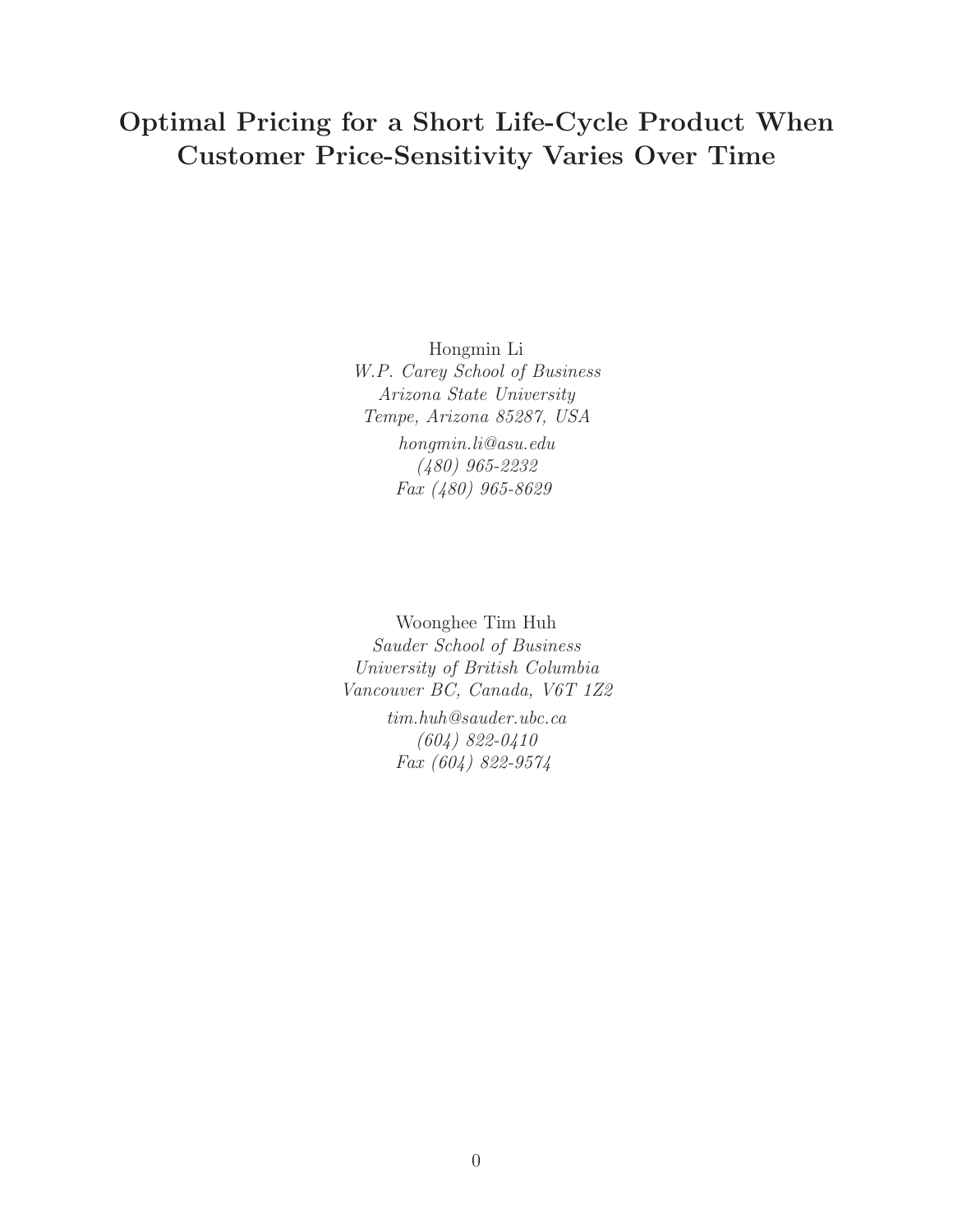# Optimal Pricing for a Short Life-Cycle Product When Customer Price-Sensitivity Varies Over Time

August 5, 2012

#### Abstract

Technology products often experience a life-cycle demand pattern that resembles a diffusion process, with weak demand in the beginning and the end of the life cycle and high demand intensity in between. The customer price-sensitivity also changes over the life cycle of the product. We study the pre-specified pricing decision for a product that exhibits such demand characteristics. In particular, we determine the optimal set of discrete prices and the times to switch from one price to another, when a limited number of price changes are allowed. Our study shows that the optimal prices and switching times show interesting patterns that depend on the product's demand pattern and the change in the customers' price sensitivity over the life cycle of the product.

Keywords: *Discrete Pricing, Pre-specified Pricing Strategy, Product Life Cycle, Time-Varying Price Sensitivity*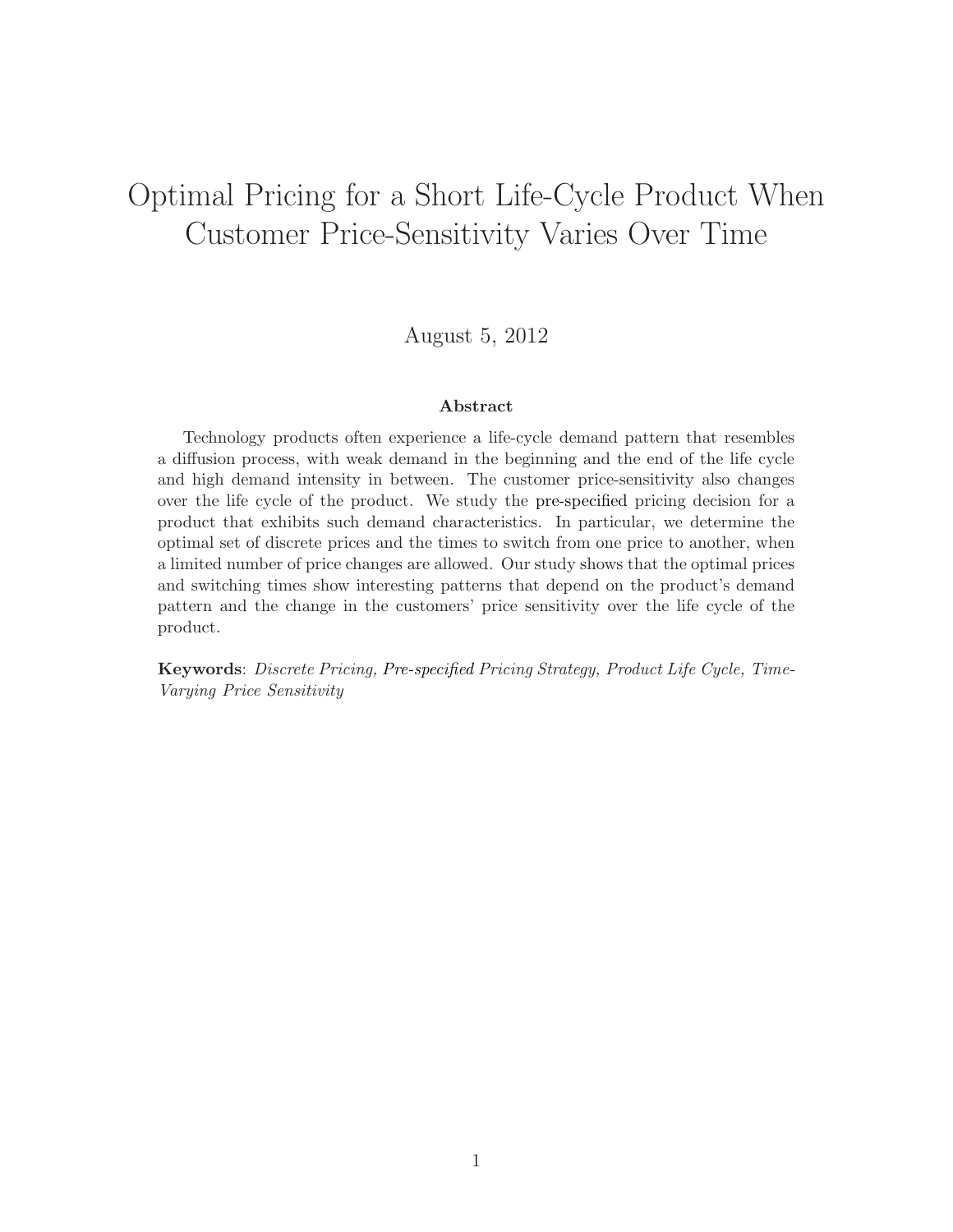### 1 Introduction

This paper presents and analyzes a model for optimal inter-temporal pricing of a short lifecycle product when customer sensitivity to price varies over time. A well-known example of this type of product is the microprocessor, which is a key component in personal computers. Every two years, Intel introduces a new silicon process technology onto an existing product architecture (called a "tick"), and every other year it introduces a new architecture onto an existing silicon process technology (a "tock"). This synchronized tick-tock product development strategy drives a new generation of processors to the market every year [37]. Such frequent product introduction leads to short product life cycles (often less than two years) and is accompanied by systematic price reductions throughout each product's life cycle [10]. Figure 1 illustrates the price path of several Intel processors over a period of eighteen months.



Figure 1: Sample Price Paths for Intel Processors (between March 2008 and August 2009). Data from Intel Corporation Website [19].

Price reduction over a product's life cycle has been attributed to factors such as declining production cost [41], increasing competition [12], or concerns of excess inventory [16]. As production technology matures, the unit cost of a product decreases, and therefore the product price often decreases in a cost-based pricing model. As competitive products enter into the market, companies often lower prices in order to keep their customers. With short life-cycle products, the obsolescence cost is high; when companies need to push sales within a limited time window, they often reduce price as the selling window becomes smaller. Yet another important factor that leads to price reduction over time is price discrimination based on the time of purchase. It is commonly believed that the early adopters of a product are much less price-sensitive than the population who buys later. For example, when iPhone 3G was first introduced, the bidding price for a 16G-byte iPhone 3G on e-Bay topped \$1000 despite Apple's list price of \$299 [36]. Apple dropped the price for the same phone to \$199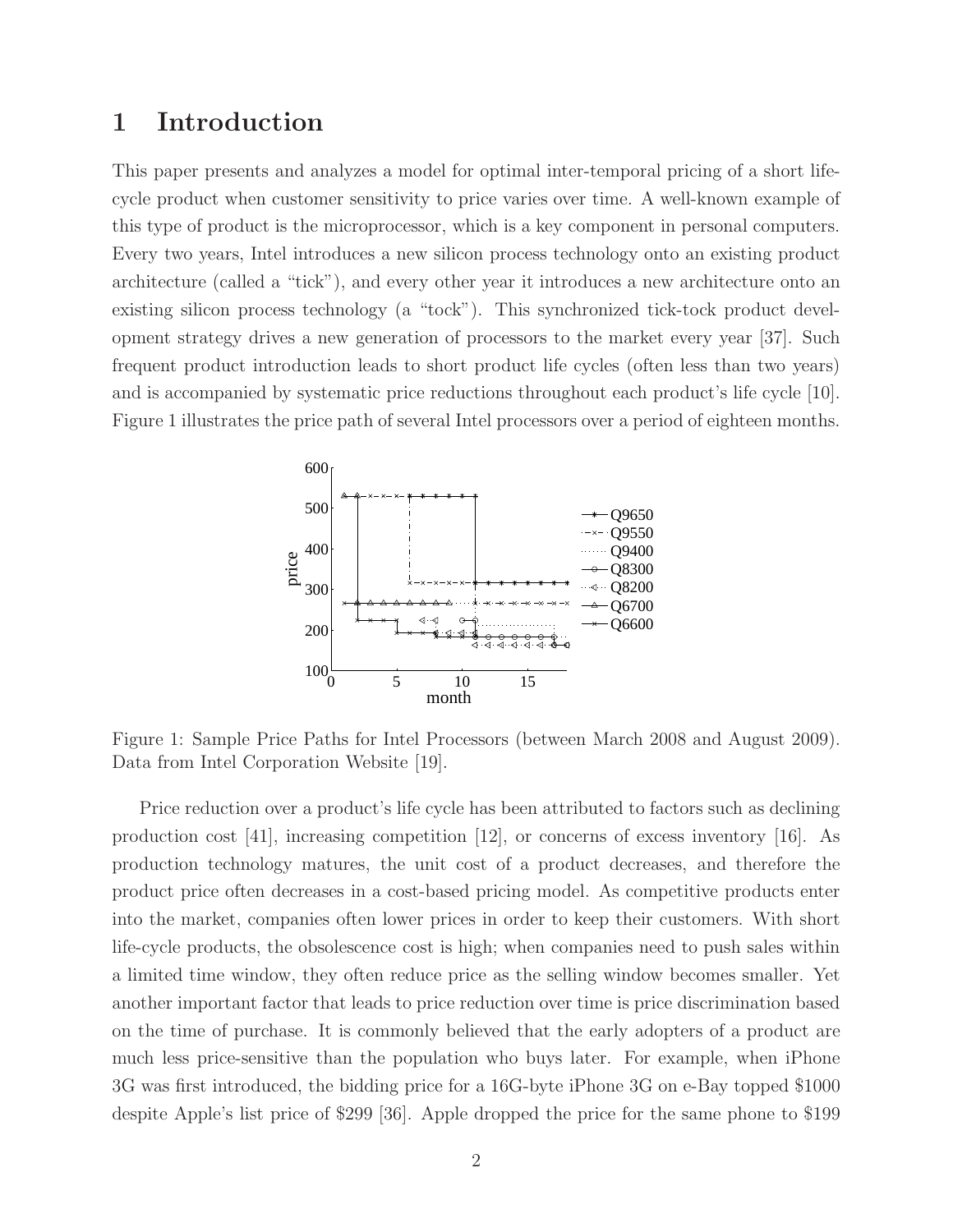only a year later in order to attract new buyers. Because of the time-varying price-sensitivity, it is optimal to charge different prices at different stages of a product's life cycle to maximize revenue.

In this paper, we consider the problem of revenue maximization for a short life-cycle product given such inter-temporal price-sensitivity variations. We investigate the optimal inter-temporal pricing policy and the impact of a product's demand pattern on the optimal pricing policy. The demand of technology products such as microprocessors often follows a bell-shaped curve. For example, the sales ramp up as the product awareness and customer confidence grow, and later decline as the product ages and a newer generation product becomes available. The exact shape of the curve depends upon many product-specific characteristics. For example, a processor with high speed and low power consumption may reach a higher demand peak, stay at the peak longer, and decline at a slower rate, compared to a product with weaker performance on these metrics. If a newly-released processor is "pincompatible" with the existing platforms (i.e., a customer can simply plug the new processor in his computer without purchasing additional hardware), the adoption will be faster and the demand will peak sooner. Managers at Intel know their market and product well and understand the underlying demand pattern and its evolution. They are interested in learning how one product's inter-temporal pricing pattern should differ from another given the differences in their demand patterns. For example, Table 1 shows the actual discrete prices and their percentage reductions for several processor product categories. We observe that some products (the Q series, the T series, and the Celeron processors) show decelerating percentage reduction in price over time. Others exhibit more complex discounting patterns (the E and Z series). Managers question whether a particular pattern of price discount makes sense for each specific product – when should they be more aggressive or less aggressive on pricing given what they know about the product. In this paper, we present a model that addresses this question and provides qualitative predictions of how changes in the underlying demand pattern would affect the optimal pricing decision of a product.

Our research originates from a collaborative project with Intel. In contrast to companies who sell directly to consumers and are able to continuously change the price of their products, Intel's customers are Original Equipment Manufacturers (OEMs) who use Intel's product as a component in a product that they in turn sell to end users. Both Intel and its OEM customers desire a certain degree of short-term price stability to facilitate business planning. With stable prices, OEMs are able to better estimate market demand and can pass on the demand estimate to Intel, which is particularly helpful as the production lead time for processors is three months. As a result, Intel only makes a limited number of price changes during a product's life cycle, as exemplified in Figure 1, and such price changes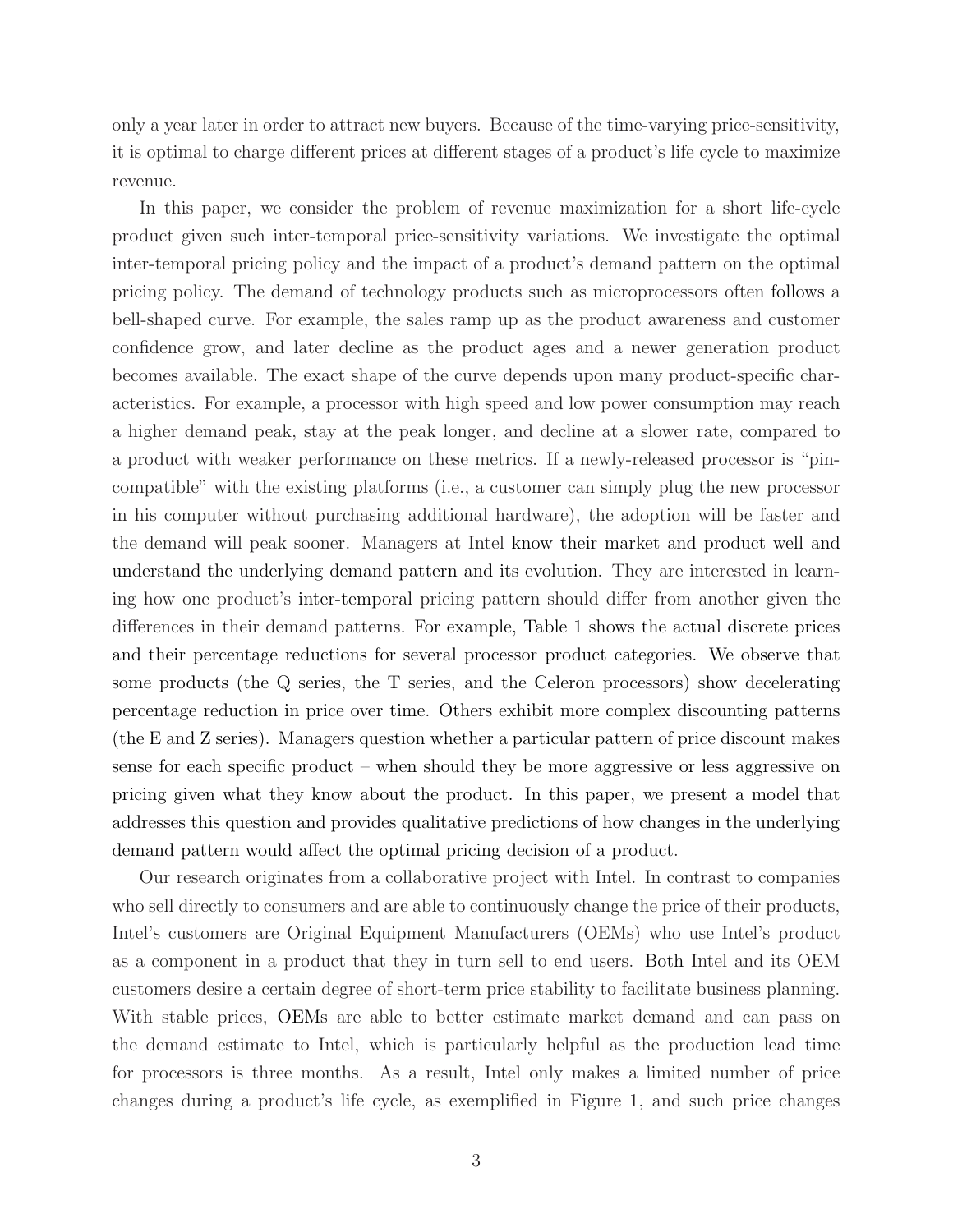| Discrete Prices (In Sequence)   |          |          |          |       |         |
|---------------------------------|----------|----------|----------|-------|---------|
| <b>Percent Price Reductions</b> |          |          |          |       |         |
| 530                             | 316      | 266      | 224      | 193   | 183     |
|                                 | $40.4\%$ | 15.8%    | 15.8%    | 13.8% | $5.2\%$ |
| 266                             | 183      | 163      | 133      | 113   |         |
|                                 | 31.2\%   | $10.9\%$ | 18.4\%   | 15.0% |         |
| 530                             | 316      | 241      | 209      |       |         |
|                                 | $40.4\%$ | 23.7\%   | 13.3%    |       |         |
| 135                             | 70       | 40       | 20       |       |         |
|                                 | 48.1\%   | 42.9%    | $50.0\%$ |       |         |
| 134                             | 107      | 86       |          |       |         |
|                                 | $20.1\%$ | $19.6\%$ |          |       |         |
|                                 |          |          |          |       |         |

Table 1: Microprocessor Prices Used by Intel, and Corresponding Percentage Reductions (Data from Intel Corporation Website [19])

 $\equiv$ 

are pre-specified at the beginning of the product life cycle. In this paper, we determine a price schedule that consists of a sequence of prices and a set of switching times at which the price changes from one to another. As discussed earlier, the problem is complicated by time-varying price-sensitivity of the customers and product-specific demand patterns. To our knowledge, no prior research has addressed pricing problems with these features.

In this paper, we adopt a simplified view of customers. Specifically, "customers" in this paper refer to the OEM customers, not end customers. It is true that end customers ultimately drive the demand and the price-sensitivity change. However, very few end customers directly buy processors from the manufacturers and most purchase products containing processors as components. Therefore, we treat the OEMs as the "delegate" customers whose demand reflect the end market demand and we neglect the detailed dynamics between the OEMs and end customers. That is, we assume that the OEM customers simply pass along the end-market demand and possess the same price-sensitivity characteristics as end customers.

We also assume that there is no strategic behavior from the customers. Given the complexity of information needed to predict future prices, it is reasonable to expect that individual OEMS may not act strategically. The assumption of completely non-strategic customers is somewhat restrictive; in practice certain OEM customers might be tempted to act strategically, for example, by delaying an order when anticipating a price reduction. However, the magnitude of such strategic behavior is small because most OEM customers operate with very low inventory and delaying orders exposes them to high stockout risk. Therefore, we do not consider strategic customer behaviors in this paper.

Many considerations may go into the pricing decisions including production cost, competition, substitute products, inventory and capacity. In this paper, we focus on one particular aspect of this complicated situation – how the evolution of optimal prices over time depends on the characteristics of a life cycle. We consider a case of a single monopoly firm, facing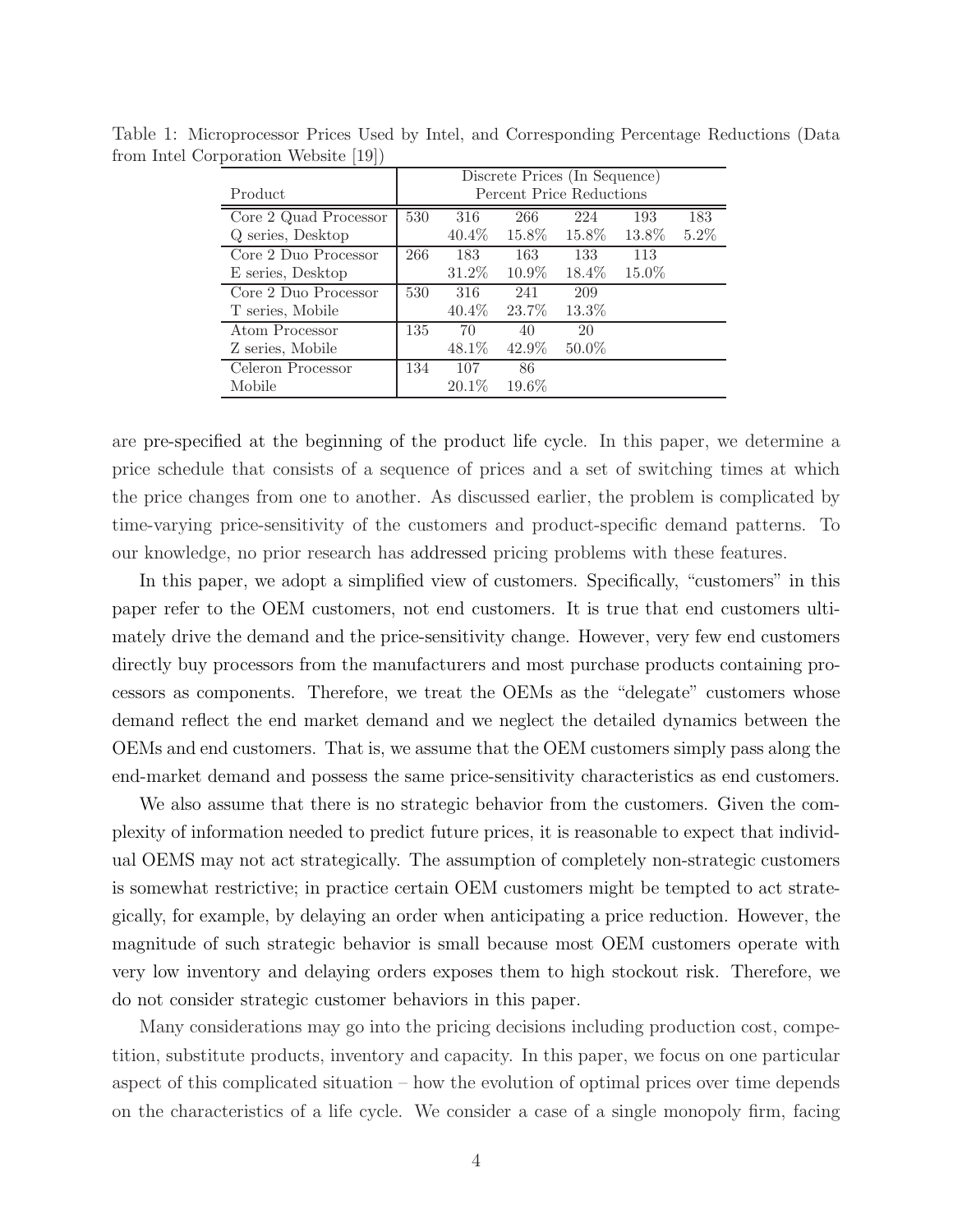a deterministic, but time-varying price-sensitive demand for a single product. The optimal price path is determined at the beginning of the horizon, prior to the release of the product, and is based on the best demand estimate at the time of decision-making. While we recognize that this model is a simplification of the reality, it captures the first-order effects of the demand pattern and price sensitivity, and it represents the first stage of a hierarchical decision-making process popular in practice.

One of the models often used for life-cycle demand is the diffusion model, first proposed by Bass [4]. The original Bass diffusion model assumes that new product adoption starts with some innovators who adopt the product, and then those customers who have purchased the product can influence other potential buyers to adopt (also known as the *word-of-mouth* effect). Many researchers extend the Bass model to include the impact of price. Bass et al. [6] categorize these extensions into *current-effect* models [5, 20, 39] and models with *carrythrough* property [22, 23, 29, 33, 24]. The *carry-through* models extend the impact of price into future demands whereas the *current-effect* models allow the effect of price to apply only to instantaneous adoption rate at a given time. Although models with the *carry-through* property are sometimes desirable as they capture the dependency of demand on historic prices, they are intractable and difficult to analyze.

In the majority of this paper we adopt a *current-effect* model. We assume that the diffusion of new product awareness follows a given pattern and is independent of price. Each individual who becomes newly aware determines whether or not to purchase the product and this purchasing decision is strongly influenced by the price of the product. This is similar to Speece and MacLachlan [39], who incorporated price by multiplying the cumulative adoption by a price function, Li and Shen [25], who consider a variation of the Bass model by assuming that the word-of-mouth effect is driven by customers who already own the product as well as those who have considered purchasing, and He et al. [18], who model the instantaneous demand rate as a product of the current product awareness (which follows a diffusion-like differential equation) and the current price. Our discussion with Intel indicates that the diffusion of new product awareness is driven by many more prevailing factors than price (such as product performance, features, compatibility, advertisement, expert reviews, etc). The customer's final purchasing decision will be greatly affected by price, which forms the basis of our demand model.

Using this model, we develop procedures to determine the timing and magnitude of price changes that will maximize revenue over a fixed life cycle when a given number of price changes are allowed. Based on analytical results and numerical examples, we develop qualitative guidelines for inter-temporal price-setting in this environment. Later in Section 6.2, we relax the assumption of separable price effect and explore a demand model with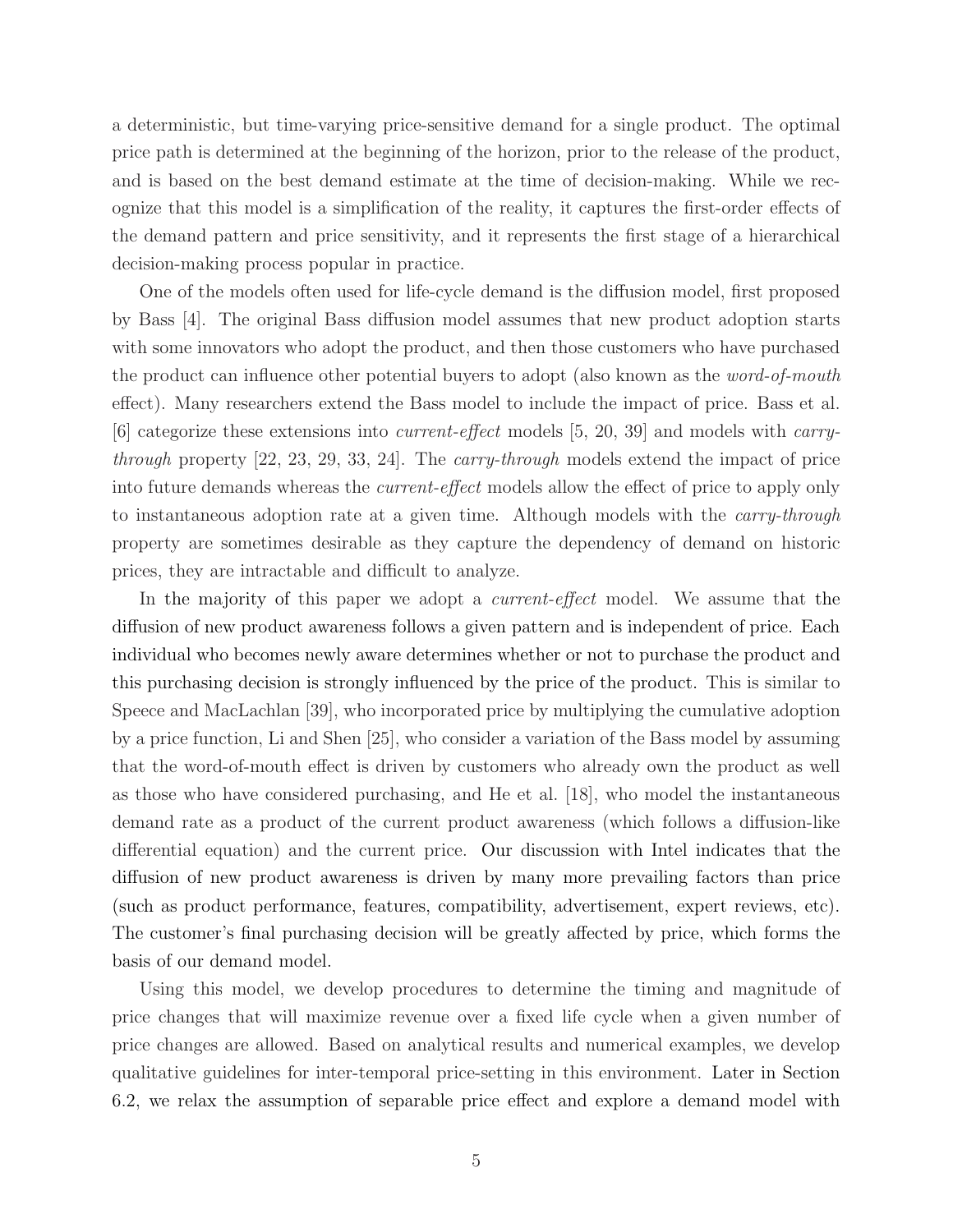*carry-through* price effect. We find that in addition to mark-down strategies, the optimal pricing solution reflects an "early promotion" strategy which is used to speed up the initial adoption and amplify product diffusion. The insights from this analysis can help managers determine how to price a product differently from others based on the projected demand pattern and price sensitivity path for that product.

#### 1.1 Previous Related Work

While the literature of pricing and revenue management has been vast and growing, we highlight papers related to the following key features used in our model.

(1) *Time-Varying Price Sensitivity.* Earlier work on inter-temporal pricing problems focuses on price discrimination [41]. When a monopolist faces a market of consumers with heterogenous valuations for a product, it first sets a high price in order to reap a high premium from those who are more willing to pay, and later reduces the price to attract those who are less willing to pay (but more willing to wait) to improve the total revenue. Charging different prices based on the time of purchase thus provides a means of mitigating the information asymmetry between the seller and the buyers. Harris and Raviv [17] introduce a capacity limit to the above problem and derive the optimal inter-temporal pricediscrimination schemes. Besanko and Winston [7] incorporate consumer rationality into the pricing model, and derive the equilibrium pricing strategy for the monopolist given that consumers optimally respond to its pricing policy by weighing the benefit of immediate purchase against that of waiting. In these papers, customers buy at different times because they have different valuations for the same product. This is similar to what we assume in this paper that customers who purchase a product at different stages of a product's life cycle have different price sensitivities; however we examine a discrete pricing problem with a restriction on the number of price changes.

More recently, Zhao and Zheng [47] show a price monotonicity property for fashion goods with limited inventory when customers' reservation price shifts monotonically over time, and they characterize the optimal discrete price policies. Xu and Hopp [46] study the dynamic pricing policies with time-varying price sensitivity and strategic customer behavior, and they show that the optimal prices form a supermartingale if the price sensitivity increases over time and a submartingale otherwise. Elmaghraby et al. [13], Su [43], and Aviv and Pazgal [2] study strategic customer behaviors when a customer's valuation of a product changes over time. We complement this literature on pricing with time-varying customer valuation by incorporating price-sensitivity changes into a *product life cycle* and studying its impact on a product's optimal life-cycle pricing pattern. A paper worth noting is Li and Shen [25], which studies the timing of a product line extension. They consider two variants of a product, a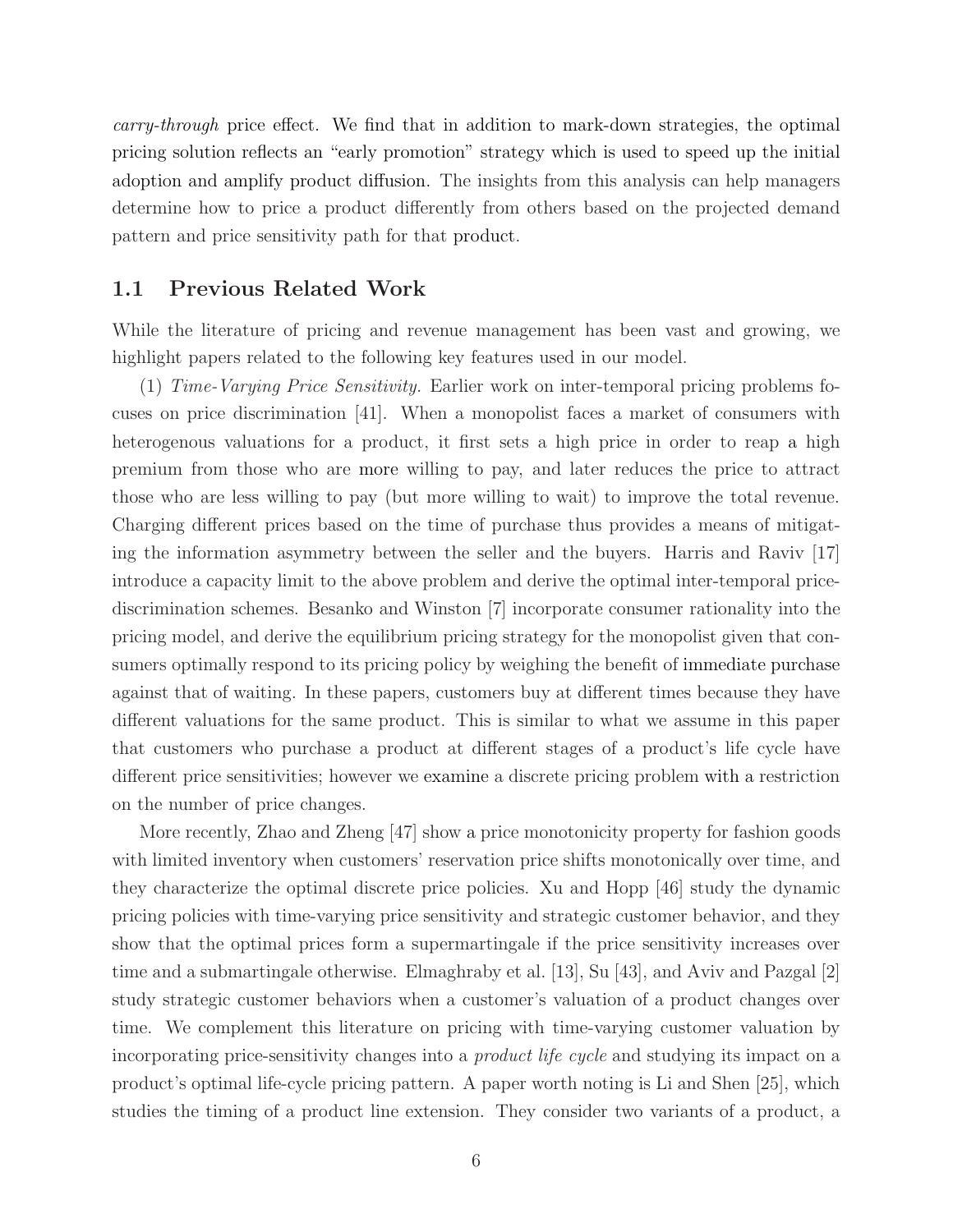high-end version and a low-end version, which are introduced at different times to target customer segments with different valuations for the product.

(2) *Pre-Announced Pricing Strategy.* Many papers in the dynamic pricing literature consider adaptive pricing actions due to factors that change stochastically over time such as inventory [16]. In this paper, for the reasons mentioned previously, we consider pricing decisions that are made at the beginning of the planning horizon and we do not consider any recourse action. There are a handful of papers which study a pre-announced pricing strategy under which the price path for the entire horizon is fixed at the beginning. Bitran and Mondschein [8] study a pricing strategy with pre-announced fixed percentage discount per time period in retail stores. Elmaghraby et al. [13] investigate the optimal pre-announced markdowns when a company has limited supply and faces strategic customers with multi-unit demand. They consider the optimal number of markdowns and the level of each markdown. Aviv and Pazgal [2] study both inventory-contingent and pre-announced discount strategies with strategic customers and compare their performances. We also point to the literature on price commitment in the presence of strategic customer behaviors, for example, by Su and Zhang [44] whose results suggest that price and quantity commitment to consumers can improve retail profits (price commitment in this case implies that the retailer commits to a high price and does not discount), and by Cachon and Swinney [9] who show that price commitment is generally not as good as dynamic discounting. This literature focuses on contexts with limited supply and often price commitment is compared with dynamic pricing adjustment. In comparison to our paper, these papers do not consider the timing of discounts. We also note that even though most of the papers in this stream of literature incorporate the finiteness of the selling horizon, the diffusion demand pattern – that is characteristic of many products with a short life cycle – has not been explicitly modeled in any of the existing models, to our knowledge.

(3) *Limited Price Change.* In this paper, we consider a pricing policy in which the total number of price changes is fixed. Feng and Gallego [14] study a similar problem with an added restriction of at most two discrete prices over the planning horizon; in this case, the optimal decision consists of the pair of prices and the switching time. Feng and Gallego [15] consider the optimal switching times from one price path to another price path when the menu of price paths are given. Furthermore, Netessine [31] explores various complementarity conditions between prices and switching times to identify conditions for a unique timing solution for a given set of prices. Our paper extends these works by characterizing both the optimal switching times *and* the optimal sequence of prices for any given total number of price changes.

(4) *Multiplicative, Separable Demand.* In this paper, we adopt a *current-effect* demand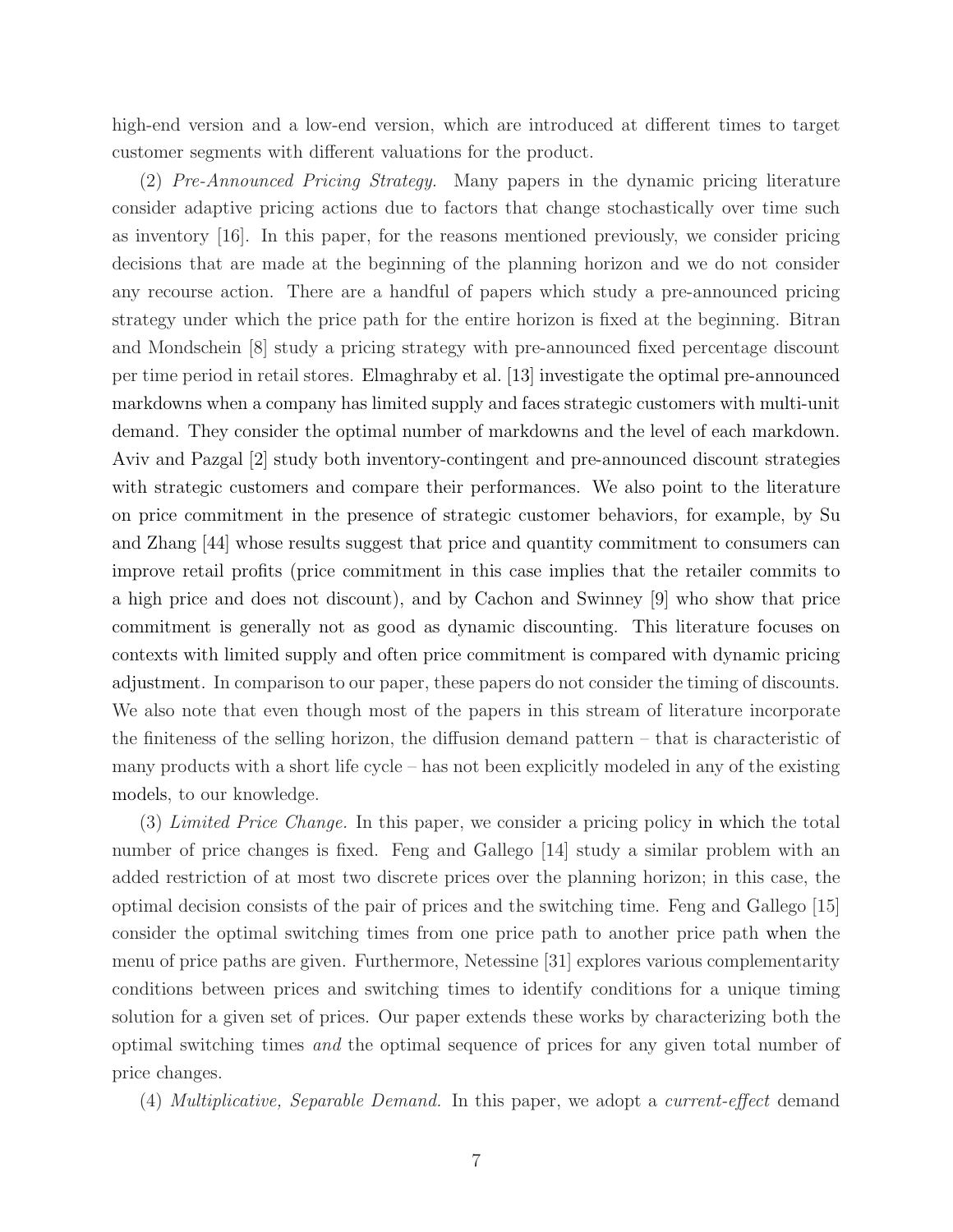model which has a multiplicative separable function form. Examples of this demand form are seen in both normative and empirical work. These models are able to empirically fit the sales and price data quite well [6] and are more tractable than models that allow price to effect future demand. Smith and Achabal [38] use a demand rate function that is multiplicative separable in seasonal effect, inventory effect and price sensitivity to obtain a closed-form pricing solution. Bass [5] extends the original Bass diffusion model to the case where pricing is an endogenous control. He models the demand rate as a multiplicative separable form of the adoption rate and price sensitivity, which leads to tractable analysis and useful insights. Jain and Rao [20] propose a model in which price affects the effective market potential. This model is similar to Bass [5] as the price affects only the sales function but not the basic diffusion process. Speece and MacLachlan [39] incorporate the effect of price by multiplying a price factor with the cumulative adoption. Recently, He et al. [18] study cooperative advertising and pricing decisions between a retailer and a wholesaler, using a demand model that is multiplicatively separable in awareness and price.

In this paper, we consider the inter-temporal pricing problem with a limited number of price changes. We investigate the effect of time-varying demand pattern on pricing decisions. We observe that the optimal prices and price-switching times are closely related to the shape of the demand pattern. Furthermore, we capture that the customers' *price sensitivity* increases during the life cycle, i.e., the composition of the customer base changes from a pro-technology population to a more value-conscious one over a product's life cycle. To our knowledge, neither the operations management nor the marketing researchers have studied the interaction of life-cycle demand characteristics with inter-temporal price-sensitivities as a driver for pricing strategies. Lastly, we note that the model does not limit its application to diffusion patterns, but applies to any general demand pattern caused by non-price-related characteristics such as seasonality and a macroeconomic cycle.

#### 1.2 Summary of Results and Organization

We describe in Section 2 a general model and solution approach for solving the optimal prices and switching times for any fixed number of price changes. We then specialize this model to a case where the price-sensitivity parameter increases linearly in time in Section 3. We obtain a closed-form solution when the nominal demand pattern is stationary throughout a product's life cycle as a benchmark. We show in this benchmark case that the optimal prices follow a constant percentage reduction over time and that the time duration of each price is the same on a *logarithmic* scale. When the nominal demand pattern is of a general unimodal form, but still with linear price sensitivity change, the results show a stark comparison with the benchmark case of stationary demand: In particular, the percentage price discount between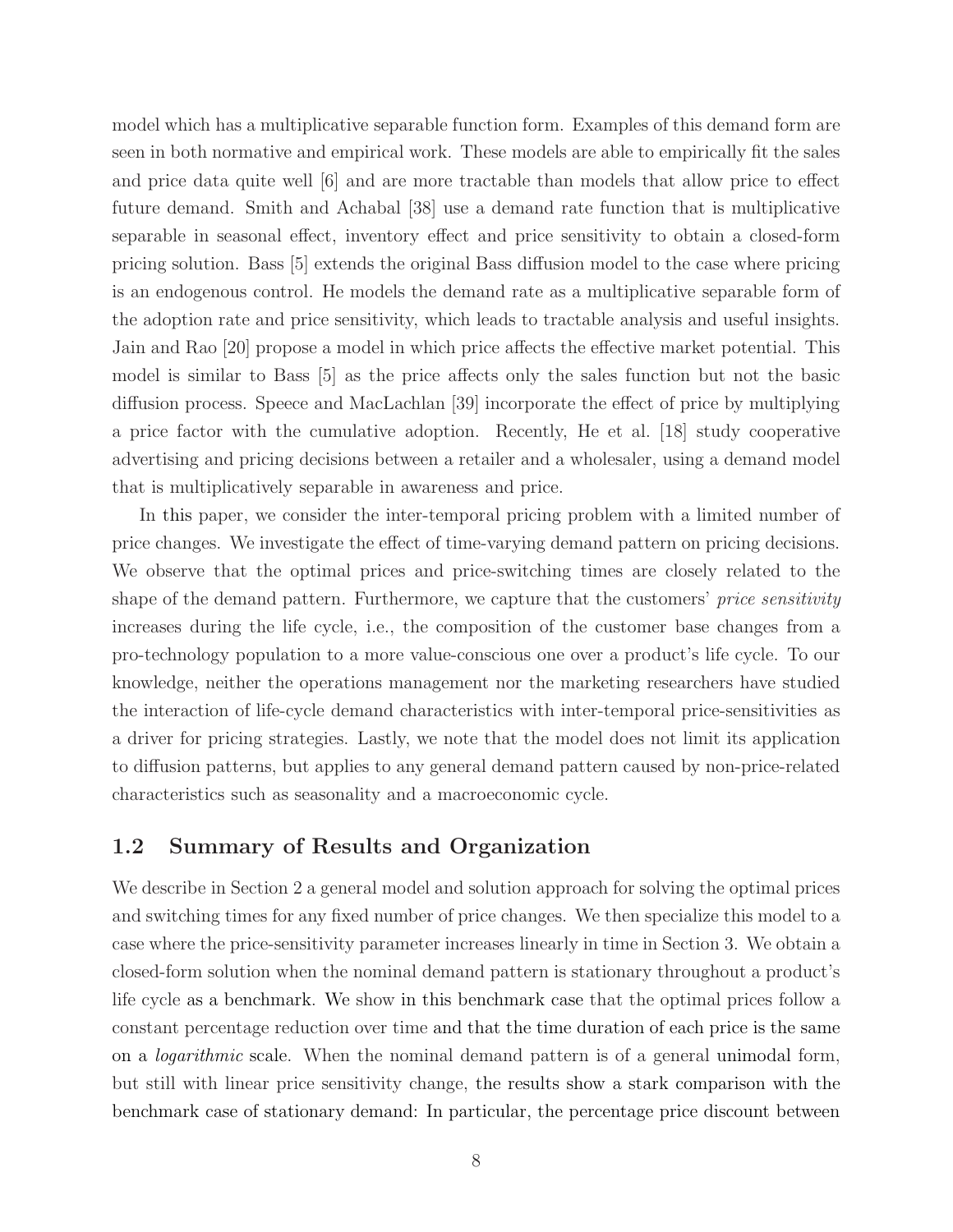two successive prices decreases (i.e., the relative price change becomes smaller) before the peak of the demand pattern and increases after this peak. This explains some companies' practice of heavy discounting toward the latter half of a product's life cycle. In addition, on the logarithmic time scale, price changes are shown to concentrate more in the region where the demand pattern peaks (instead of being evenly distributed on the same logarithmic time scale as in the benchmark case), given that the total number of price changes is fixed.

In Section 4, we relax the linearity assumption on price sensitivity and study the optimal pricing policy when the customers' price sensitivity may change over time in a nonlinear fashion. We show properties of the optimal prices and switching times when price sensitivity increases either concavely or convexly in time and contrast that with the linear case.

In Section 5, we examine cases that are not fully characterized analytically using numerical methods to further explore the impact of life-cycle demand pattern and time-varying price sensitivity on the optimal pricing decision. In addition, we consider the performance improvement of the optimal discrete-price policy as the number of allowed price changes increases, as well as the impact of demand pattern and price-sensitivity on the performance improvement. This provides useful insights on the decision of how many times a firm should adjust the price of a product.

We discuss further generalizations including nonlinear price-demand relationships and the "carry-through" effect of price in Section 6 and we conclude in Section 7 by summarizing our findings from the model.

### 2 The Model and the Solution Approach

### 2.1 The Model

We consider the pricing problem of a product during its life cycle. Following the release of the product, the demand is often initially weak due to the lack of awareness or the perceived uncertainty of quality, but then it increases and reaches its peak before it fades away due to saturation. During the life cycle, not only does the magnitude of demand change, but the consumer sensitivity to price also changes, typically increasing over time. Customers chasing the latest cutting-edge technology are the least price-sensitive and adopt the product early in a product's life cycle; those with a preference for "value" are more price-sensitive and purchase it later. Thus, the revenue depends not only on the size of the underlying demand, but also on the consumer sensitivity to price. We incorporate into our model the effect of these two features and determine the path of the optimal price during the planning horizon that maximizes the total revenue.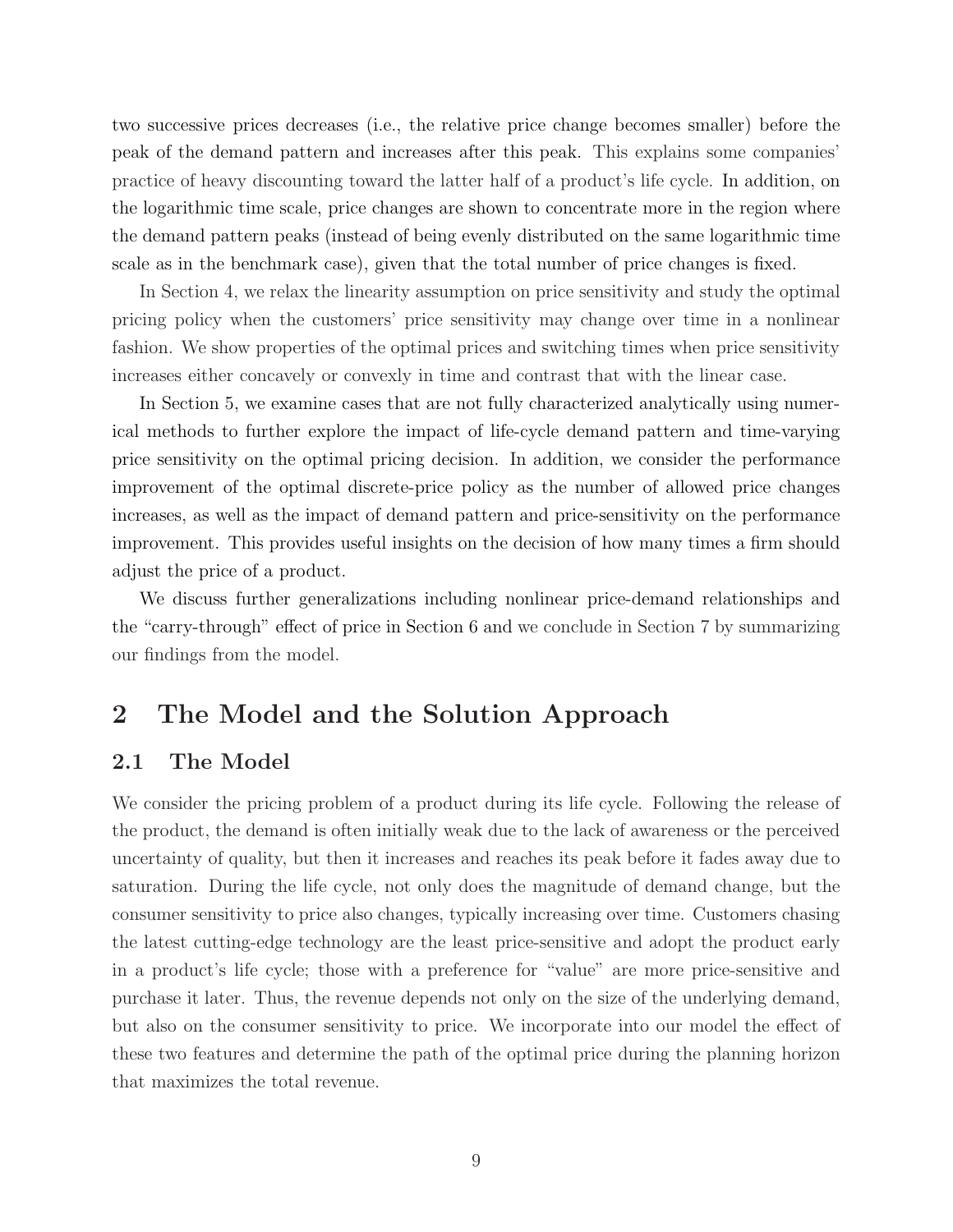Let  $[0, T]$  denote the planning horizon, where the release of the product occurs at time 0. We use  $t$  to represent the time instance corresponding to the product's age (i.e., time since release). Let  $r(p, t)$  denote the revenue rate function, which depends on both the current price p and the product's age t. Our objective is to determine the price path  $p(\cdot)$  that maximizes the total revenue during the planning horizon:

$$
\int_{t=0}^{T} r(p(t), t)dt .
$$
 (2.1)

As discussed earlier in the introduction, this is a *current-effect* model, similar to Bass [5], Speece and MacLachlan [39], and He et al. [18]. In maximizing the total revenue function given in (2.1), we first consider two extreme scenarios with respect to the constraints on the price path. In the first scenario, a constant price should be maintained through the entire planning horizon. Then, the total revenue is a single-dimensional function, and thus can be optimized quite easily. In the second scenario, the price may change continuously over time without any inter-temporal restriction, and we refer to this model as the *continuous pricing* problem. In this case, it is optimal to simply maximize  $r(p, t)$  over p for each  $t \in [0, T]$  separately, which is again a single-dimensional problem. While continuous pricing is possible in certain settings, it is inappropriate in business-to-business settings in which the direct customers are OEMs who prefer price stability in their planning, as discussed earlier. For the remainder of the paper, we focus on the *discrete pricing* problem, where the number of possible price changes is limited and fixed.

The discrete pricing problem is in general analytically intractable, and poses computational difficulties. As a result, we introduce specific functional forms for the demand and revenue functions that our industry collaborators considered to be a reasonable simplification and that yield a tractable analysis. In particular, we build upon the literature of *currenteffect* diffusion models to allow separability of product diffusion and price, and we extend it to incorporate both the underlying diffusion pattern and evolving customer price sensitivity into a single framework.

**Assumption 1.** There exist a positive function  $h(t)$  and a positive continuous increasing function  $b(t)$  such that  $r(p, t) = h(t) \cdot g(p, t)$  where  $g(p, t) = d(p, t) \cdot p$  and  $d(p, t) = a - b(t)p$ .

Here, the instantaneous revenue function consists of two factors. The factor  $h(t)$  represents the underlying *demand pattern*, which indicates, for example, the progression of product awareness, the growth in customer confidence, and the aging of the product over time (losing appeal to newer products). There are a number of models developed for this purpose, notable examples of which are diffusion-based models (see the introduction). The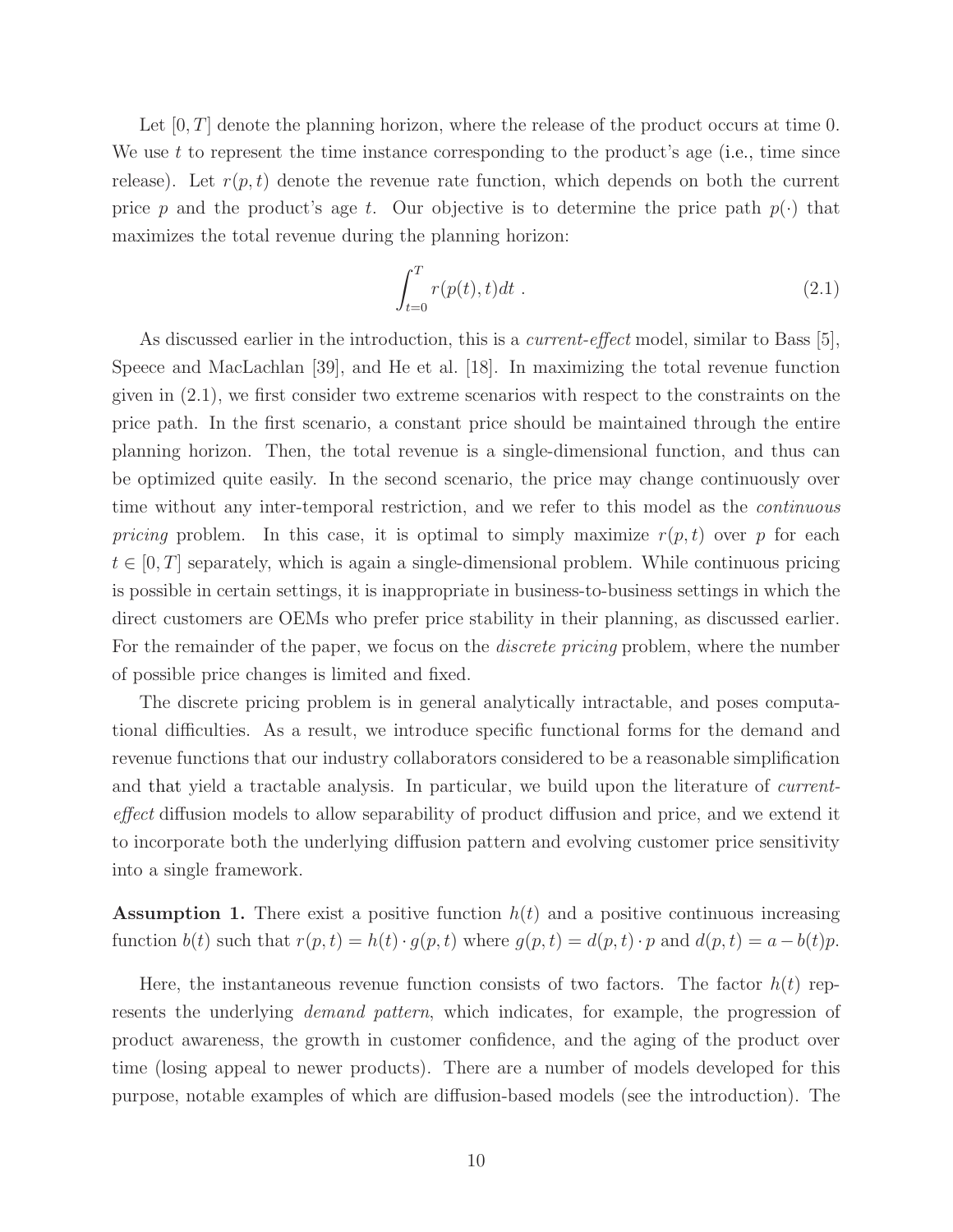other factor  $g(p, t)$  represents the normalized revenue rate. To model the price-demand relationship, we use a linear form of price-demand relationship  $d(p, t) = a - b(t)p$ , which is one of the most widely-used in the literature  $[32, 27]$ . Here, we refer to  $b(t)$  as the *price sensitivity parameter*, which varies with time to reflect the evolving price sensitivity over the planning horizon. Note that one may interpret  $h(t) \cdot a$  as the maximum possible demand at time t (i.e., the demand when price approaches zero).

#### 2.2 Discrete Pricing Problem: Solution Approach

We now consider the discrete pricing problem in which there can be *n* distinct prices over the planning horizon, where  $n \geq 2$  is finite. We need to decide not only what values should be chosen for the set of these n prices, but also how to partition the planning horizon into  $n$ intervals, one for each price. The objective is to maximize the total revenue over the horizon. In this section, we formulate this problem as an optimization problem. This problem is a multi-dimensional problem without an easily identifiable structure. However, we show that it can be interestingly reduced to an optimization problem over only a single variable such that it can be easily solved using a simple search procedure.

We introduce some notation and basic properties. For fixed  $t$ , the choice of  $p$  that maximizes  $g(p, t)$  also maximizes the revenue rate  $r(p, t) = g(p, t) \cdot h(t)$ , and is given by  $p^*(t) = \arg \max_p r(p, t) = a/[2b(t)].$  As the price sensitivity parameter  $b(t)$  is increasing in t, the instantaneous optimal price  $p^*(t)$  is unique, positive and decreasing in t. The monotonicity of  $p^*(t)$  in t, that the price declines over time, is commonly observed in the high-tech industry. Now, for any interval  $[t_1, t_2]$ , where  $0 \le t_1 \le t_2 \le T$ , define the optimal single price in the interval by  $p^*(t_1, t_2) = \arg \max_p R(p, t_1, t_2)$ , where

$$
R(p, t_1, t_2) = \int_{t_1}^{t_2} r(p, t) dt.
$$

Then, it can be shown that  $p^*(t_1, t_2)$  is decreasing in both  $t_1$  and  $t_2$ . The proof of this result is based on the concavity of  $r(p, t)$  in p and the above-mentioned monotonicity property of  $p^*(t)$ , and appears in Appendix A.1. Later in this paper, we will further investigate additional properties of how the optimal price evolves over time.

#### Multi-Dimensional Optimization for Maximizing Revenue

We denote by  $\{p_i \mid i = 1, \ldots, n\}$  the sequence of *n* prices, and by  $\{\tau_i \mid i = 1, \ldots, n-1\}$ the sequence of switching times, where price switches from  $p_i$  to  $p_{i+1}$  at time  $\tau_i$ . We require  $0 \leq \tau_1 \leq \tau_2 \leq \cdots \leq \tau_{n-1} \leq T$ . For the *n*-price discrete pricing problem, the total revenue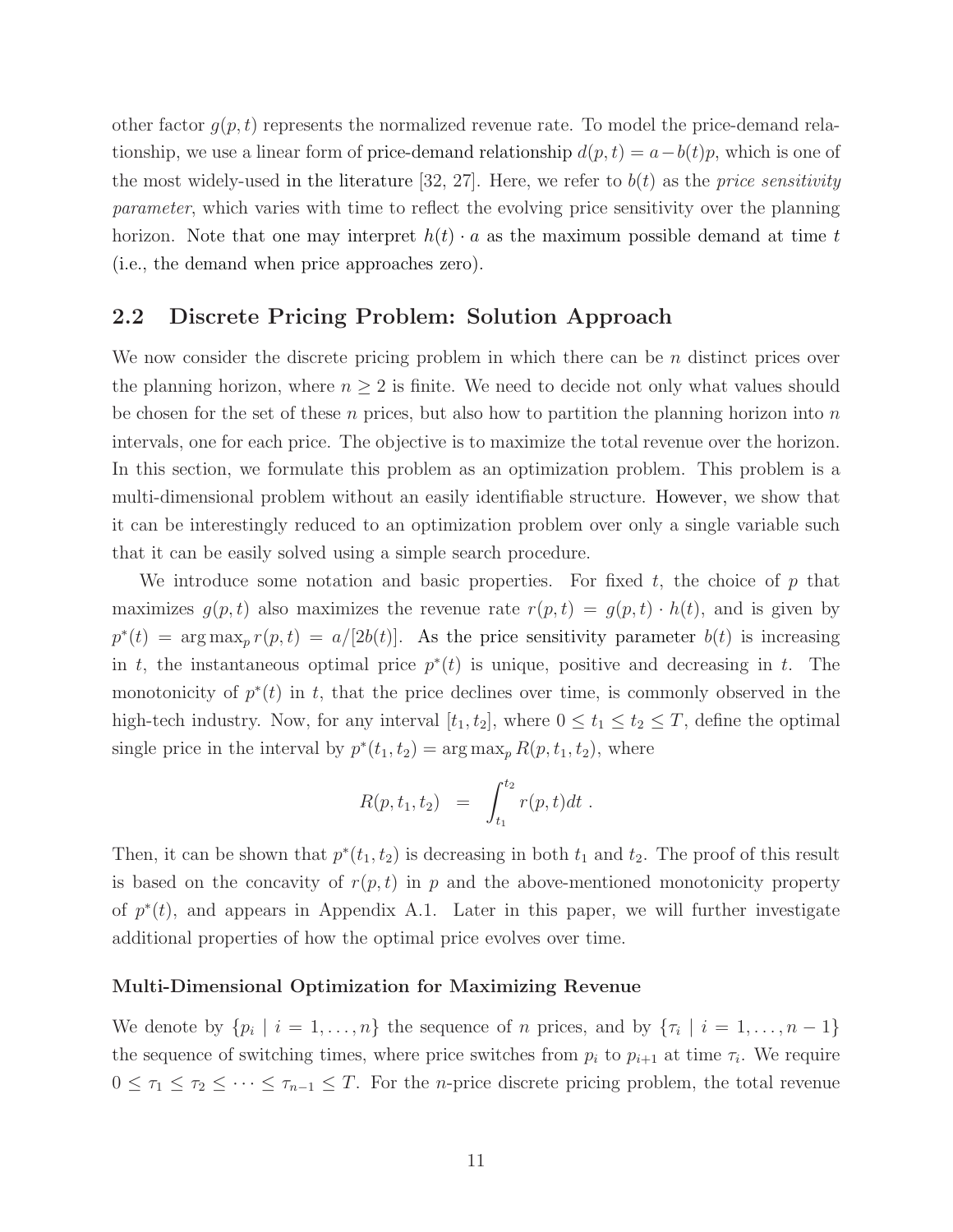during the planning horizon  $[0, T]$  given in  $(2.1)$  can be written using the following notation:

$$
V(\tau_1,\ldots,\tau_{n-1},p_1,\ldots,p_n) = \sum_{i=1}^n R(p_i,\tau_{i-1},\tau_i) ,
$$

where we define  $\tau_0 = 0$  and  $\tau_n = T$  for notational convenience. Note that the total revenue V is a function of both  $(\tau_1, \ldots, \tau_{n-1})$  and  $(p_1, \ldots, p_n)$ , a set of  $(2n-1)$  decision variables. Yet, it is possible to write it as a function of  $(\tau_1, \ldots, \tau_{n-1})$  only – by substituting the optimal choice of  $(p_1, \ldots, p_n)$  for given  $(\tau_1, \ldots, \tau_{n-1})$ . In fact, as we shall see below, the optimal  $p_i$ depends only on  $\tau_{i-1}$  and  $\tau_i$ , the switching times that define the interval in which  $p_i$  is in effect.

**Proposition 2.1.** *Fix*  $(\tau_1, \ldots, \tau_{n-1})$ *. Under Assumption 1, the value of*  $(p_1, \ldots, p_n)$  *maxi* $mizing V(\tau_1,\ldots,\tau_{n-1},p_1,\ldots,p_n)$  *is given by*  $p_i = p^*(\tau_{i-1},\tau_i)$  *for each*  $i \in \{1,\ldots,n\}$ *, where* 

$$
p^*(\tau', \tau'') = \frac{a}{2 \cdot \overline{b}(\tau', \tau'')} \quad \text{and} \quad \overline{b}(\tau', \tau'') = \frac{\int_{\tau'}^{\tau''} b(t)h(t)dt}{\int_{\tau'}^{\tau''} h(t)dt} \ . \tag{2.2}
$$

The proof of this proposition is in Appendix A.2. This proposition can be interpreted as follows. Note that  $b(\tau', \tau'')$  is a weighted average of  $b(t)$  over the interval  $[\tau', \tau'']$  where the weight is given by the life-cycle effect  $h(t)$ . Thus, by the Intermediate Value Theorem, there exists  $\bar{t}(\tau', \tau'')$  in the interval  $[\tau', \tau'']$  such that

$$
\overline{b}(\tau', \tau'') = b(\overline{t}(\tau', \tau'')) , \qquad (2.3)
$$

and we refer to  $\bar{t}(\tau', \tau'')$  as the *analytic center* of the interval  $[\tau', \tau'']$ . Thus, the optimal price depends on the interval only through the analytic center of the interval  $[\tau', \tau'']$ , and the optimal price of the interval,  $p^*(\tau', \tau'')$ , indeed maximizes the revenue rate  $r(p, \overline{t}(\tau_{i-1}, \tau_i))$ at the analytic center. Furthermore, it can be shown that the analytical center  $\bar{t}(\tau',\tau'')$  is increasing in both of its arguments (i.e. the boundaries of the interval).

Now, by substituting optimal values of prices in each interval based on Proposition 2.1, we can write the objective function in terms of  $(\tau_1, \ldots, \tau_{n-1})$  only, a set of  $(n-1)$  decision variables. Define

$$
\tilde{V}(\tau_1, \ldots, \tau_{n-1}) = \sum_{i=1}^n R(p^*(\tau_{i-1}, \tau_i), \tau_{i-1}, \tau_i).
$$
\n(2.4)

While this function is not a separable function, it exhibits a property that perturbing  $\tau_i$ does not affect the revenue outside the interval  $[\tau_{i-1}, \tau_{i+1}]$ . We can exploit this property to develop an iterative method in which each  $\tau_i$  is repeatedly optimized.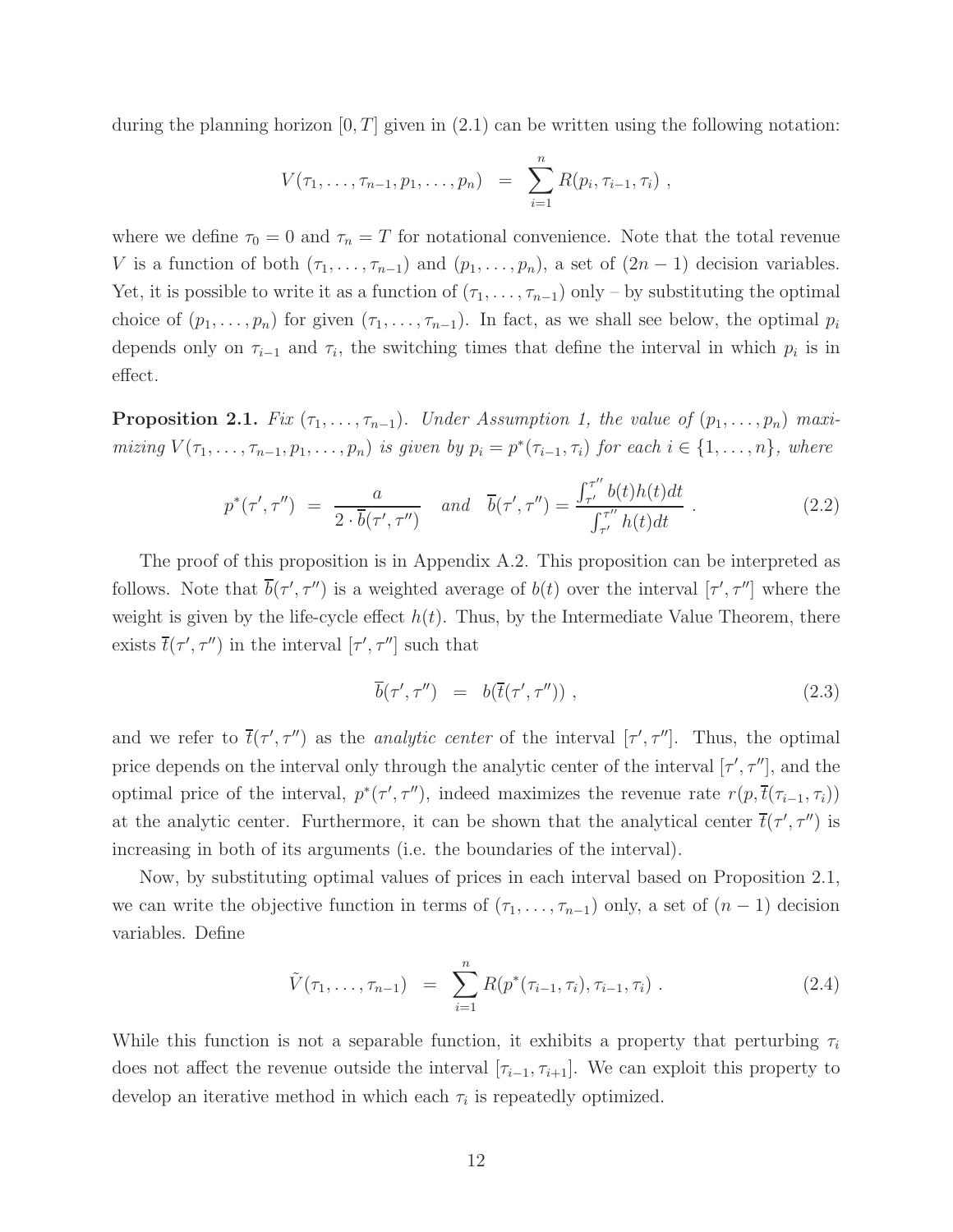From the first-order and second-order necessary conditions for optimality, we obtain a property that, at the price switching time  $\tau_i$ , the instantaneous revenue rates are equal under the two prices  $p_i$  and  $p_{i+1}$ . That is, the revenue curves  $r(p^*(\tau_{i-1}, \tau_i), t)$  and  $r(p^*(\tau_i, \tau_{i+1}), t)$ , as functions of t, should intersect at  $t = \tau_i$ . (Otherwise, it would increase the total revenue by expediting or delaying the switching time.) Furthermore, we can show that, at this point,  $r(p^*(\tau_i, \tau_{i+1}), t)$  must cross  $r(p^*(\tau_{i-1}, \tau_i), t)$  from below, i.e., the next price  $p^*(\tau_i, \tau_{i+1})$ starts becoming better than the previous price  $p^*(\tau_{i-1}, \tau_i)$ . These necessary conditions are unfortunately not sufficient for optimality, and in fact  $\tilde{V}$  may even not be quasi-concave with respect to some  $\tau_i$ . It can be shown however that the quasi-concavity property is guaranteed by a technical condition, which for example is satisfied by constant  $h(t)$  and linear  $b(t)$ functions. See Appendix A.3 for details.

#### Single-Dimensional Search Approach for Maximizing Revenue

We have formulated the revenue objective as a function of  $(n-1)$  decision variables (instead of  $(2n-1)$  variables), which is still not straightforward to solve particularly when n is large. However, it is possible to formulate the revenue objective as a function of a single variable only, using the special structure that we have identified in Proposition 2.1. We now demonstrate this reformulation such that the objective function can be maximized using a *single-dimensional* algorithmic approach.

We first show the following proposition, which provides necessary optimality conditions in terms of the switching times only. It shows how the optimal switching time  $\tau_i$  (which is for the price transition from  $p_i$  to  $p_{i+1}$ ) is related to the analytic centers of the interval with price  $p_i$  and the interval with price  $p_{i+1}$ . Recall the definition of  $b(\tau', \tau'')$  from (2.2). The proof of this proposition is in Appendix A.4.

Proposition 2.2. *Suppose Assumption 1 holds. Then, the optimal switching times in an*  $n\text{-}price \ model \ satisfy: for \ i=1,\ldots,n-1,$ 

$$
\frac{b(\tau_i)}{\overline{b}(\tau_{i-1}, \tau_i)} + \frac{b(\tau_i)}{\overline{b}(\tau_i, \tau_{i+1})} = 2.
$$
\n(2.5)

Observe that  $b(\tau_{i-1}, \tau_i)$  is a function of  $\tau_{i-1}$  and  $\tau_i$ , and that  $b(\tau_i, \tau_{i+1})$  is similarly a function of  $\tau_i$  and  $\tau_{i+1}$ . Therefore, an important consequence of Proposition 2.2 is the relationship among the three consecutive switching times  $\{\tau_{i-1}, \tau_i, \tau_{i+1}\}\$ . If both  $\tau_{i-1}$  and  $\tau_i$ are fixed, we can use this relationship to determine the value of  $\tau_{i+1}$ . Based on this idea, if the first switching time is given, then the entire sequence of switching times can be defined. More specifically, for a fixed positive value  $\theta \in (0, T)$ , we construct a sequence  $(\hat{\tau}_1(\theta), \dots, \hat{\tau}_{n-1}(\theta))$ as follows. Let  $\hat{\tau}_0(\theta) = 0$  and  $\hat{\tau}_1(\theta) = \theta$ . For any given pair of  $\hat{\tau}_{i-1}(\theta)$  and  $\hat{\tau}_i(\theta)$ , we recursively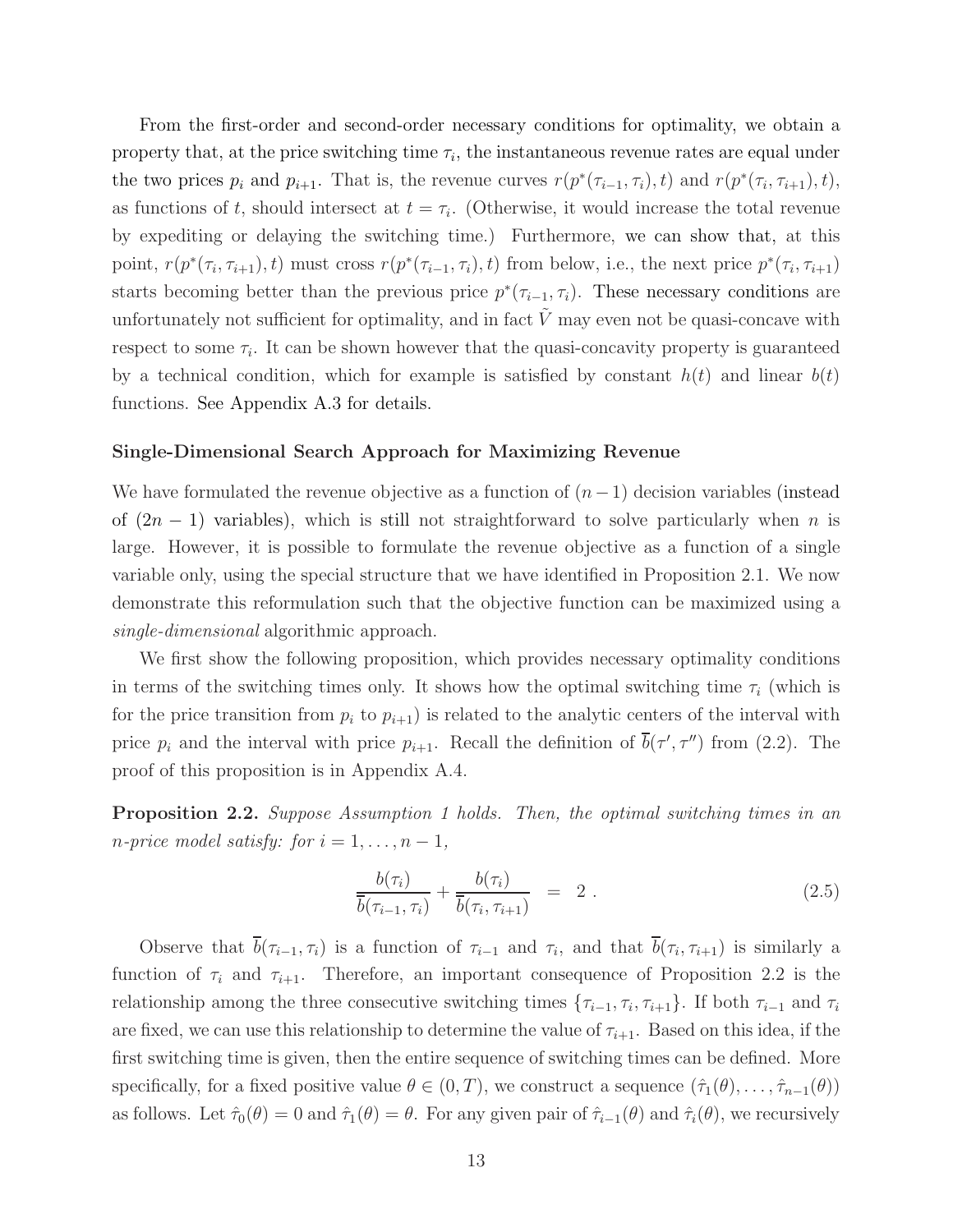define  $\hat{\tau}_{i+1}(\theta)$  via (2.5). If such  $\hat{\tau}_{i+1}(\theta)$  does not exist, then we set  $\hat{\tau}_{i+1}(\theta) = \cdots = \hat{\tau}_n(\theta) = \infty$ . We are particularly interested in the values of  $\theta$  satisfying  $\hat{\tau}_n(\theta) = T$  since otherwise any solution with  $\tau_1 = \hat{\tau}_1(\theta) = \theta$  does not satisfy the optimality condition in Proposition 2.2. (For a graphical illustration of constructing  $(\hat{\tau}_1(\theta), \ldots, \hat{\tau}_{n-1}(\theta))$ , please see Appendix A.5.)

Therefore, we propose the following method to identify the candidates for optimal solutions. First, identify all possible values of  $\theta$  such that  $\hat{\tau}_n(\theta) = T$ . In our computation, there is only one value of  $\theta$  satisfying this condition; however, in general,  $\hat{\tau}_n(\theta)$  is not monotonic in  $\theta$ , and thus it is possible that there may be multiple values of  $\theta$  with this property. This step amounts to finding all zeros of a single-dimensional function, which is not difficult computationally. Next, for each identified  $\theta$ , we find  $\hat{p}_i$  values based on (2.2), and we evaluate the performance of each candidate to select the best solution.

Summarizing this section, we have formulated the objective function for the discrete pricing problem. While this function depends on multiple variables, we have shown that the optimal solution can be obtained by performing a *single* dimensional search, regardless of n, the number of discrete prices.

### 3 Analysis of Models with Linear Price Sensitivity  $b(t)$

In Section 2, we have considered general approaches for numerically finding the optimal solution. In this section, for analytical tractability and ease of demonstration, we restrict our attention to the case where the sensitivity parameter  $b(t)$  is a linear function of time t, i.e.,  $b(t) = \beta_0 + \beta_1 t$ , where  $\beta_0$  and  $\beta_1$  are nonnegative constants. This allows us to understand the impact of the demand pattern more clearly. Later, in Section 4, we extend the analysis to a general nonlinear  $b(t)$ . Under linear  $b(t)$ , customers' sensitivity towards price increases proportionally with the product's age. The older the product becomes, the less willing a customer is to pay. In addition, we define  $m = \beta_1/\beta_0$ . Thus, a higher value of m indicates a greater change of the price sensitivity as a function of time t.

Given that  $b(t)$  is linear, we first examine, in Section 3.1, the case where the life-cycle effect is absent, and use results and insights obtained in this case as a benchmark. Then, in Section 3.2, we extend to the general case where the life-cycle effect is of a unimodal pattern, and we illustrate the impact of the demand pattern on optimal pricing decisions by comparing the results in the general model against the benchmark case of constant  $h(t)$ .

### 3.1 A Benchmark Case of Constant  $h(t)$

One of our objectives in Section 3 is to understand the impact of the demand pattern on the optimal price path (both in terms of the set of prices and timing). For the benchmark case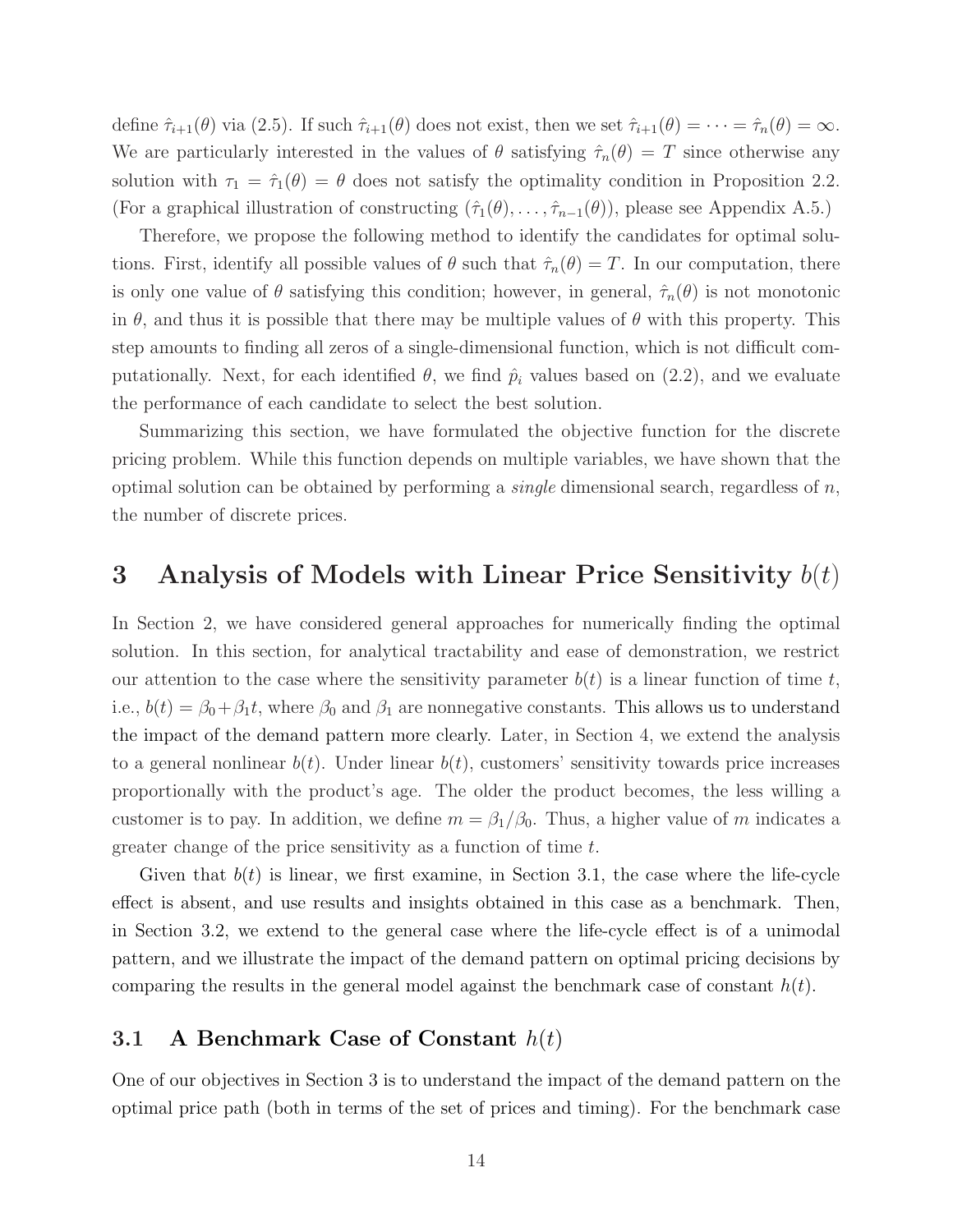where the life cycle effect is absent, i.e.,  $h(t)$  is constant throughout the planning horizon, we obtain a closed-form solution for the optimal switching times and prices. (Note that we let  $h(t) = 1$  without loss of generality.)

Proposition 3.1 (Linear b(t) and Constant h(t)). *Suppose Assumption 1 holds, and assume*  $h(t) = 1$  and  $b(t) = \beta_0 + \beta_1 t = \beta_0(1 + mt)$ *. For the n-price model, the optimal switching times*  $(\tau_1, \ldots, \tau_{n-1})$  *and the optimal prices*  $(p_1, \ldots, p_n)$  *are given by the following:* 

$$
\tau_i = \frac{(1+mT)^{i/n}-1}{m} \quad \text{and} \quad p_i = \frac{a/\beta_0}{(1+mT)^{i/n}+(1+mT)^{(i-1)/n}}.
$$

We comment on some interesting properties of the optimal solution for the *n*-price problem in this benchmark case. The optimal switching time  $\tau_i$  is an exponential function of the switching index i. It implies that price switching is more frequent at the early part of the product life cycle and becomes more infrequent, i.e.,  $\tau_i - \tau_{i-1} < \tau_{i+1} - \tau_i$ . This phenomenon can be explained by the fact that the customer population shifts over time to become less willing to pay; thus, for a given number of allowed price changes, we change prices more frequently in the early part of the life cycle in order to capture as much of the surplus as possible.

In the two-price case (i.e.,  $n = 2$ ), the above argument implies that the only switching time  $\tau$  satisfies  $\tau \leq 0.5T$ , indicating that price changes are more important at the earlier stage of the life cycle. Furthermore, we can examine how the optimal switching time depends on a measure of how fast the price sensitivity change, namely  $[b(T) - b(0)]/b(0)$  (which simplifies to  $\beta_1 T / \beta_0$ :

$$
\tau \approx \begin{cases} 0.477T & \text{if } \beta_1 T/\beta_0 = 0.2 \\ 0.414T & \text{if } \beta_1 T/\beta_0 = 1.0 \\ 0.290T & \text{if } \beta_1 T/\beta_0 = 5.0 \end{cases}
$$
 (3.1)

This shows that the optimal switching time  $\tau$  occurs earlier in the life cycle if the demand sensitivity changes more rapidly.

Not only are the price changes more frequent at the beginning of the life cycle, but also the drop in prices is greater at that time; mathematically,  $p_i - p_{i-1} > p_{i+1} - p_i > 0$ . These characteristics are further demonstrated in the following corollary of Proposition 3.1: Under the assumptions of Proposition 3.1, the optimal price points for the *n*-price model satisfy, for each  $i \in \{1, ..., n-1\},\$ 

$$
p_{i+1}/p_i = (1 + mT)^{-1/n}, \qquad (3.2)
$$

and, furthermore, the optimal switching times satisfy, for  $i \in \{0, \ldots, n-1\}$ ,

$$
\log(1 + m\tau_{i+1}) - \log(1 + m\tau_i) = [\log(1 + mT)]/n. \tag{3.3}
$$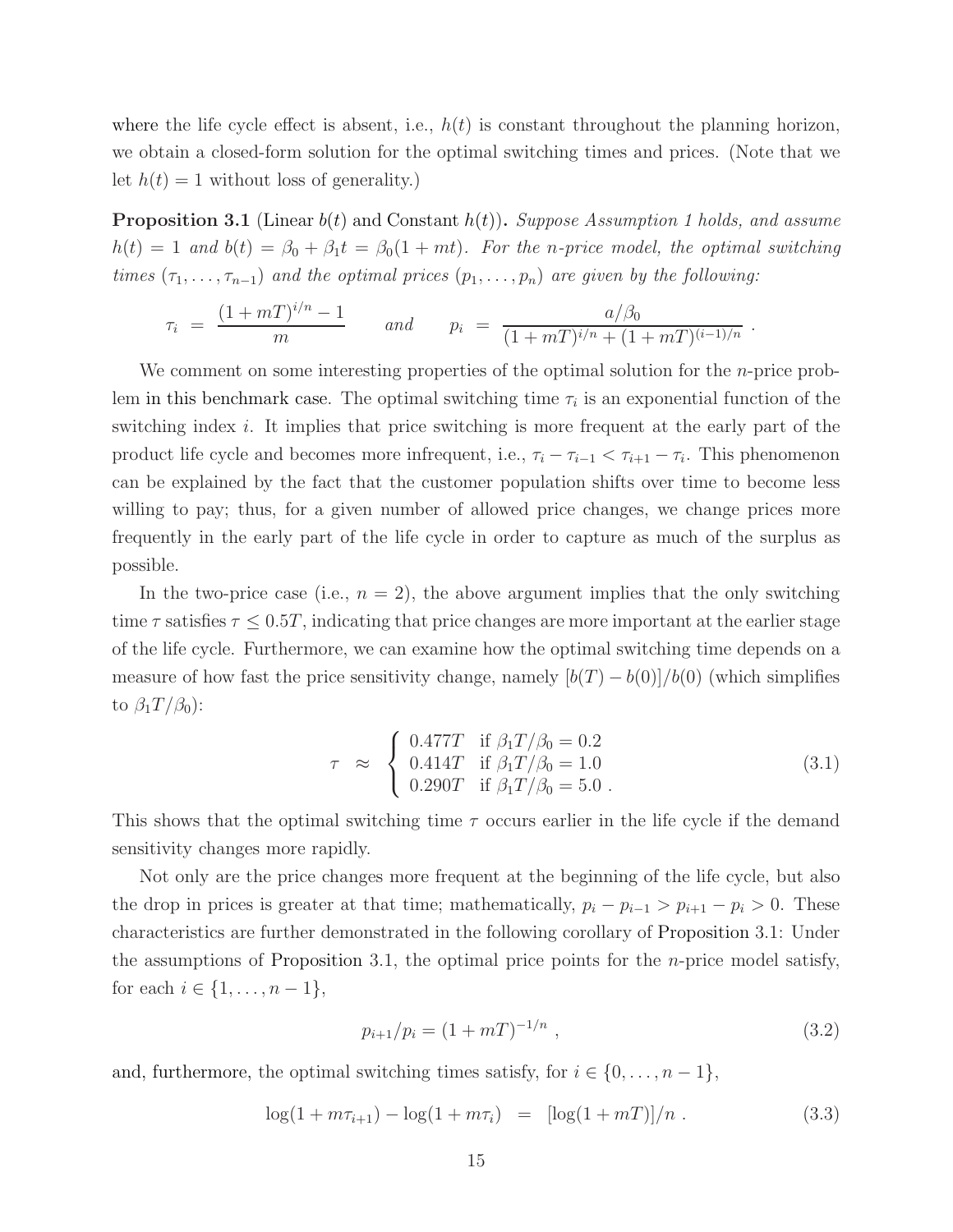From this result, the ratio between two adjacent prices under the optimal policy turns out to be a constant. This suggests that, in the absence of the life-cycle effect  $(h(t) = 1)$ , the price points should be chosen such that the *percentage* reduction between two adjacent prices stays constant. (See Appendix A.7 for the proof.)

In the pricing problem, the total number of price changes is fixed for the entire planning horizon. Thus, the question we address is how to distribute the fixed number of price changes along the time horizon. To characterize the optimal switching times, we define a *logarithmic time scale*  $log(b(t))$ . On the logarithmic time scale, equation (3.3) shows that, under the constant  $h(t)$  benchmark case, the duration for each price point remains the same in the *logarithmic* scale.<sup>1</sup> Furthermore, it implies

$$
\frac{b(\tau_{i+1}) - b(\tau_i)}{b(\tau_i)} = [b(T)/\beta_0]^{1/n} - 1.
$$
\n(3.4)

(See Appendix A.8 for the proof.) Equation (3.4) indicates that the optimal strategy to segment the customers based on price sensitivity is to partition the customers such that the proportional increase in price sensitivity at subsequent switching points is a constant, which is the right-side expression of (3.4).

The observations identified here will serve as a benchmark basis in the remainder of the paper.

#### 3.2 General Unimodal  $h(t)$

Products exhibiting life-cycle demand characteristics typically go through a demand ramp up, followed by a ramp down. Therefore, a unimodal  $h(t)$  is general enough to include most demand patterns with diffusion characteristics. In this section, we characterize the optimal solution for the discrete pricing problem with  $n$  prices and show how the demand pattern affects the ratio of subsequent prices and the time duration of each price, when compared to the benchmark case of constant  $h(t)$  – which we have discussed in Section 3.1.

The following theorem is the main analytical result of Section 3.

Theorem 3.2 (Linear b(t) and Unimodal h(t)). *Suppose Assumption 1 holds, and assume*  $b(t) = \beta_0 + \beta_1 t = \beta_0(1 + mt)$ *. Suppose that*  $h(t)$  *is unimodal, i.e., there exists*  $\hat{t}$  *such that*  $h(t)$  *increases in* t *in the interval*  $[0, \hat{t}]$  *and decreases in* t *in the interval*  $[\hat{t}, T]$ *. The n-price model satisfies the following properties.*

<sup>&</sup>lt;sup>1</sup>On the original time scale, however, equal length of  $log(b(t(i))-log(b(t(i-1)))$  always implies increasing length of  $\tau_i - \tau_{i-1}$  by the concavity and monotonicity of the logarithmic function and linearity of  $b()$ .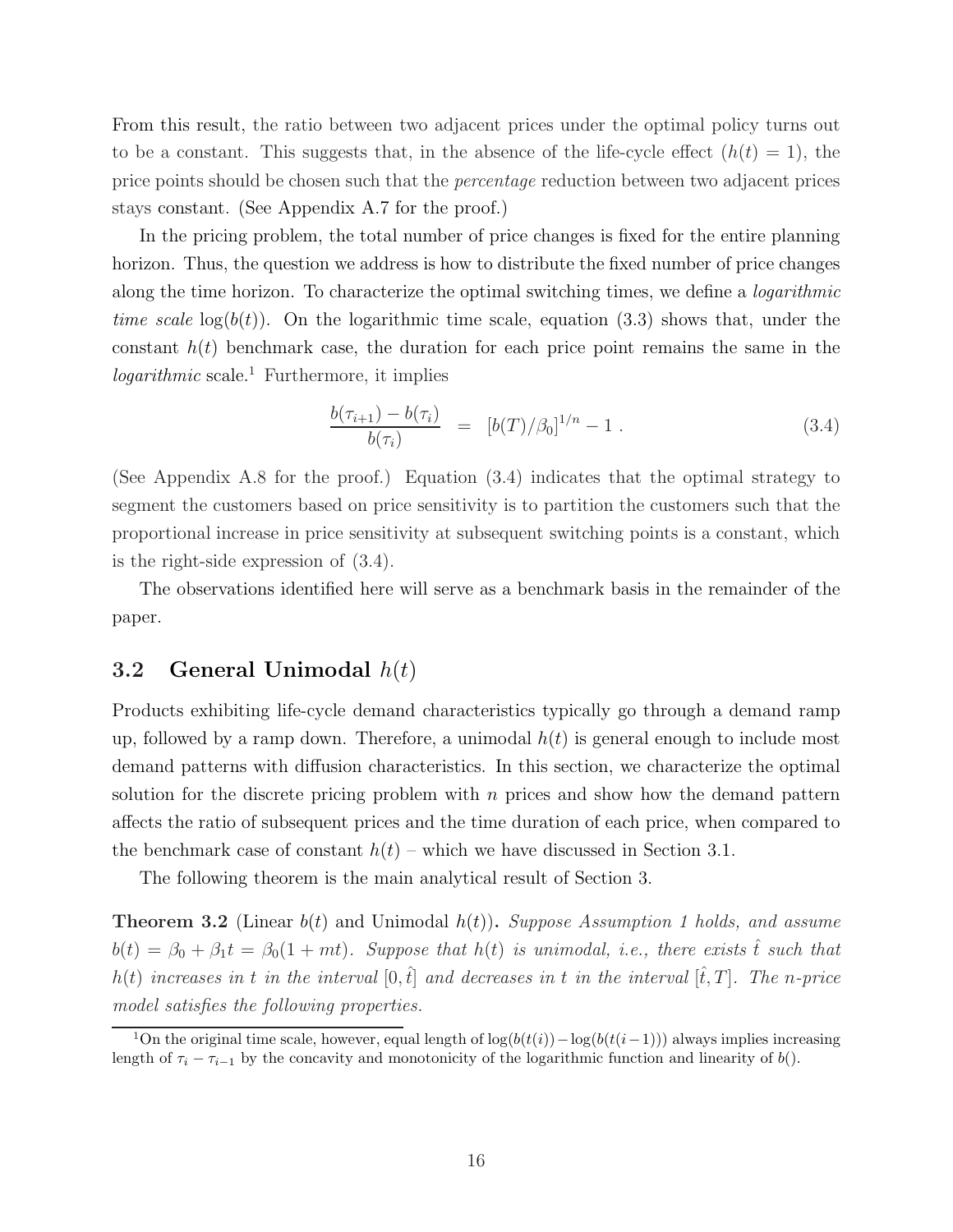*(a)* The optimal prices  $(p_1, \ldots, p_n)$  satisfy:

$$
\frac{p_i}{p_{i-1}} \le \frac{p_{i+1}}{p_i} \quad \text{if } \tau_i \le \hat{t}, \quad \text{and} \tag{3.5}
$$

$$
\frac{p_i}{p_{i-1}} \ge \frac{p_{i+1}}{p_i} \quad \text{if } \tau_{i-1} \ge \hat{t} \ . \tag{3.6}
$$

*(b) Furthermore, the optimal switching times*  $(\tau_1, \ldots, \tau_{n-1})$  *satisfy:* 

$$
\log(1 + m\tau_i) - \log(1 + m\tau_{i-1}) \ge \log(1 + m\tau_{i+1}) - \log(1 + m\tau_i) \quad \text{if } \tau_i \le \hat{t}, \quad \text{and } (3.7)
$$

$$
\log(1 + m\tau_i) - \log(1 + m\tau_{i-1}) \le \log(1 + m\tau_{i+1}) - \log(1 + m\tau_i) \quad \text{if } \tau_{i-1} \ge \hat{t}.\tag{3.8}
$$

The results in equations (3.7) and (3.8) provide a stark comparison with the benchmark case when  $h(t)$  is constant. Recall that under the assumption of constant  $h(t)$ , the optimal price points should follow a constant *percentage* discount pattern: each time we make a price change, we apply a certain fixed percentage discount (equation (3.2)). Also, the duration for each price point is of "equal" length on a logarithm scale of time (Proposition 3.1 and equation  $(3.3)$ . When the demand pattern  $h(t)$  is *not* a constant, these results no longer hold, which we elaborate below.

First, equations (3.5) and (3.6) show that the price discount between two successive prices depends on the demand pattern  $h(t)$ , in a way such that if demand is increasing, then the percentage price discount decreases (i.e., the relative price change is smaller); similarly, if demand is decreasing, then the percentage price discount increases.

Second, equations (3.7) and (3.8) show that, on the logarithmic time scale, price changes should be more concentrated in the region where the demand pattern peaks, given that the total number of price changes is fixed. More specifically, before the peak, the duration for each price point (equivalently, the switching time interval) becomes smaller in time, and after the peak, the switching interval becomes larger in time – both in the  $log scale$ .<sup>2</sup>

Third, equation (3.7) is equivalent to

$$
\frac{b(\tau_i) - b(\tau_{i-1})}{b(\tau_{i-1})} \geq \frac{b(\tau_{i+1}) - b(\tau_i)}{b(\tau_i)},
$$

which implies that the percentage increase in *price sensitivity* between adjacent segments becomes smaller before the peak; we can similarly show that this percentage becomes bigger after the peak. This result contrasts with equation (3.4) and indicates that the optimal

<sup>&</sup>lt;sup>2</sup>On the original time scale, however, this relationship does not necessarily hold. In particular, increasing length of  $\log(b(t(i)) - \log(b(t(i-1)))$  always implies increasing length of  $\tau_i - \tau_{i-1}$  by the concavity and monotonicity of the logarithmic function and linearity of  $b(\cdot)$ . However, decreasing length of log( $b(t(i))$  –  $log(b(t(i-1)))$  does not necessarily correspond to decreasing length of  $\tau_i - \tau_{i-1}$ . Therefore, on the original time scale, the switching intervals become shorter before the peak, but the trend is undecided after the peak.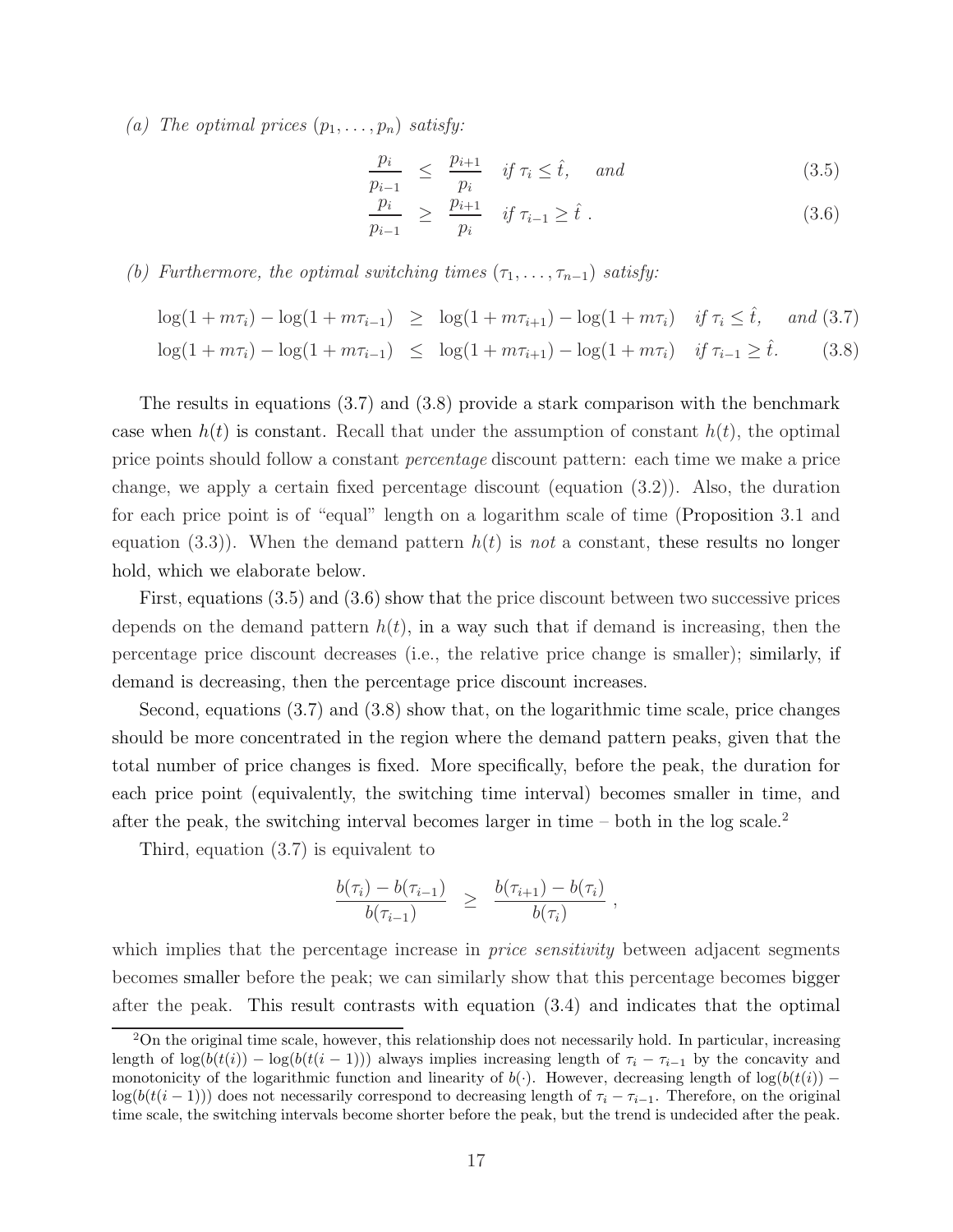strategy to segment the customers is to divide the customers such that the percentage increase in price sensitivity at subsequent switching points is decreasing before the peak and increasing after the peak.

While the above-mentioned differences from the benchmark case arise from the demand pattern  $h(t)$ , our numerical experiments indicate that one of the insights identified previously for the constant demand pattern – that the price switching times tend to concentrate in the earlier stages of a product life cycle – tends to hold here as well. While it is not easy to formalize this because of the compounding effect of the demand pattern, we can show that the price change occurs before the middle of the horizon if there is only one price change allowed: Under the conditions of Theorem 3.2, if  $h(t)$  is symmetric around  $t = T/2$  and it is log-concave, then the optimal switching time  $\tau$  of the two-price model satisfies

$$
\tau \leq T/2. \tag{3.9}
$$

takes advantage of the monotonicity property of *mean-advantage-over-inferior* functions under log-concavity [3], and it appears in Appendix A.9. Many commonly known diffusion models such as the Bass model are log-concave. (See, for example, Sengupta and Nanda [35] for discussion on the sufficient conditions for log-concavity.)

Now, for an illustrative purpose, suppose that  $h(t)$  is given by the probability density function  $N(\mu, \sigma^2)$ , a normal distribution with mean  $\mu$  and standard deviation  $\sigma$ . Let  $\mu = T/2$ and  $\sigma = T/6$  such that the demand pattern  $h(t)$  peaks at the center of the life cycle (when  $t = T/2$ ). Then, as we vary  $[b(T) - b(0)]/b(0) = \beta_1 T/\beta_0$  as before, it can be shown that the optimal switching times are as follows:

$$
\tau \approx \begin{cases} 0.491T & \text{if } \beta_1 T/\beta_0 = 0.2 \\ 0.468T & \text{if } \beta_1 T/\beta_0 = 1.0 \\ 0.425T & \text{if } \beta_1 T/\beta_0 = 5.0 \end{cases}
$$
 (3.10)

See Appendix A.10 for the proof of (3.10). This result again demonstrates a pattern that the switching times should occur earlier in the life cycle as the change in price sensitivity (i.e.,  $\beta_1T/\beta_0$ ) increases. This is consistent with the earlier result where  $h(t)$  remains constant over the life cycle. Yet, compared to the constant  $h(t)$  case shown in (3.1), the above result shows that the switching time is closer to the center of the life cycle where the demand pattern peaks.

We end this section with a remark that the proof of Theorem 3.2 can be easily extended to the case where  $h(t)$  may not be unimodal. For *any* general continuous  $h(t)$ , we can divide the planning horizon into an alternating sequence of time intervals during which  $h(t)$  is increasing or decreasing, and show that for the time intervals during which  $h(t)$  is increasing, equations  $(3.5)$  and  $(3.7)$  hold, and for time intervals during which  $h(t)$  is decreasing, equations  $(3.6)$ and (3.8) hold.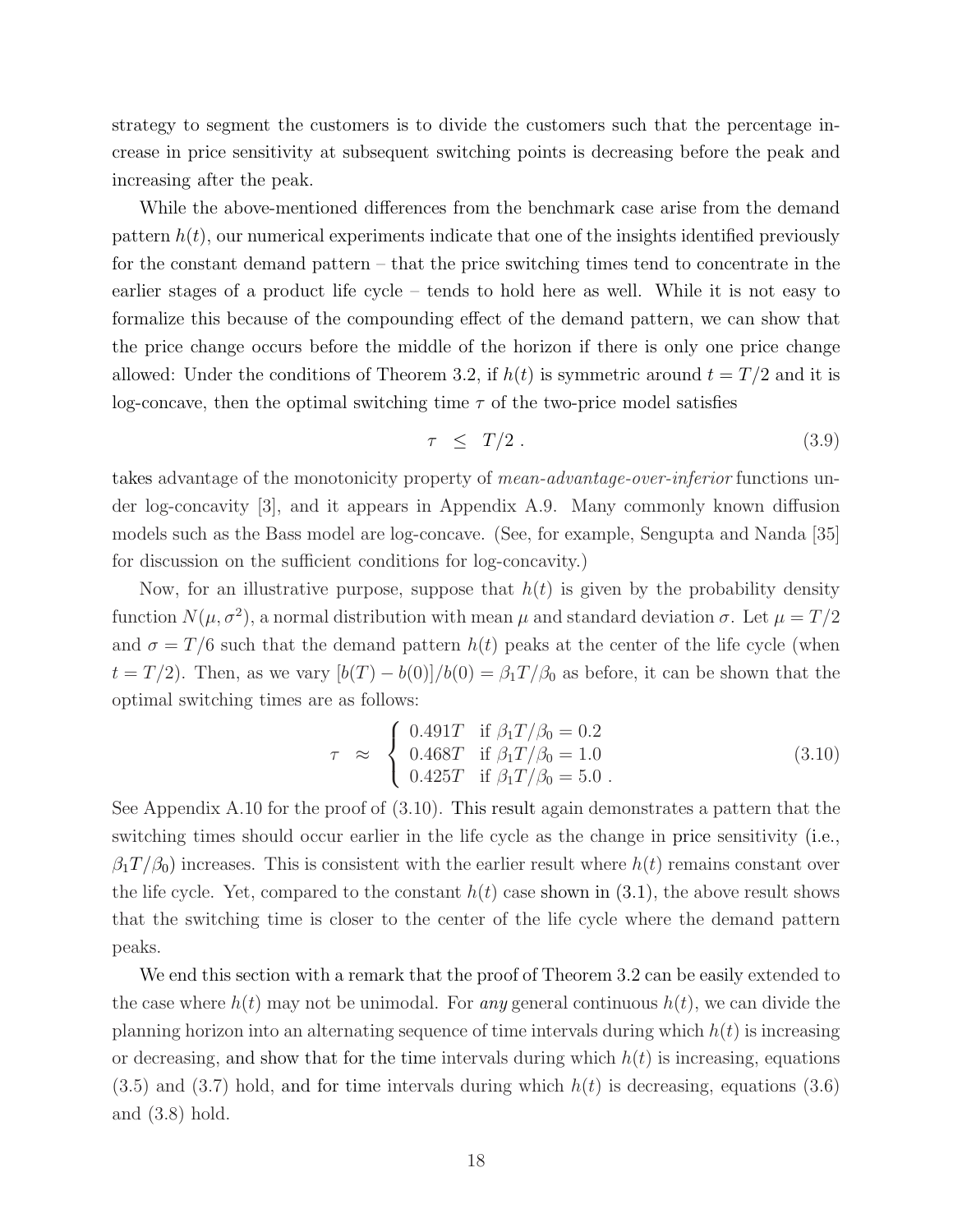### 4 Analysis with Nonlinear Price Sensitivity  $b(t)$

In Section 3, we derived several properties regarding the optimal prices and their timing (Proposition 3.1 and Theorem 3.2) under the assumption that the customers' price sensitivity  $b(t)$  changes *linearly* in time. In this section, we consider the impact of price sensitivity by considering the case where it increases in a more general manner.

As before (the benchmark case in Section 3.1), we first consider the impact of nonlinear price sensitivity  $b(t)$  by fixing the demand pattern  $h(t)$  at a constant. In particular, if the price sensitivity increases in a convex or concave manner, we examine what would happen to the price changes and their timing, compared to the benchmark case with linear price sensitivity. Intuitively, convex price-sensitivity increase implies that the rate of price-sensitivity increase accelerates with the age of the product, or equivalently, the decline in customers' willingness to pay becomes steeper as the product grows older; the opposite holds for concave price-sensitivity increase. We characterize these two cases because any nonlinear increasing  $b(t)$  can be treated as intervals of concave or convex increasing functions.

Proposition 4.1 (Nonlinear b(t) and Constant h(t)). *Suppose Assumption 1 holds, and assume*  $h(t) = 1$  *in the n-price model. Then, the optimal prices*  $(p_1, \ldots, p_n)$  *and switching times*  $(\tau_1, \ldots, \tau_{n-1})$  *satisfy the following.* 

- *(a) If*  $b(t)$  *is concave in* t*, then*  $(p_{i-1} p_i)/p_{i-1}$  *and*  $\{\log b(\tau_i) \log b(\tau_{i-1})\}\$  *decrease in i.*
- *(b)* If  $b(t)$  *is convex in* t, then  $(p_{i-1} p_i)/p_{i-1}$  *and*  $\{\log b(\tau_i) \log b(\tau_{i-1})\}$  *increase in i.*

Recall from Section 3.1 that both  $(p_{i-1} - p_i)/p_{i-1}$  and  $\{\log b(\tau_i) - \log b(\tau_{i-1})\}\$  remain constant independent of i in the linear  $b(t)$  case, a result that can also be implied by the above theorem. Proposition 4.1 provides insights that are intuitive in hindsight but not necessarily straightforward initially. As the customers' price sensitivity increases through time in a concave manner, there is less need to provide a steep price discount to cater to the increasingly slowing changing customer sensitivity (i.e., the percentage price reduction  $(p_{i-1} - p_i)/p_{i-1}$  becomes smaller), and furthermore, the percentage change in price sensitivity at switching times becomes smaller each time (i.e.,  $\{\log b(\tau_i) - \log b(\tau_{i-1})\}$  becomes smaller). A similar argument can be made for the case of a convex price sensitivity. We remark that the results of Proposition 4.1 can be extended such that if  $b(t)$  follows an S-shaped curve or a rotated S-shaped curve in which the concavity and convexity of  $b(t)$  can switch in time, or if  $b(t)$  is of a general nonlinear form which comprises of intervals of concave and/or convex functions.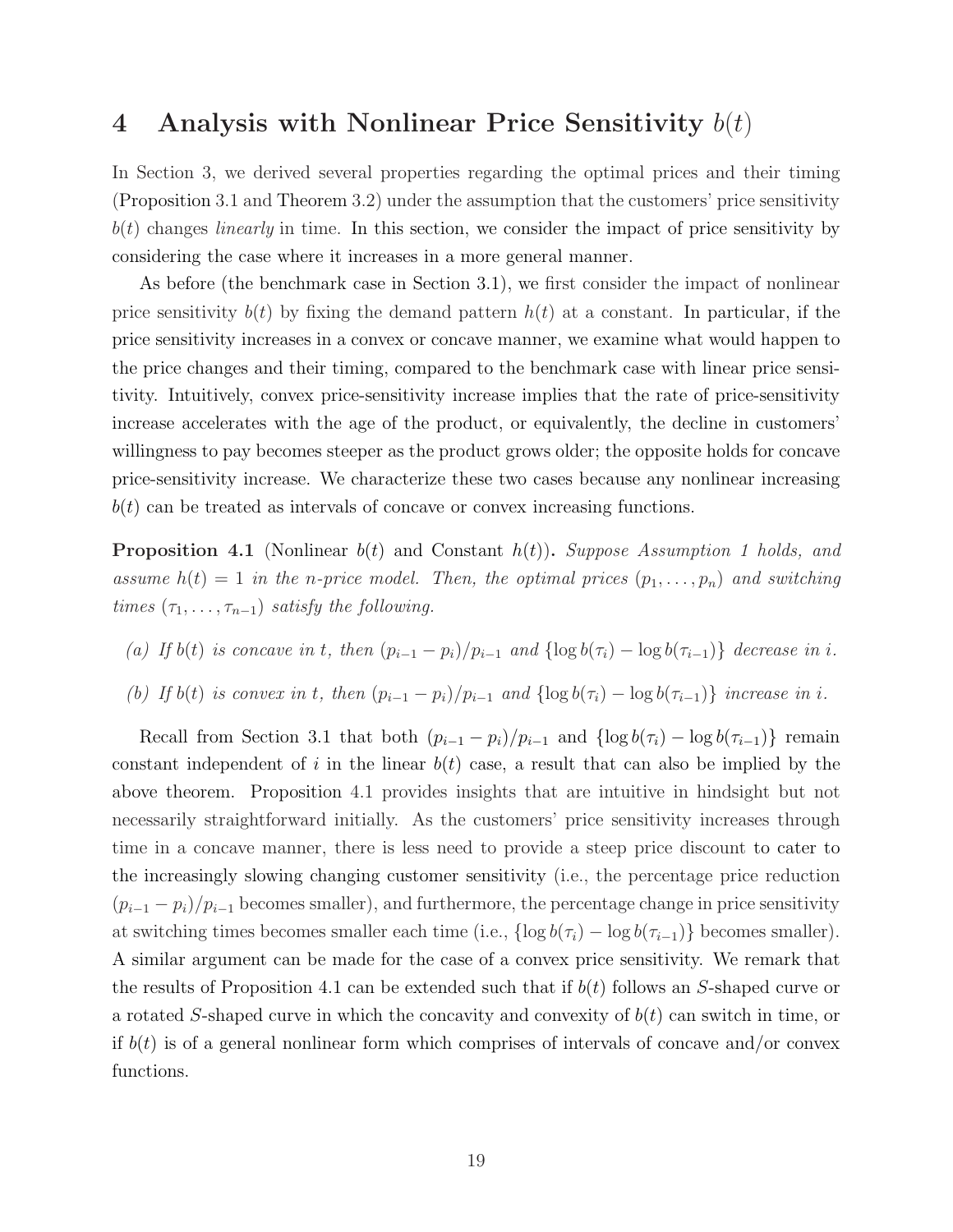Now, we consider a more general case where  $b(t)$  may be non-linear and  $h(t)$  may not be constant. By combining Theorem 3.2 and Proposition 4.1, we can obtain the following result. (The proofs of Proposition 4.1 and Corollary 4.2 are in Appendix A.12.)

Corollary 4.2 (Nonlinear b(t) and Non-constant h(t)). *Under Assumption 1, the optimal prices*  $(p_1, \ldots, p_n)$  *and switching times*  $(\tau_1, \ldots, \tau_{n-1})$  *satisfy the following.* 

- *(a) If*  $h(t)$  *is increasing and*  $b(t)$  *is concave in* t*, then*  $(p_{i-1} p_i)/p_{i-1}$  *and*  $\{\log b(\tau_i) \log b(\tau_{i-1})\}$ *decrease in* i*.*
- *(b)* If  $h(t)$  *is decreasing and*  $b(t)$  *is convex in* t, then  $(p_{i-1} p_i)/p_{i-1}$  *and*  $\{\log b(\tau_i) \log b(\tau_{i-1})\}$ *increase in* i*.*

Summarizing the analytical results in Sections 3 and 4, we see that increasing underlying demand pattern  $h(t)$  and less and less rapidly changing price sensitivity  $b(t)$  have a similar impact on the relative amount of price change and the frequency of price changes in a logprice-senstivity scale. Corollary 4.2 is still an incomplete characterization of the optimal price and switch times since it does not discuss the case of increasing  $h(t)$  and convex  $b(t)$ , or the case of decreasing  $h(t)$  and concave  $b(t)$ . In these cases, a simple clean-cut result cannot be obtained and we demonstrate this with more details in Section 5.2 with numerical studies.

### 5 Sensitivity Analysis: Numerical Results

Since the primary modeling features of this paper are the demand pattern during a product's life cycle and the customer price sensitivity that evolves in time, we continue in this section to explore their impact on the optimal decisions using numerical examples. In particular, we seek to complement the analytical study in Sections 3 and 4 by examining cases that are not fully characterized analytically.

- We have established in Section 3 that price switching times follows two trends: (i) they concentrate more in the peak region of the demand pattern  $h(t)$ ; (ii) the optimal pricing switching tends to be earlier in the life cycle than later, for symmetric  $h(t)$ . In Section 5.1, we study the impact of a general unimodal  $h(t)$  by varying the levels of asymmetry and width of the peak while keeping the price sensitivity  $b(t)$  at a linear form.
- We have allowed both increasing and decreasing demand pattern  $h(t)$ , and both convex and concave price sensitivity  $b(t)$ . In Section 4, we have obtained analytical results for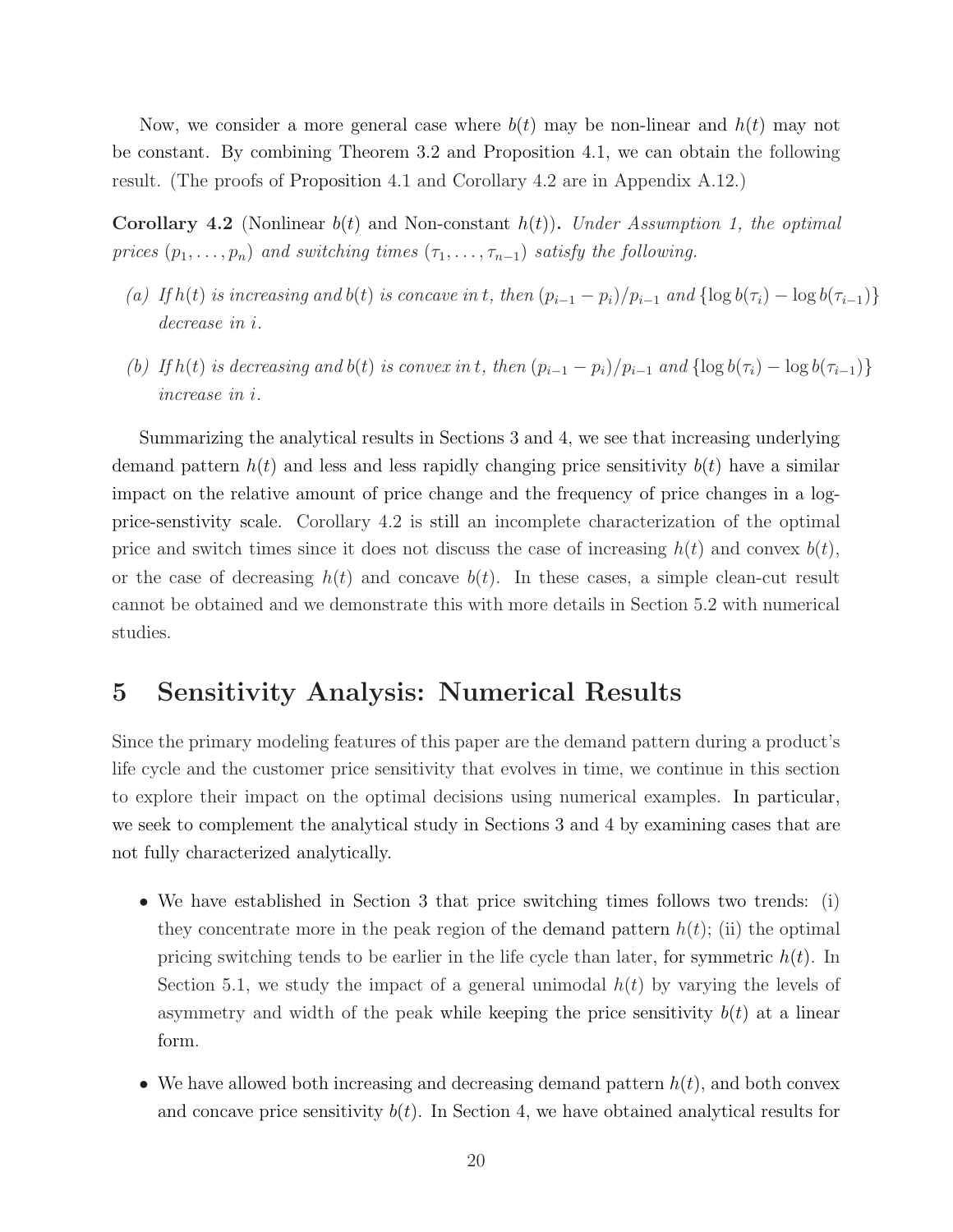the combinations of (i) increasing  $h(t)$  and concave  $b(t)$  and (ii) decreasing  $h(t)$  and convex  $b(t)$ . In Section 5.2, we numerically examine the other combinations of  $h(t)$  and  $b(t)$ : (iii) increasing  $h(t)$  and convex  $b(t)$ , and (iv) decreasing  $h(t)$  and concave  $b(t)$ .

• Finally, in Section 5.3, we address the restriction of discrete pricing (limiting the total number of price changes) by comparing the performance of discrete pricing to continuous pricing.

EXPERIMENT SET-UP. While there are a large number of life cycle demand patterns available in the literature (for example, Mead and Islam [28] summarize 29 models), we choose three demand patterns that are commonly used. Each of these demand patterns, listed in Table 2, is a unimodal bell-shaped curve, in which we can vary parameters to control both the location and "width" of the peak, the mode of the demand pattern  $h(t)$ .

| Table 2: Three Types of Demand Patterns $h(t)$ |                     |                                                                                                                 |                                     |  |  |  |
|------------------------------------------------|---------------------|-----------------------------------------------------------------------------------------------------------------|-------------------------------------|--|--|--|
| Type                                           | Parameters          | h(t)                                                                                                            | Literature                          |  |  |  |
| Normal                                         | $\mu, \sigma > 0$   | $\frac{1}{\sqrt{2\pi}\sigma}e^{-\frac{(t-\mu)^2}{2\sigma^2}}$                                                   | Rogers [34], Stapleton [40]         |  |  |  |
| Simple Logistic                                | $\gamma > 0, k > 0$ | $\frac{k\gamma e^{-kt}}{(1+\gamma e^{-kt})^2}$                                                                  | Stone [42], Tanner [45]             |  |  |  |
| Bass                                           |                     | $\gamma > 0, k > 0$ $\frac{ke^{-kt}}{1 + \gamma e^{-kt}} [1 + \frac{\gamma (1 - e^{-kt})}{1 + \gamma e^{-kt}}]$ | Bass [4], Mahajan and Peterson [26] |  |  |  |

For the Normal demand pattern, we use the following parameter values:

- Location of the peak:  $\mu \in \{T/6, T/4, T/2, 3T/4, 5T/6\}.$
- Width of the peak:  $\sigma \in \{T/4, 3T/8, T/2, 5T/8, 3T/4\}.$
- Inter-temporal price sensitivity:  $m = \beta_1/\beta_0 \in \{1, 5, 20, 35, 50\}$ . Here, we vary the value of  $\beta_1$  while keeping the value of  $\beta_0$  constant at 10 and the parameter a in the linear demand equation (see Assumption 1) at 200.

Without loss of generality, we use  $T = 1.0$ . We have computed the optimal solution for each of  $5 \times 5 \times 5 = 125$  parameter combinations using the Normal demand pattern, and we report our findings and insight in this section. We also tested the logistic and Bass demand patterns with similar parameter values (by choosing  $\gamma$  and k such that the location and width of the peak match the Normal demand patterns listed above) – while these results are not reported here for the simplicity of presentation, we have obtained similar results as the Normal demand pattern, providing the robustness of our findings.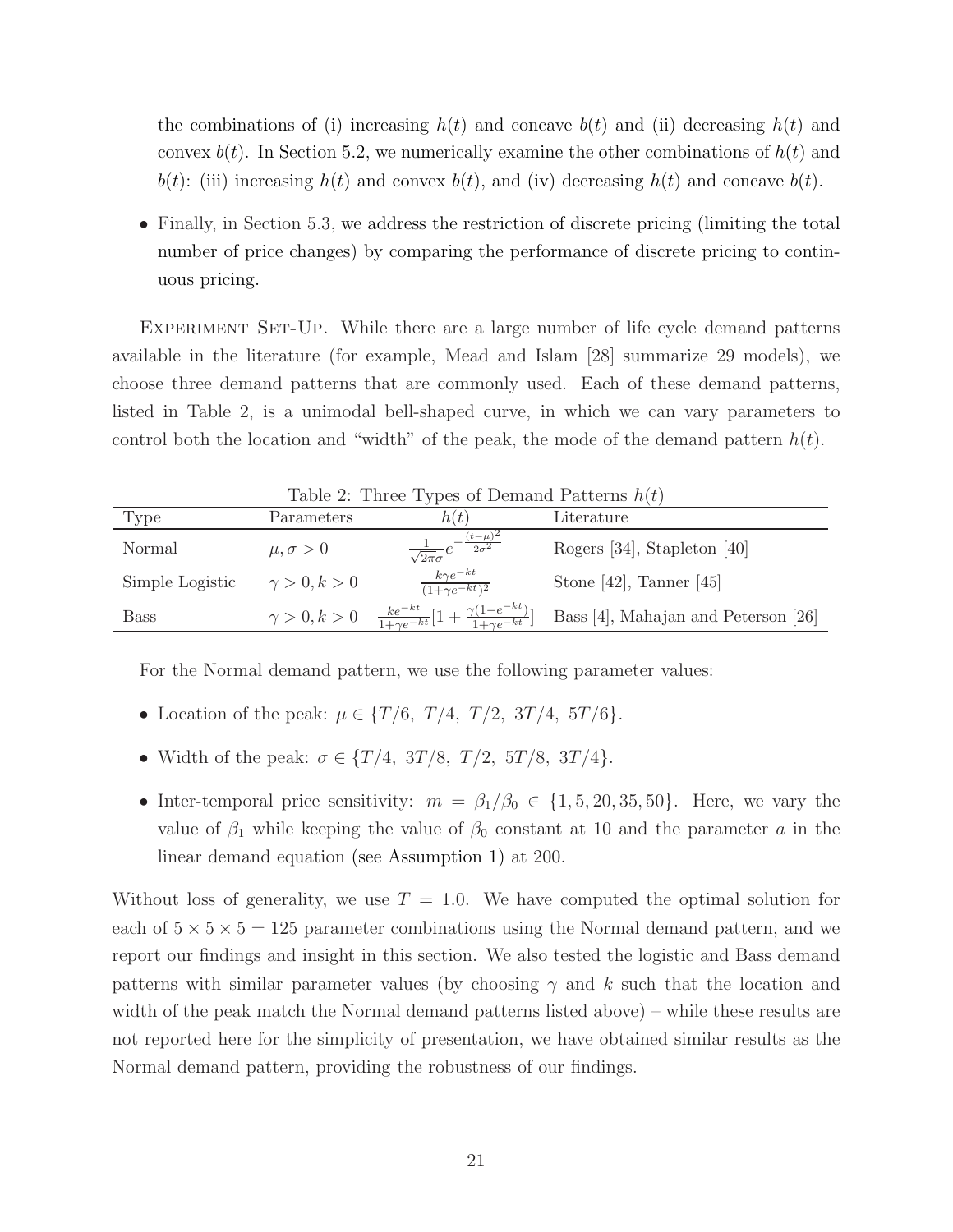#### 5.1 Impact of Demand Pattern (Peak Location and Width)

We first consider the impact of the peak location and peak width of the demand pattern, denoted in our model by  $\mu$  and  $\sigma$  respectively, on the optimal decision for the discrete pricing model. In this section, we restrict our attention to the case of  $n = 2$  discrete prices for the ease of illustration.

The location of the peak determines where a large portion of demand can be expected, and thus has a direct positive effect on the optimal switching time. One implication of Theorem 3.2 is that price switching should concentrate more near the peak region. Therefore, in a two-price policy, if the peak occurs later in the life cycle, then the optimal switching time is delayed, and the optimal price in each segment decreases as it caters to more price-sensitive customers (consistent with the monotonicity result of  $p^*(t_1, t_2)$  in Section 2.2). See Figure 2 for an illustration.



Figure 2: Impact of Demand Pattern on the Optimal Decision in a 2-price Case:  $m = 1.0$ 

Our finding leads to a better understanding of the interaction between the location of the demand peak and the pricing strategy. If demand peaks early in a product's life cycle, it strengthens the need to set an initial high price and then discount early (known as the *price skimming* strategy); in comparison, if demand peaks later in a product's life cycle, it is optimal to start with a lower price and delay price reduction (*price penetrating* strategy). Thus, in an industry where demand peaks in the early part of the life cycle (for example, in the film industry where pre-release promotion stimulates early demand), the firm sets a high initial price for the product (compare movie tickets to DVD rentals); by the same logic, for many household items whose release rarely grabs customer attention, the firm maintains a steady price throughout the life cycle.

In addition, Figure 2 shows that the strength of our earlier observation depends on the width of the peak, i.e., the less spread the demand pattern is (smaller  $\sigma$ ), the more closely the switching time follows the peak location.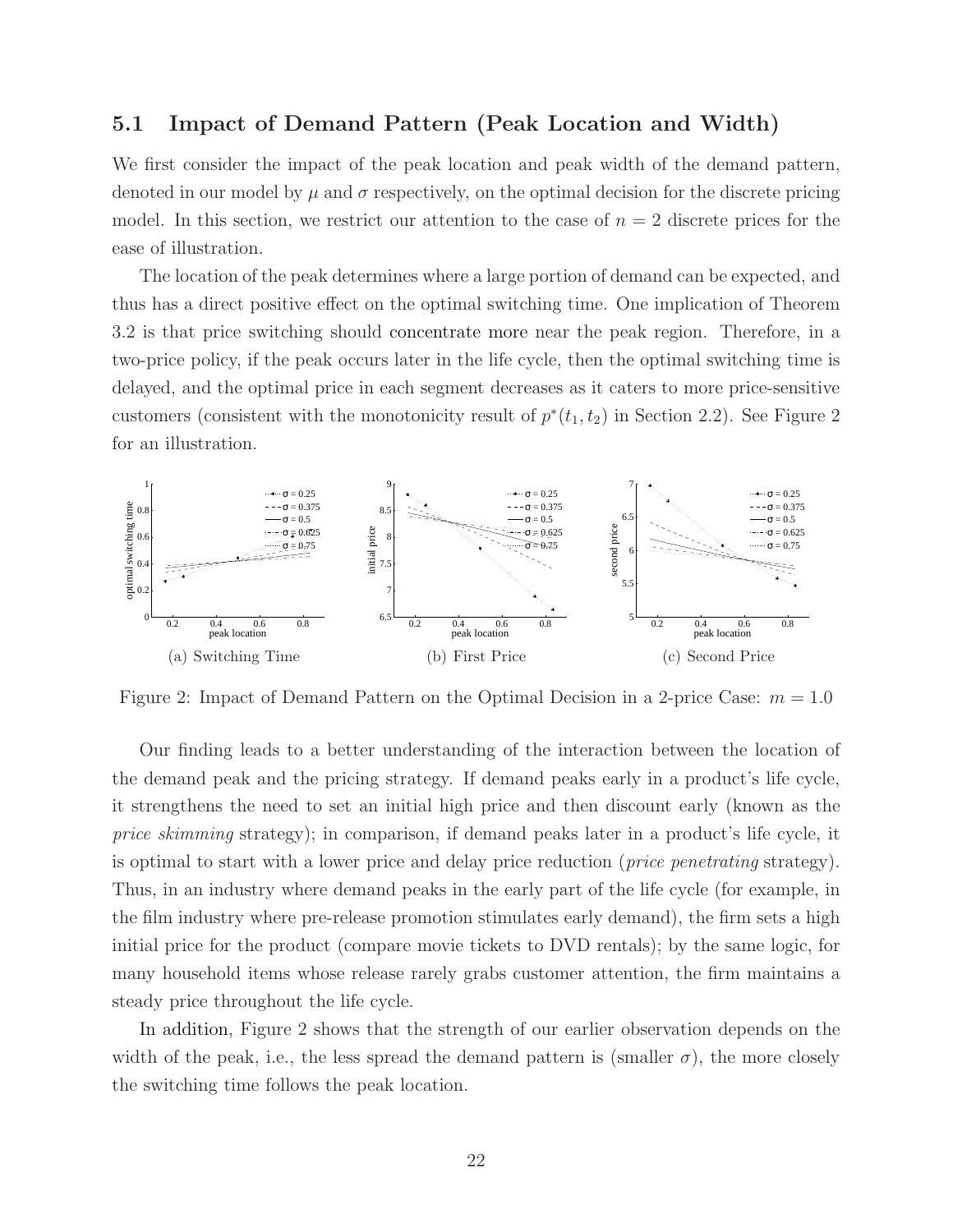#### 5.2 Impact of Inter-Temporal Price Sensitivity

While we have examined the impact of demand pattern  $h(t)$  in Section 5.1, we now turn our attention to the impact of the inter-temporal price sensitivity  $b(t)$  on the optimal decision (both the switching time and prices), holding the demand pattern  $h(t)$  to a fixed curve. We investigate both linearly-changing price sensitivity and nonlinear price sensitivity. With linear price sensitivity, we demonstrate how the speed of the price-sensitivity change affects the switching time using a two-price example. Then, we study the case in which the customers' price sensitivity evolves over time in various nonlinear ways and show how the optimal price reductions and the optimal switching times are affected using a 10-price example.

#### Linear Price Sensitivity

Since the price sensitivity parameter is given by  $b(t) = \beta_0 + \beta_1 t$ , which starts at  $\beta_0$  and increases by  $\beta_1 T$  during the life cycle,  $m = \beta_1/\beta_0$  represents the proportional increase in price sensitivity. The value of m often depends on the market positioning of each product; for example, Intel may brand a certain processor for a small group of pro-performance segment in which case  $m$  is small while a product may be sold across the entire spectrum of the customer base in which case the value of  $m$  may be large.



Figure 3: Impact of m on the Optimal Decision in a 2-price Case:  $\mu = 0.5$ 

In Figure 3, we show the optimal decisions as a function of m. We fix the location of the peak in the center of the life cycle (at  $\mu = 0.5$ ), and each line corresponds to a "width"  $\sigma$  of the peak. In Figure 3(a), we observe that when price sensitivity increases rapidly (high value of  $m$ ), the optimal switching point occurs early in the life cycle. Such a phenomenon can be explained by the need to generate as much revenue as possible from the price-insensitive customers in the earliest part of a life cycle. We also observe that when demand is concentrated in the middle of the life cycle (small value of  $\sigma$ ), the switching time is later because there is less need to focus on the earliest part of the life cycle that has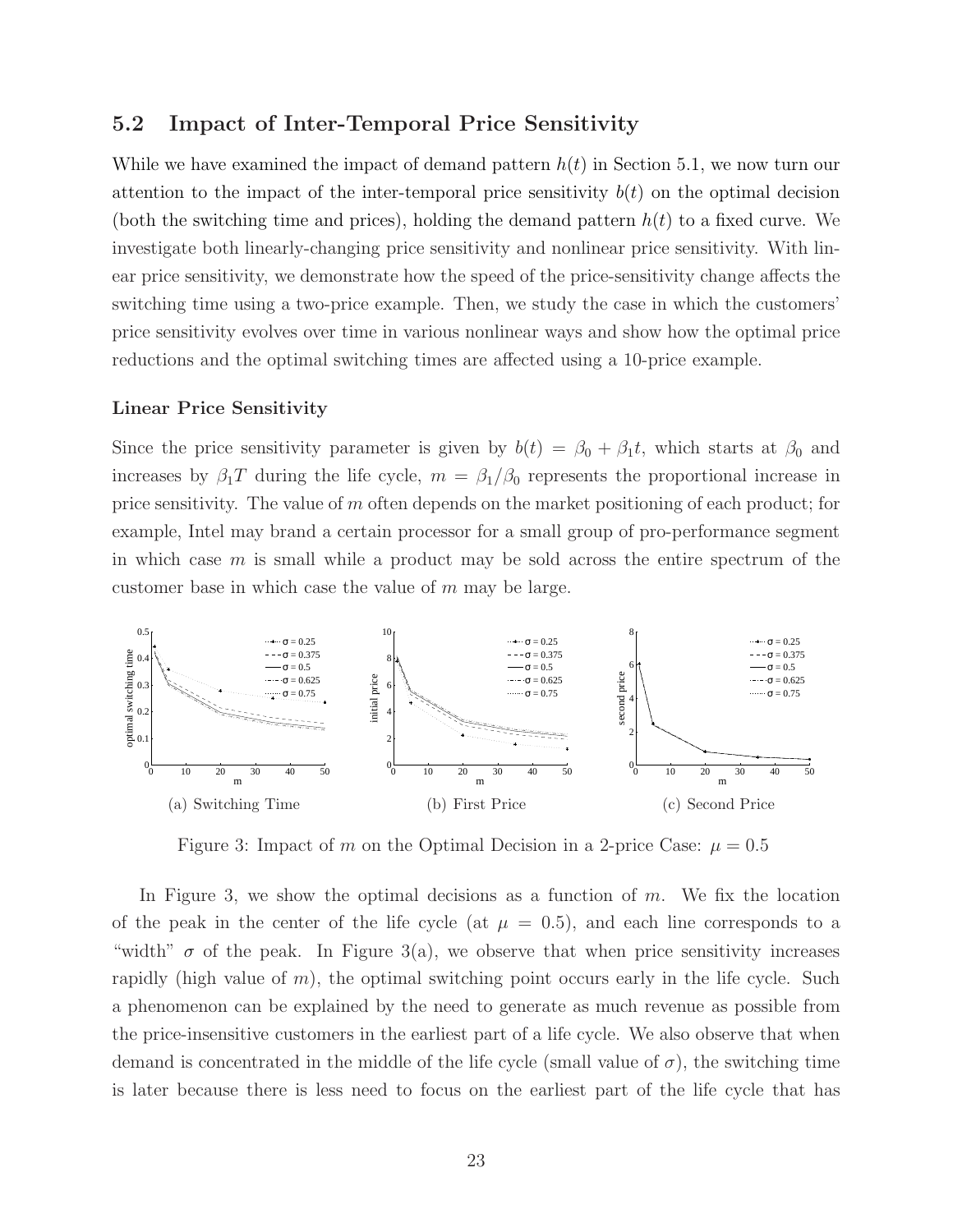fewer customers. These observations are consistent with equation (3.9) and the numerical examples in Section 3.

#### Nonlinear Price Sensitivity

Without the linear assumption on  $b(t)$ , the analytical result regarding the optimal pricing policy given in Section 4 is less conclusive except for the case of constant  $h(t)$  (Proposition 4.1) and the two cases characterized in Corollary 4.2. In this section, we investigate the cases where the customers' price sensitivity may take on various curvatures, given that the life cycle demand pattern is a unimodal curve.

We use the following exponential family of price sensitivity functions  $b(t)$ :

$$
b(t) = b_0 + (b_T - b_0) \cdot \frac{1 - e^{-\alpha t}}{1 - e^{-\alpha}}
$$

where  $b_0$  and  $b_T$  are constants, and  $\alpha$  is a curvature parameter given by  $-b''(t)/b'(t)$ . By varying the values of  $\alpha$ , we obtain curves with different curvatures but fixed values at time 0 and time T (which are  $b_0$  and  $b_T$  respectively) – see Figure 4(a) for a set of price sensitivity curves with  $b_0 = 10$  and  $b_T = 30$ . The curve in the middle is the case of linear  $b(t)$  ( $\alpha = 0$ ), and the others are either concave  $(\alpha > 0)$  or convex  $(\alpha < 0)$ .

We use the general  $b(t)$  function described above to solve the optimal 10-price problem while we fix the demand pattern  $h(t)$  at a normal shaped curve with mean  $\mu = 0.5$  and standard deviation  $\sigma = 0.25$ . Figure 4(b) shows the optimal pricing policy. Note that concave (convex)  $b(t)$  means that the price sensitivity is less and less (more and more) rapidly changing. One clear observation is that for concave (convex)  $b(t)$ , price switchings occur earlier (later) in the product life cycle; this can be explained by the fact that concave (convex)  $b(t)$  means that there are rapid changes in price sensitivity in the early (later) part of the cycle.

Figure 4(c) demonstrates a property on the optimal sequence of prices. With linear  $b(t)$ , percentage reduction between adjacent prices decreases before the peak of  $h(t)$  (which is 0.5 in this case) and increases after the peak. When  $b(t)$  is convex (i.e.,  $\alpha < 0$ ), the increasing trend starts sooner, much earlier than the peak; with concave  $b(t)$ , the opposite is true. Therefore, the concavity of  $b(t)$  elongates the period of decreasing percentage reduction and shortens the period of increasing percentage reduction relative to the case of linear  $b(t)$ .

Figure 4(d) shows a property of the optimal sequence of switching times. Recall from equation (3.2) and Theorem 3.2 that with linear  $b(t)$ , the duration of each price point measured in the logarithmic scale of  $log[b(t)]$  is a constant if  $h(t)$  is constant; the duration is increasing in the price index if  $h(t)$  is increasing, and decreasing if  $h(t)$  is decreasing. This is clearly verified with the linear case in Figure  $4(d)$ . When  $b(t)$  is concave or convex, the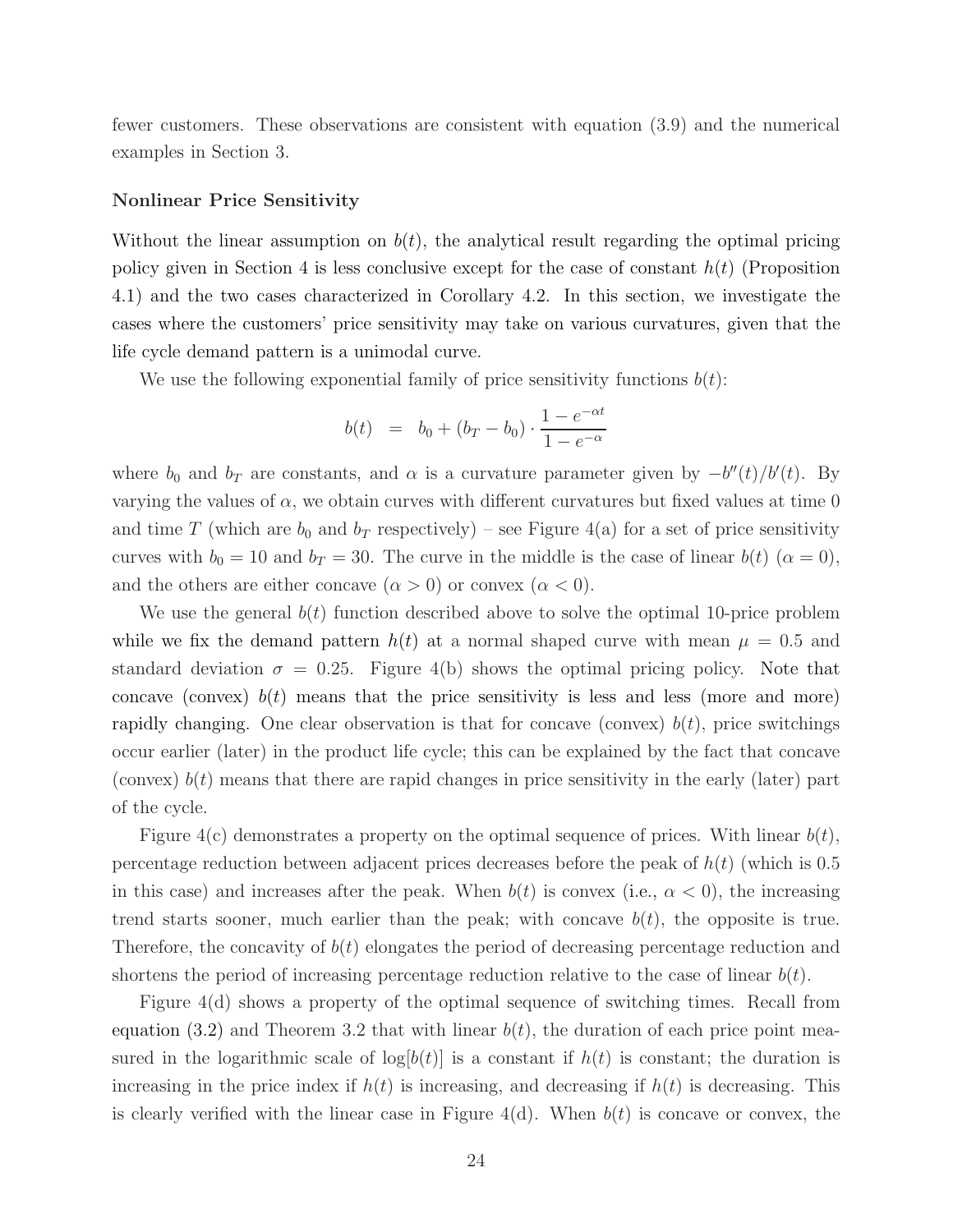

Figure 4: Impact of Curvatures of  $b(t)$ : Optimal Pricing Policy in a 10-Price Case

above is not necessarily true. Given what we know of the impact of  $b(t)$  on the optimal price percentage reduction, and that the percentage reduction and the switching time interval (measured by  $\log[b(\tau_i)] - \log[b(\tau_{i-1})]$ ) ought to move in the same direction (see Proposition 4.1 and its proof, particularly Lemma A.9 in Appendix A.12), it is no surprise that we observe very similar behavior for the switching time interval (Figure  $4(d)$ ) and the percentage reduction (Figure  $4(c)$ ). In summary, concavity leads to either steeper decreases or less steep increases for the switching intervals  $\log[b(\tau_i)] - \log[b(\tau_{i-1})]$ . On the *original* time scale, we observe that as the degree of concavity increases, more price adjustments occur early in the life cycle (see Figure 4(b)).

The managerial implications of this analysis reinforces a simple pricing policy guideline. If the customer price sensitivity changes more rapidly in the early part of the product life cycle (i.e., in the case of concave  $b(t)$ ), it makes sense to adjust price more frequently and to use more aggressive percentage price discounts in the early part. With a price sensitivity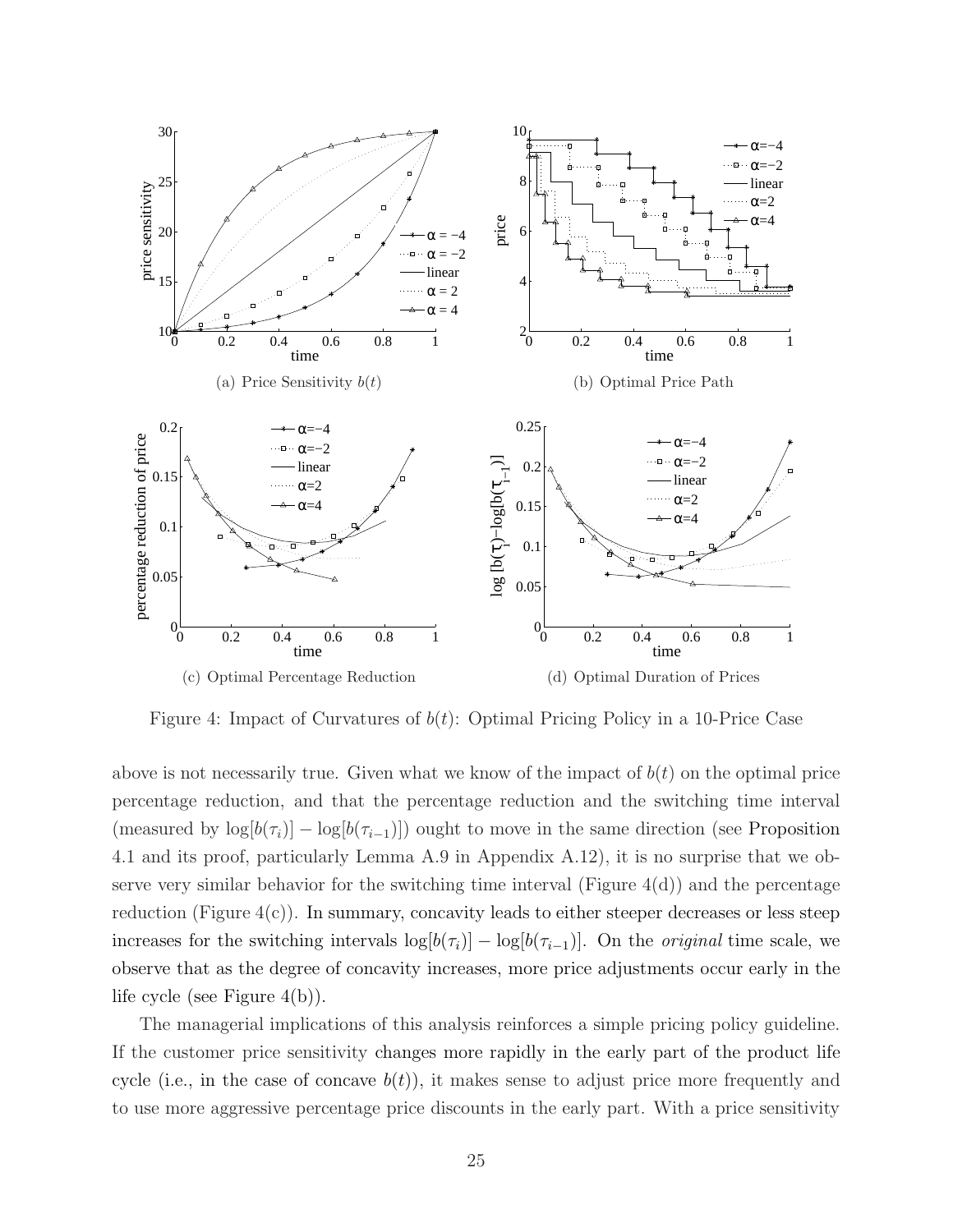function that changes more rapidly in the latter half (i.e., convex  $b(t)$ ), these frequent and aggressive changes should be reserved for later in the life cycle. Therefore, depending on the industry and product, which may have a specific price sensitivity evolution, the pricing strategy should differ accordingly.

We have shown in Table 1 the paths of price discounting for several Intel products. The percentage discount is initially aggressive, then slows down over time, and in some cases rises again. Although it is tempting to draw an analogy to the observation from Figure  $4(c)$  where the percentage discount could take either a monotonic decreasing path, or a decreasing-andthen-increasing pattern, we recognize that Intel's current price points are influenced by many other considerations in addition to what we focus on in this paper. However, being able to exemplify how important demand and market characteristics such as  $h(t)$  and  $b(t)$  affect the optimal price path through an analytical model and to compare this with current practice may prove useful to decision makers.

#### 5.3 The Performance of Discrete Pricing as  $n$  Changes

In this section, we study how the restriction of limiting the number of the price changes during the planning horizon (discrete pricing) impacts the performance. We measure this by comparing it to the case without this restriction where the price can change continuously (continuous pricing). This can provide a guideline for a firm faced with the decision of how many times it should adjust the price of a product. We also investigate how this *relative performance* is affected by the shape of demand and by the price sensitivity change of the customers.

In Figure 5, we report the *relative performance* of discrete pricing as a function of the number of discrete prices. While it is easy to see that the overall life-cycle revenue is positively related to the flexibility associated with price changes (i.e., the number of allowed price changes), we emphasize how the location and width of the peak in the demand pattern affect the performance of discrete pricing. We find that the relative performance is high when the demand pattern peaks late in the life cycle, as illustrated by Figure  $5(a)$ , where each curve represents a different peak location in the life cycle. This can be explained that if demand pattern peaks early when customers are more price sensitive, there is a greater need or value of differentiated pricing tailored for changing customer price sensitivity.

Figure 5(b) suggests that the performance is high when the demand peak is narrow (small width) since demand is concentrated in a small time window during which price sensitivity does not change significantly. We also find that the performance is high when the intertemporal price sensitivity m is small (see Figure  $5(c)$ ). This is intuitive since for a more stable price sensitivity there is less pressure for the company to adjust price over time.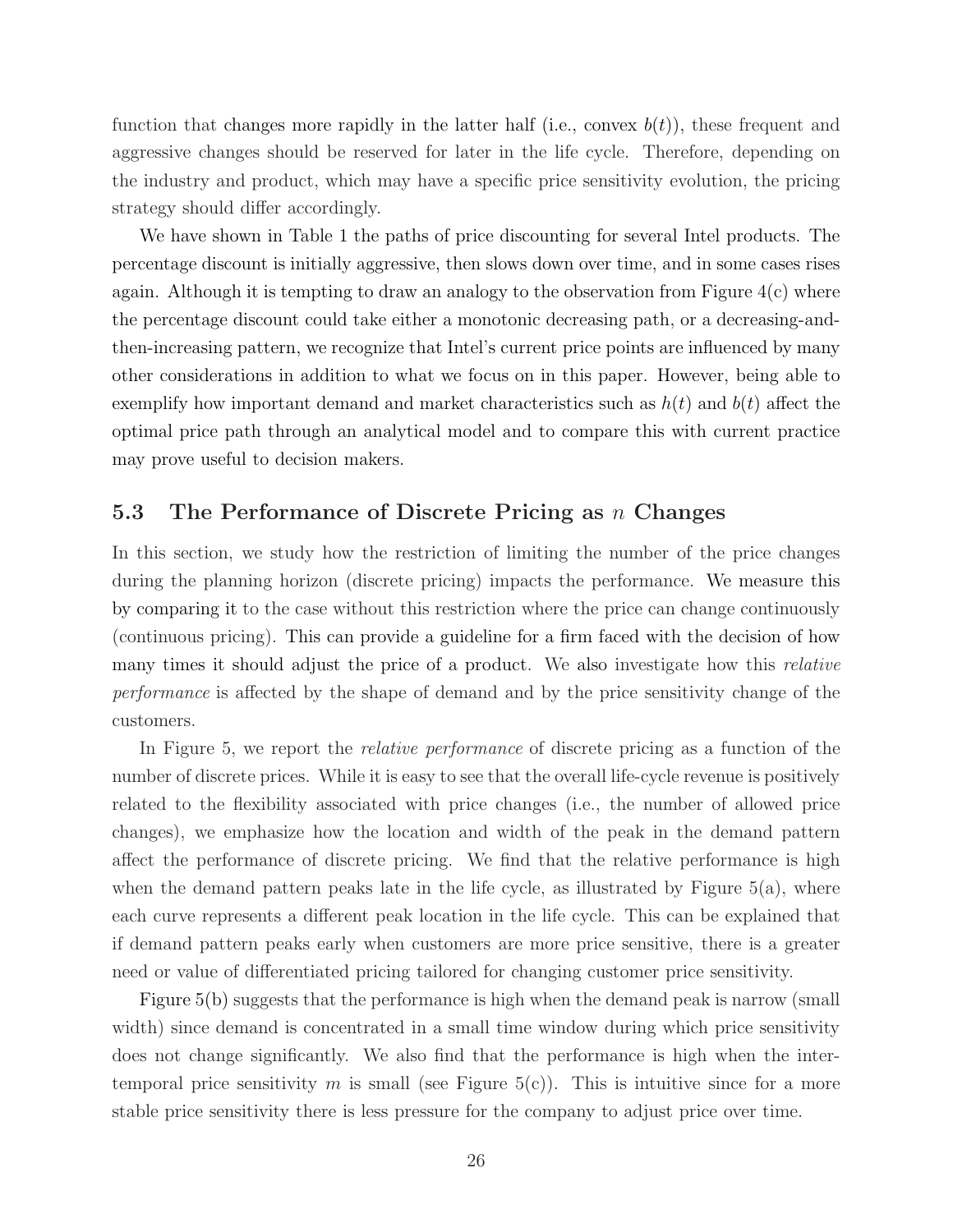

to the location of the peak in the demand pattern.



(c)  $\mu = 1/2$  and  $\sigma = 1/6$ . Here, m refers to inter-temporal price sensitivity.

Figure 5: Relative Performance of Discrete Pricing Compared to Continuous Pricing

Results in Figure 5 are useful for determining the optimal number of price changes to implement. A company may evaluate the administrative cost associated with additional price changes against the performance improvement and make the decision. We note that the performance improvement, i.e., the magnitude of benefit from an additional price change, depends on how fast price sensitivity changes with time, as well as the shape of the demand pattern.

### 6 Discussions

#### 6.1 Nonlinear Demand

Thus far in this paper, we model the price-demand relationship using a linear function  $d(p, t) = a - b(t)p$ , which is commonly adopted in economics and management literature. For a nonlinear relationship, the analysis becomes intractable. However, we show with a numerical example that the main insights do not deviate.

In particular, we consider another commonly-adopted demand relationship:  $d(p, t)$  =  $ae^{-b(t)p}$  where  $b(t)$  is defined as in Proposition 3.1 with  $b(t) = \beta_0 + \beta_1 t = \beta_0(1 + mt)$ . The exponential demand form is widely used in the literature on pricing and revenue management (see, for example, Smith and Achabal [38], Gallego and van Ryzin [16], and Araman and Caldentey  $[1]$ ). Since the parameter a does not affect the pricing and timing decision, we let  $a = 1$ . In our analysis in Section 2.2, we have provided an illustration using a two-price case and have applied the analytical results to obtain the optimal switching time when the demand pattern  $h(t)$  is constant (Equation (3.1)) and when  $h(t)$  is given by the normal density function  $N(\mu, \sigma^2)$  (Equation (3.10)). We now provide a similar illustration for a nonlinear price-demand relationship using computation results.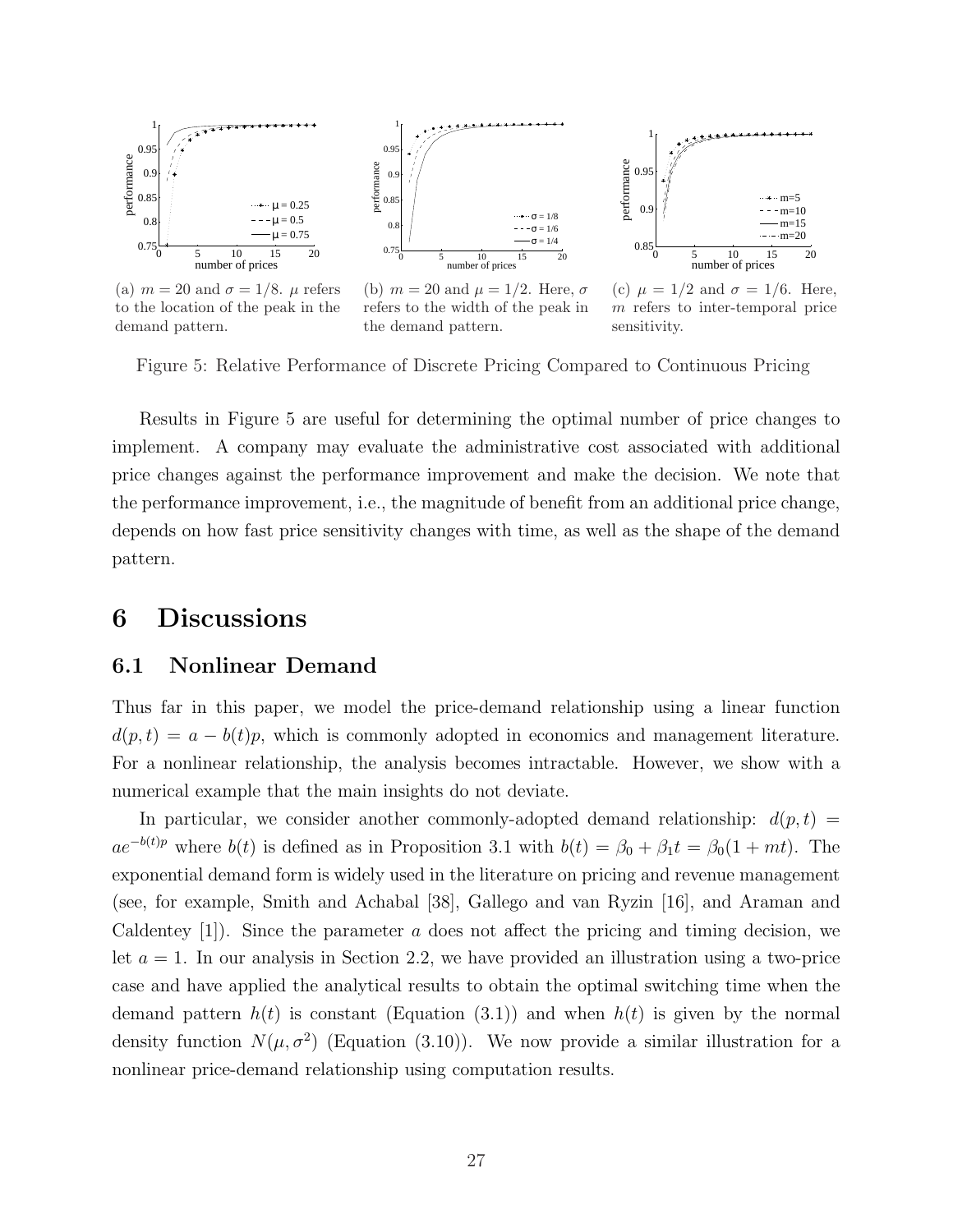If  $h(t)$  is a constant, i.e.,  $h(t) = 1$ , we obtain under the exponential demand that

$$
\tau \approx \begin{cases} 0.477T & \text{if } \beta_1 T/\beta_0 = 0.2 \\ 0.414T & \text{if } \beta_1 T/\beta_0 = 1.0 \\ 0.290T & \text{if } \beta_1 T/\beta_0 = 5.0 \end{cases}
$$
 (6.1)

Note the same switching time is obtained for the linear demand in the case that  $h(t) = 1$ (equation (3.1)).<sup>3</sup> If  $h(t)$  is given by the normal density with  $\mu = T/2$  and  $\sigma = T/6$ , then

$$
\tau \approx \begin{cases} 0.475T & \text{if } \beta_1 T/\beta_0 = 0.2 \\ 0.466T & \text{if } \beta_1 T/\beta_0 = 1.0 \\ 0.453T & \text{if } \beta_1 T/\beta_0 = 5.0 \end{cases}
$$
 (6.2)

When  $h(t)$  is of a normal-density shape, the specific switching time may shift, but the insights obtained from the linear demand stay true for the exponential demand. Specifically, the switching time occurs earlier in the life cycle ( $\tau < 0.5T$ ) and, with a bell-shaped demand pattern, the switching time is closer to the demand peak than in the case that  $h(t)$  is constant.

#### 6.2 "Carry-through" Effect of Price

A key assumption made in our model is that the demand pattern  $h(t)$  does not depend on price and that the effect of price does not carry through to future time. This assumption is critical for tractability and provides closed-form solutions and simple approaches for obtaining the optimal solution, as well as for deriving interesting analytical results by capturing the impact of the demand pattern on pricing decisions. As discussed earlier, this assumption is consistent with industrial conditions at companies such as Intel, which motivates our research problem. However, it may not be true in other contexts in which price may have a significant impact on product visibility and thus affect the diffusion pattern  $h(t)$ .

To explore the impact of such "carry-through" effect on the optimal pricing and switching time decisions, we consider one of the earliest price-dependent diffusion models, which is adopted by Robinson and Lakhani [33], Dolan and Jeuland [11] and Jeuland and Dolan [21]. We use the notation  $\alpha$  and  $\theta$  to denote the innovation and imitation parameters. Let f and F be the instantaneous adoption and the cumulative adoption, respectively. The adoption rate  $f(t)$  is given by

$$
f(p,t) = (\alpha + \theta F(p,t))(1 - F(p,t))e^{-b(t)p},
$$
\n(6.3)

where  $f(p,t) = \frac{dF(p,t)}{dt}$ ,  $t \in [0,T]$ . Therefore, the price at time t affects the adoption rate  $f(p, t)$  at time t, and consequently the cumulative adoption  $F(p, t)$ , as well as future adoptions through the impact on  $F(p, t)$ . The revenue rate function then becomes:

$$
r(p,t) = f(p,t) \cdot p \tag{6.4}
$$

<sup>&</sup>lt;sup>3</sup>For the two-price problem with constant  $h(t)$ , the optimal switching time under a general price-demand relationship can be shown to coincide with that of the linear demand. See Appendix A.13 for detail.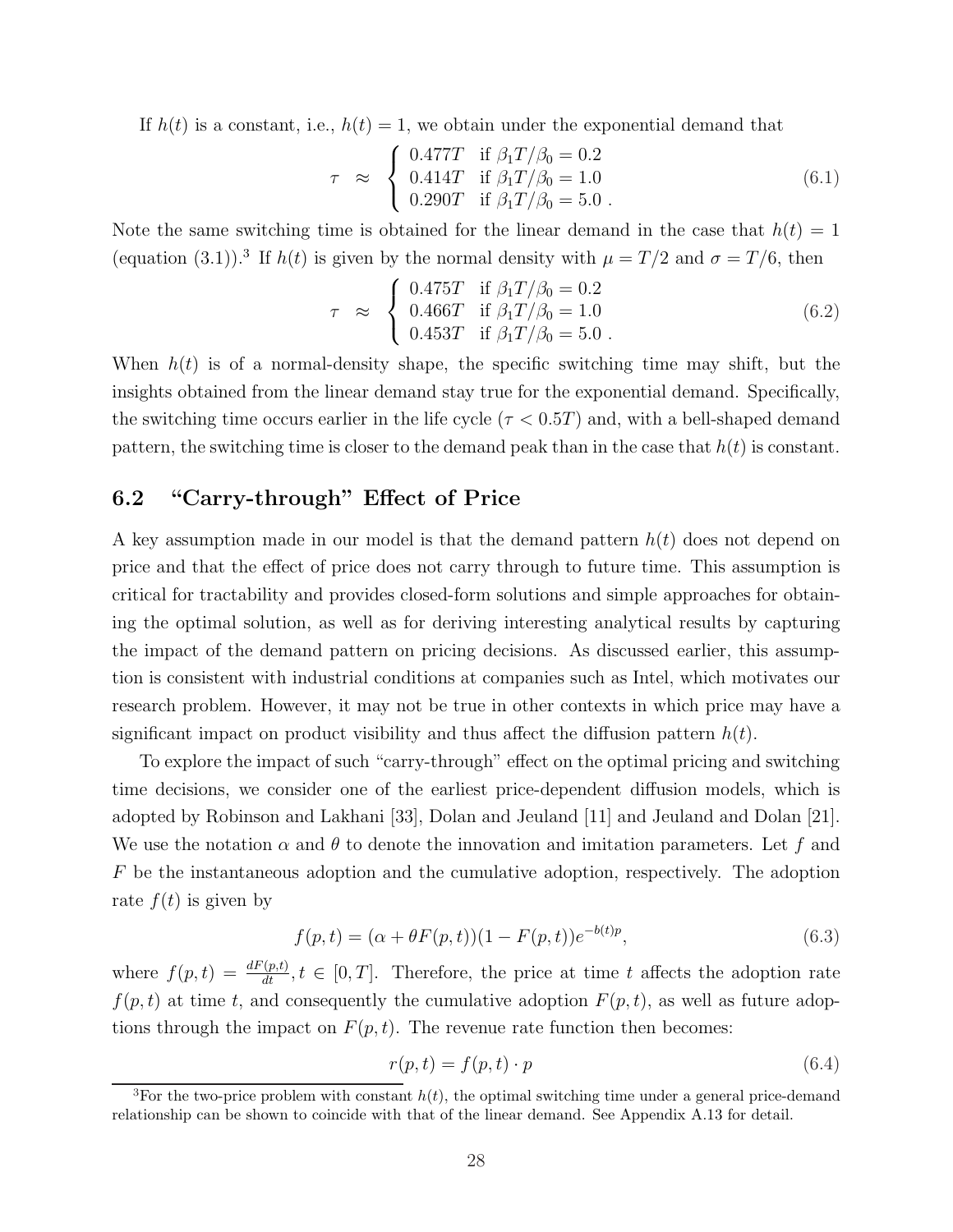As discussed in the introduction, models with carry-through property usually do not have a closed-form adoption function. In this case, a closed-form expression of  $f(p, t)$  as a function of p and t does not exist  $[6]$ . The discrete pricing problem becomes difficult to solve, and the technical properties that we have developed in this paper do not apply. However, by limiting to a simple two-price problem, we can explore the impact of carry-through on the pricing decisions through numerical means.

Assuming that price sensitivity changes in a linear fashion as given in Proposition 3.1, we compute the optimal prices  $(p_1, p_2)$ , and optimal switching time  $\tau$  through a two-dimensional search. We compute the adoption rate  $f(p, t)$  in discrete time since it does not have a closedform expression. Figure 6 illustrates the optimal solutions for different values of  $m$  (note that m is the rate of price sensitivity change over time). Other parameter values are  $\beta_0 = 1$ ,  $\alpha = 0.0037$  and  $\theta = 0.33$ ; the diffusion parameters are the same as in the original Bass paper. Figures 6(a) and 6(b) show that the revenue is a bimodal function of the switching time, the first mode corresponding to dropping the price early so that the "carry-through" diffusion process can accelerate early in the life cycle, and the second mode corresponding to the case of reaping the most revenue from the price-sensitive mass market. At a lower  $m$  value, the left mode dominates and it is optimal to switch early; at a higher  $m$  value, the right mode dominates and it is optimal to switch price later. This interesting bi-modal behavior is further illustrated in Figure  $6(c)$ : For m values that are small, the optimal solution is characterized by an initial *low* price and then a switch to a higher price *early* in the planning horizon; For m values that are large, the optimal solution is characterized by a *high* initial price, followed by a price discount much *later* in the planning horizon. These can be interpreted as two commonly-observed pricing practices in the industry: For a newly-introduced product, companies sometimes use an early promotion to build up the initial adopter population and induce faster diffusion and then stop the promotion to maximize revenue. We refer to this as the "early promotion" approach, also known as the price-penetrating strategy. Alternatively, companies start with a high initial price to capture the price premium early on in the product life cycle when customers are less price sensitive, and discount the price significantly later in the life cycle to induce additional sales. We refer to this as the "late mark-down" approach, also known as the price-skimming strategy. This approach relies on inter-temporal price discrimination and works well if the market's price-sensitivity changes rapidly, i.e.,  $m$  is large. Depending on which impact dominates (which appears to be determined by  $m$  only), we observe different patterns of the switching times as  $m$  changes.

Clearly the "early promotion" approach depends critically on the assumption that the demand pattern is price dependent. The current-effect model does not capture this. However, "early promotion" is rare for technology products such as processors and we usually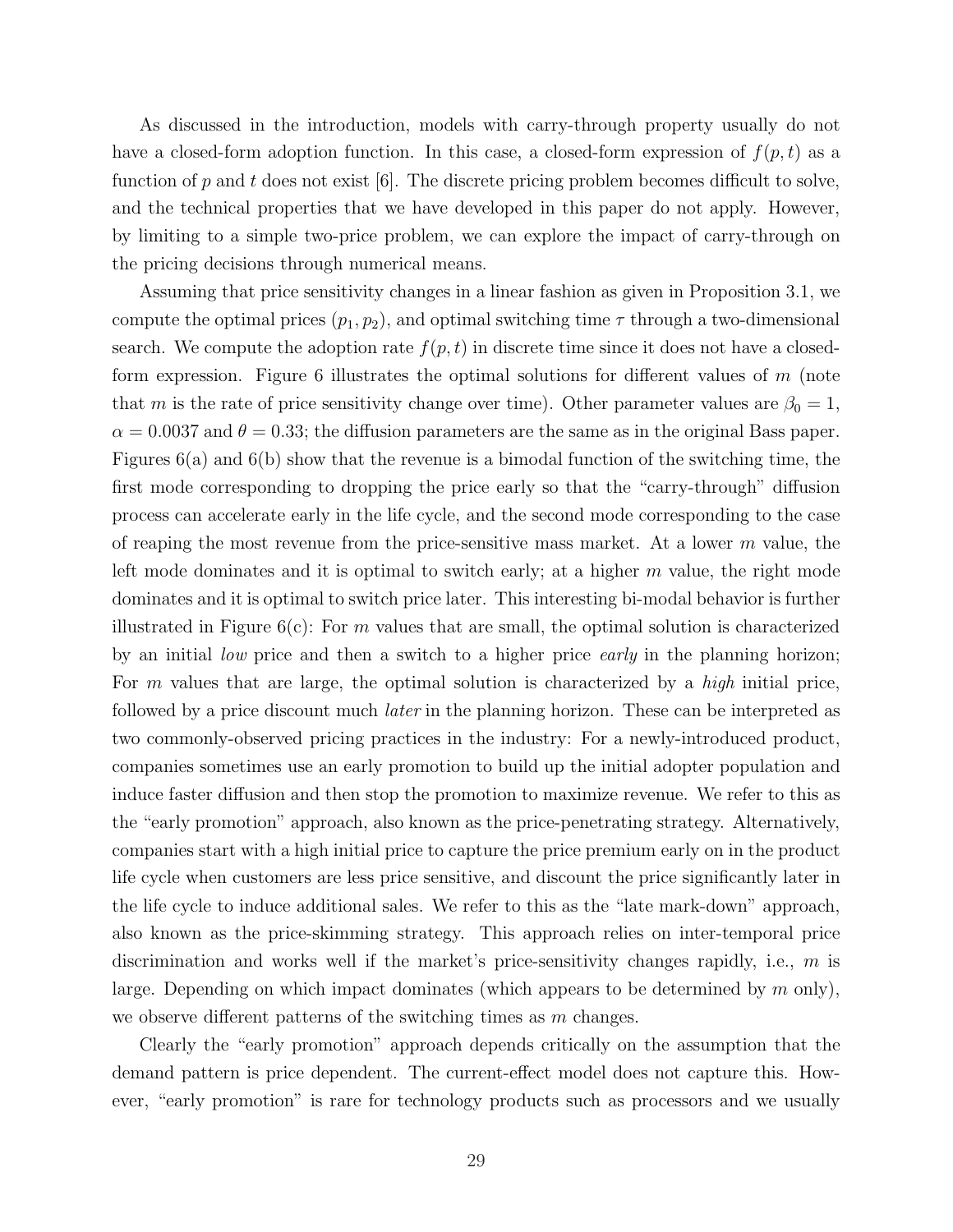only observe price mark-downs for these products. Instead, strong initial adoption is often achieved through non-pricing controls, consistent with our earlier discussion. Hence the absence of "early promotion" in these markets reassures the "no carry-through" assumption.



(a) Revenue as a Function of Switching Time. Here the left mode dominates.

(b) Revenue as a Function of Switching Time. Here the right mode dominates.



(c) Optimal Prices and Switching Time. m reflects how fast price sensitivity changes with time.

Figure 6: Optimal Solutions under Price-dependent Demand Pattern

# 7 Conclusions

In this paper, we have addressed the dynamic pricing of a product in the high technology industry as it goes through a life cycle. In such a cycle, the underlying demand changes (usually increasing initially and decreasing eventually), and the customers' price sensitivity also evolves over time. We have considered the problem in which the price can change over time for a fixed total number of times, and both these times and the prices for each subperiod must be determined.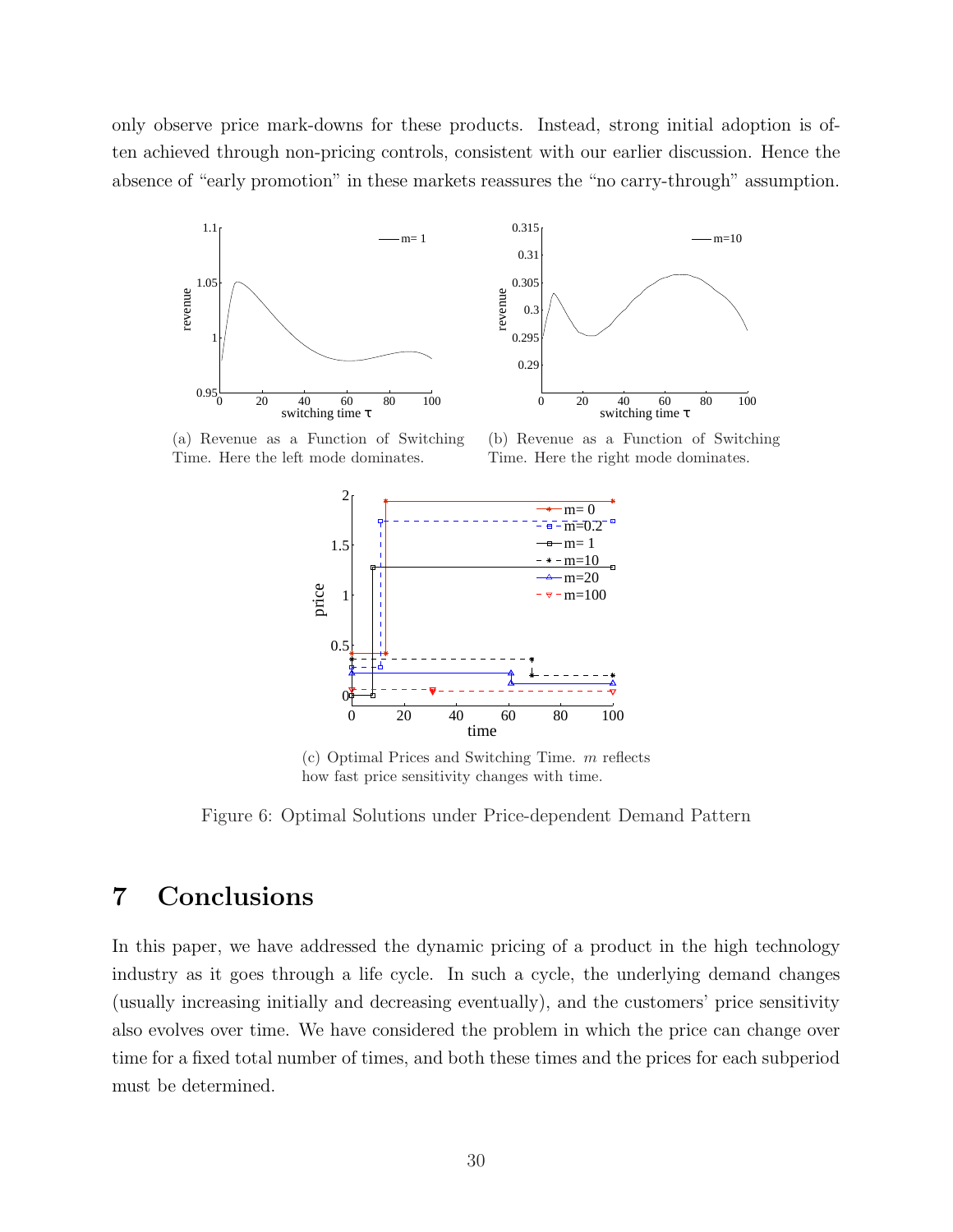We have obtained a number of analytical and numerical results which can be summarized as follows. For the benchmark case of the stationary demand and linearly increasing price sensitivity, closed-form solutions for the optimal prices and switching times indicate constant percentage reduction in price over time and exponentially increasing switching times. We have studied the impact of demand pattern and price sensitivity, and have shown that, (i) the increasing trend in the demand pattern and (ii) the less and less rapidly increasing price sensitivity (i.e., concave price sensitivity) have the same qualitative impact on the optimal solution: the optimal percentage reduction in adjacent prices decreases in time. We have also obtained a similar characterization for the frequency of price changes. As a result, price switchings should concentrate more in the peak region of the demand, compared to a stationary demand case. We also have extended the analysis to the nonlinear price-demand relationship using exponential function as an example and have shown that the major insights remain true. In addition, we have considered an example of price-dependent diffusion and compute the optimal solution for the two-price problem, and have shown that this "carrythrough" effect of price leads to an "early promotion" pricing strategy in which price is initially low and then increases to a higher value. Given that early price promotion is rarely observed in the focal market, we infer that the current-effect price-demand relationship is valid for our purpose.

The findings of this paper offer several "rule-of-thumb" guidelines in pricing products with distinct demand patterns: (1) Given a fixed number of price changes, reprice the product more often when demand is close to its peak than in other times; (2) Since price is more and more frequently updated as demand approaches the peak, the amount of reduction in each price update can gradually be less aggressive; (3) Adjust the decision based on the concavity of the customers' price sensitivity evolution, such that price reduction is more aggressive if price sensitivity increases in a convex manner.

To apply the results in this paper requires knowledge of the demand pattern and the price-demand relationship (more specifically, how price sensitivity changes with time), both of which are market-specific. Over time, companies develop expert knowledge on its customer population and how sensitive the customers are to price adjustments at different stages of a product life cycle. At Intel, such expert knowledge arises from market experience, from analyzing past sales and price data in the same market, as well as from focus-group studies. For example, when forecasting demand, Intel usually starts with some generic demand curve, and then modifies it based on attributes specific to that product such as price. The impact of price is derived from past sales and price data of products previously sold by Intel in this market. With sufficient data, Intel can control other product attributes to isolate the effect of price on sales and infer the price-sensitivity  $b(t)$  at different stages of a product life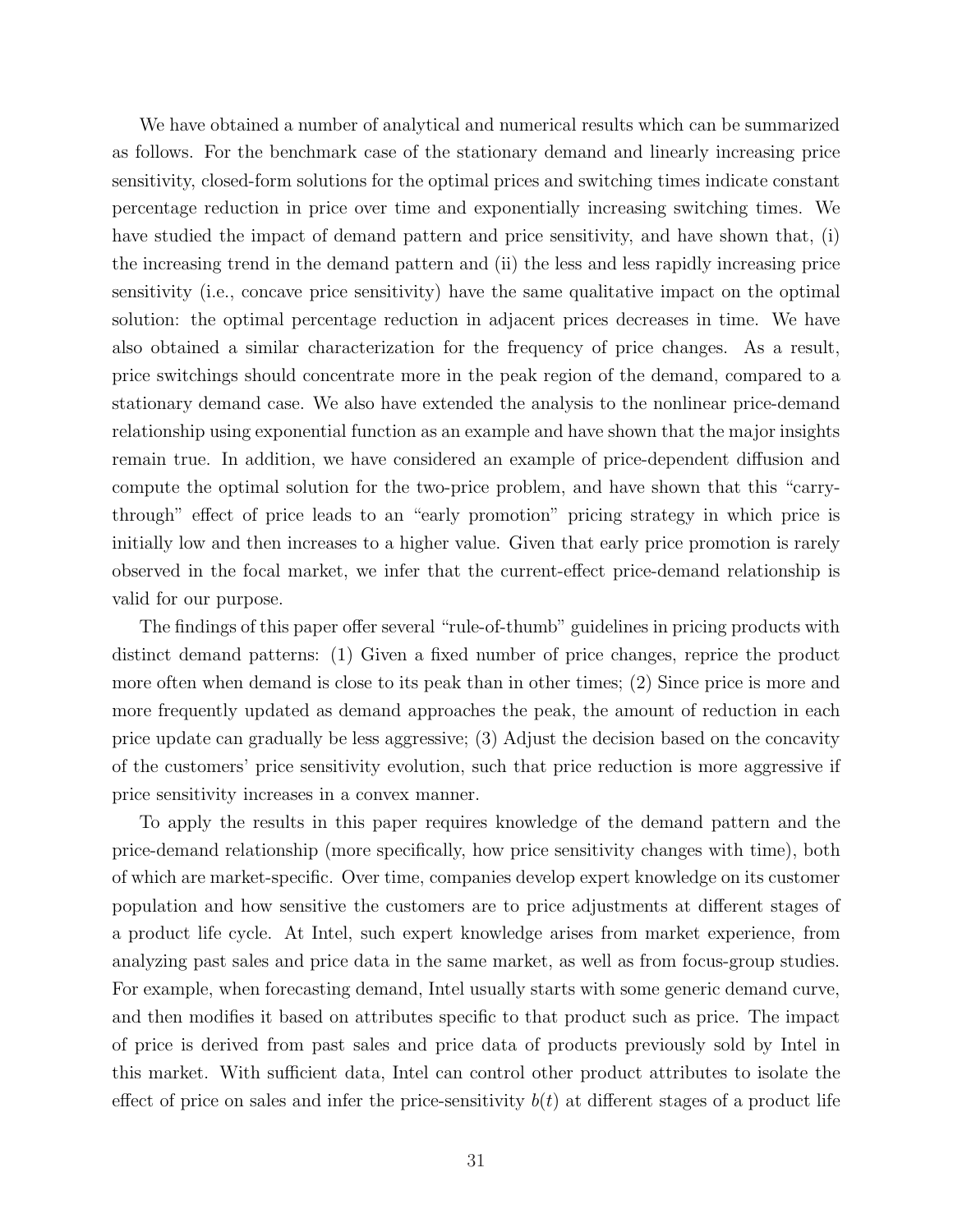cycle. This subsequently leads to a better and updated estimate of the price-independent demand curve  $h(t)$ . With the estimated demand pattern and price-sensitivity characteristics, we can apply methods in this paper and obtain reference price points and switching times, which are valuable to decision makers. Certainly Intel faces many more pricing constraints than what is captured in our model. Nevertheless, understanding the dynamics of how the life-cycle demand pattern and changing price-sensitivity affect the optimal price points and switching times enables management to make better-informed decisions in a complex business situation.

In this paper, we do not consider strategic customer behavior for the reasons discussed in the introduction. If in a different application, a large number of customers may delay their purchase anticipating a price reduction in the near future and thus strategic customer behavior cannot be neglected, the optimal pricing decisions will be affected. Since the revenue impact of such delay would be most significant during demand peak, we expect the optimal switching times to shift away from the peak time (relative to the case of no strategic behavior consideration), and also price reductions near the peak to be of a smaller magnitude.

Additionally, we have considered in this paper the pricing decisions for a product in the absence of substitutable products. For technology products, several generations of a single product family as well as many related products often coexist in the same market. An interesting question is how to address the pricing problem within this context. Efforts for these extensions are likely to include substantial development in both modeling and computation that build on the current paper, which we leave to future research.

# Acknowledgement

We thank Karl Kempf and Shamin Shirodkar from the Intel Corporation for motivating the problem and sharing their industry knowledge. We are grateful to Stephen Graves for his suggestions and insights, and to Craig Kirkwood for helpful comments in the earlier version of this paper. We also thank Avi Federgruen and the AE, as well as two anonymous reviewers for their constructive comments and suggestions. We acknowledge the support from the Intel Corporation and the second author is partially supported by the NSF grant DMS-0732169.

### References

- [1] V.F. Araman and R. Caldentey. Dynamic pricing for nonperishable products with demand learning. *Operations Research*, 57(5):1169–1188, 2009.
- [2] Y. Aviv and A. Pazgal. Optimal pricing of seasonal products in the presence of forward-looking consumers. *Manufacturing and Service Operations Management*, 10(3):339, 2008.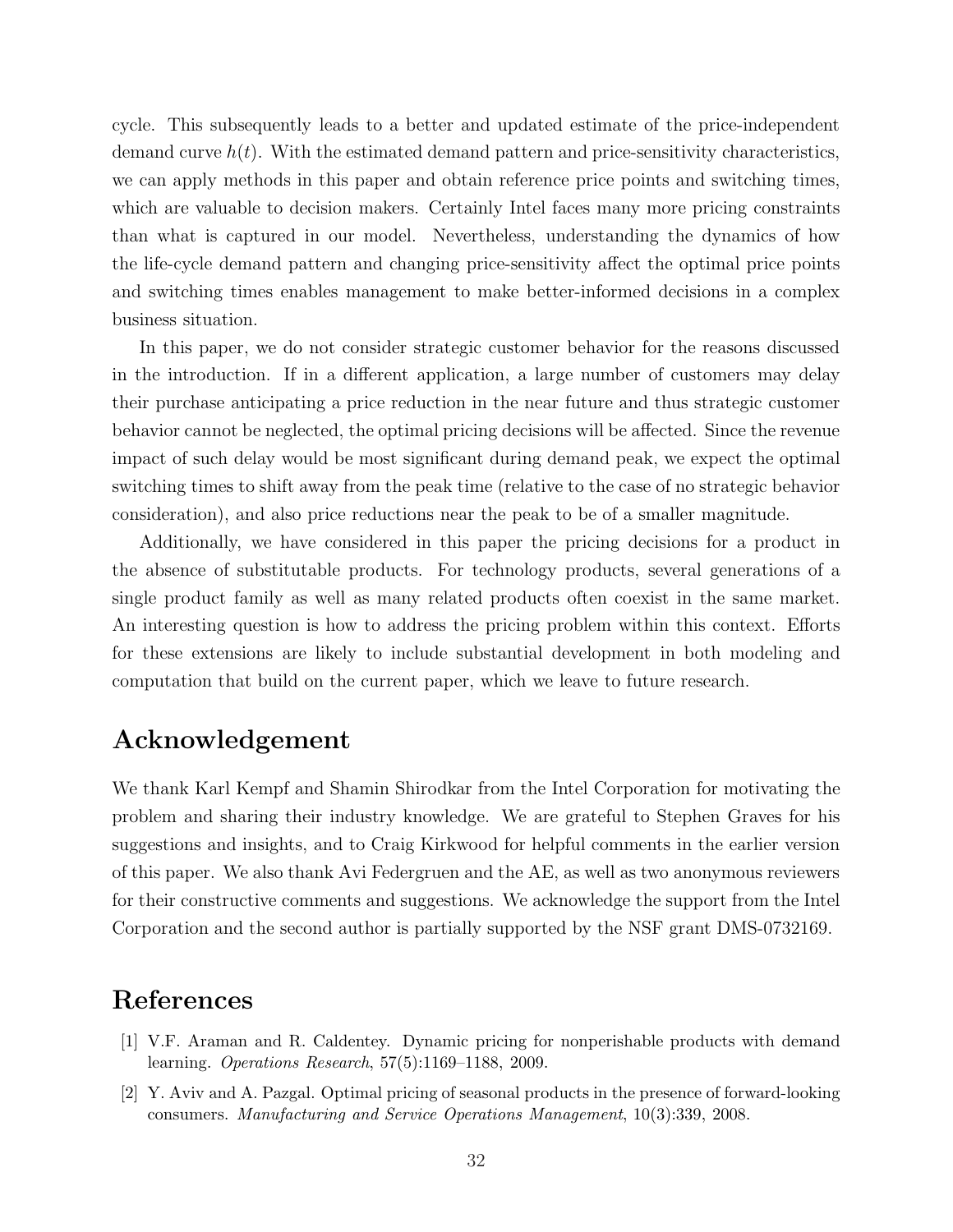- [3] M. Bagnoli and T. Bergstrom. Log-concave probability and its applications. *Economic Theory*, 26:445–469, 2005.
- [4] F.M. Bass. A new product growth model for consumer durables. *Management Science*, 15: 215–227, 1969.
- [5] F.M. Bass. The relationship between diffusion rates, experience curves, and demand elasticities for consumer durable technological innovations. *The Journal of Business*, 53(3):S51–S67, 1980.
- [6] F.M. Bass, D. Jain, and T. Krishnam. Modeling the marketing-mix influence in new-product diffusion. In V. Mahajan, E. Muller, and Y. Wind, editors, *New-product diffusion Models*. Kluwer Academic Publishers, 2000.
- [7] D. Besanko and W. Winston. Optimal price skimming by a monopolist facing rational consumers. *Management Science*, 36(5):555–567, 1990.
- [8] G.R. Bitran and S.V. Mondschein. Periodic pricing of seasonal products in retailing. *Management Science*, 43(1):64–79, 1997.
- [9] G.P. Cachon and R. Swinney. Purchasing, pricing, and quick response in the presence of strategic consumers. *Management Science*, 55(3):497–511, 2009.
- [10] R. E. Cooper. Amd v. intel: an assault on price competition. *http://support.intel.com/pressroom/legal/docs/Cooper-GCP-Mar08.pdf*, 2008.
- [11] R. J. Dolan and A. P. Jeuland. Experience curves and dynamic demand models: implications for optimal pricing strategies. *Journal of Marketing*, 45(1):52–62, 1981.
- [12] J. Eliashberg and A.P. Jeuland. The impact of competitive entry in a developing market upon dynamic pricing strategies. *Marketing Science*, 5(1):20–36, 1986.
- [13] W. Elmaghraby, A. Gulcu, and P. Keskinocak. Designing optimal pre-announced markdowns in the presence of rational customers with multi-unit demands. *Manufacturing and Service Operations Management*, 10(1):126–148, 2008.
- [14] Y. Feng and G. Gallego. Optimal starting times for end-of-season sales and optimal stopping times for promotional fares. *Management Science*, 41(8):1371–1391, 1995.
- [15] Y. Feng and G. Gallego. Perishable asset revenue management with markovian time dependent demand intensities. *Management Science*, 46(7):941–956, 2000.
- [16] G. Gallego and G. van Ryzin. Optimal dynamic pricing of inventories with stochastic demand over finite horizons. *Management Science*, 40(8):999–1018, 1994.
- [17] M. Harris and A. Raviv. A theory of monopoly pricing schemes with demand uncertainty. *The American Economic Review*, 71(3):347–365, 1981.
- [18] X. He, A. Prasad, and S. Sethi. Cooperative advertising and pricing in a dynamic stochastic supply chain: feedback stackelberg stratgegies. *Production and Operations Management*, 18  $(1):78-94, 2009.$
- [19] Intel Corporation Website. Analyst center: Processor price list. Published Online http://www.intc.com/priceList.cfm, 2008-2009.
- [20] D. C. Jain and R. C. Rao. Effect of price on the demand for durables:modeling, estimation, and findings. *Journal of Business Economics and Statistics*, 8(2):163–170, 1990.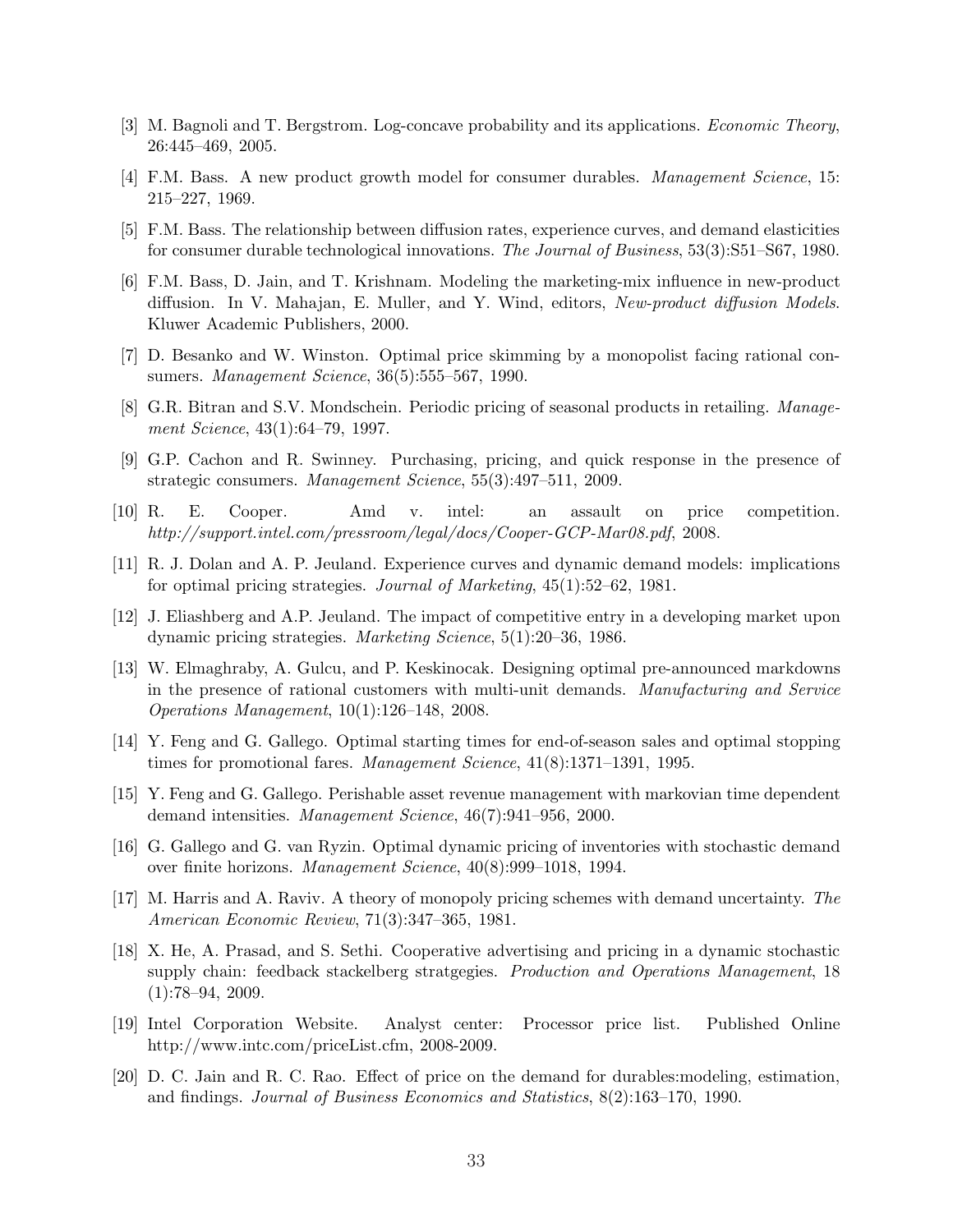- [21] A. P. Jeuland and R. J. Dolan. An aspect of new product planning: Dynamic pricing. In A. A. Zoltners, editor, *TIMS Stutdies in the Management Sciences, Vol. 18: Special Issue on Marketing Planning Models*, pages 1–21. Elsevier Science Publishing Company, New York, 1982.
- [22] S. Kalish. A new-product adoption model with price, advertising, and uncertainty. *Management Science*, 31:1569–1585, 1985.
- [23] W. Kamakura and S. Balasubramanian. Long-term view of the diffusion of durables: a study of the role of price and adoption influence process via tests of nested models. *International Journal of Research in Marketing*, 5:1–13, 1988.
- [24] T.V. Krishnan and D.C. Jain. Optimal dynamic advertising policy for new products. *Management Science*, 52(12):1957–1969, 2006.
- [25] S. Li and Z.M. Shen. Optimal introduction timing for a product line extension with operational cost considerations. *Working Paper, http://www.ieor.berkeley.edu/ shen/webpapers/V.11.pdf*, 2008.
- [26] V. R. Mahajan and R. A. Peterson. Innovation diffusion in a dynamic potential adpater population. *Management Science*, 24:1589–1597, 1978.
- [27] Staelin R. McGuire, T.W. An industry equilibrium analysis of downstream vertical integration. *Marketing Science*, 2(2):161–191, 1983.
- [28] N. Mead and T. Islam. Technological forecasting model selection, model stability, and combining models. *Management Science*, 44(8):1115–1130, 1998.
- [29] H.I. Mesak and W.D. Berg. Incorporating price and replacement purchases in new product diffusion models for consumer durables. *Decision Sciences*, 26(4):425–449, 1995.
- [30] A. Müller and D. Stoyan. *Comparison Methods for Stochastic Models and Risks*. John Wiley & Sons, Ltd., West Sussex, England, 2002.
- [31] S. Netessine. Dynamic pricing of inventory/capacity with infrequent price changes. *European Journal of Operational Research*, 174(1):553–580, 2006.
- [32] D. Pekelman. Simultaneous price-production decisions. *Operations Research*, 22(4):788–794, 1974.
- [33] B. Robinson and C. Lakhani. Dynamic pricing models for new product planning. *Management Science*, 21(10):1113–1122, 1975.
- [34] E. M. Rogers. Diffusion of innovations. *The Free Press, New York*, 1962.
- [35] D. Sengupta and A. K. Nanda. Log-concave and concave distributions in reliability. *Naval Research Logistics*, 46:419–433, 1999.
- [36] A. Shah. Bidding for iphone 3g tops \$1,000 on ebay. *http://www.pcworld.com/businesscenter/article/148703/bidding for iphone 3g tops 1000 on ebay.html*, 2008.
- [37] S. R. Shenoy and A. Daniel. Intel architecture and silicon cadence: the catalyst for industry innovation. *ftp://download.intel.com/software/pdf/IAandSiliconCadence.pdf*, 2006.
- [38] S.A. Smith and D.D. Achabal. Clearance pricing and inventory policies for retail chains.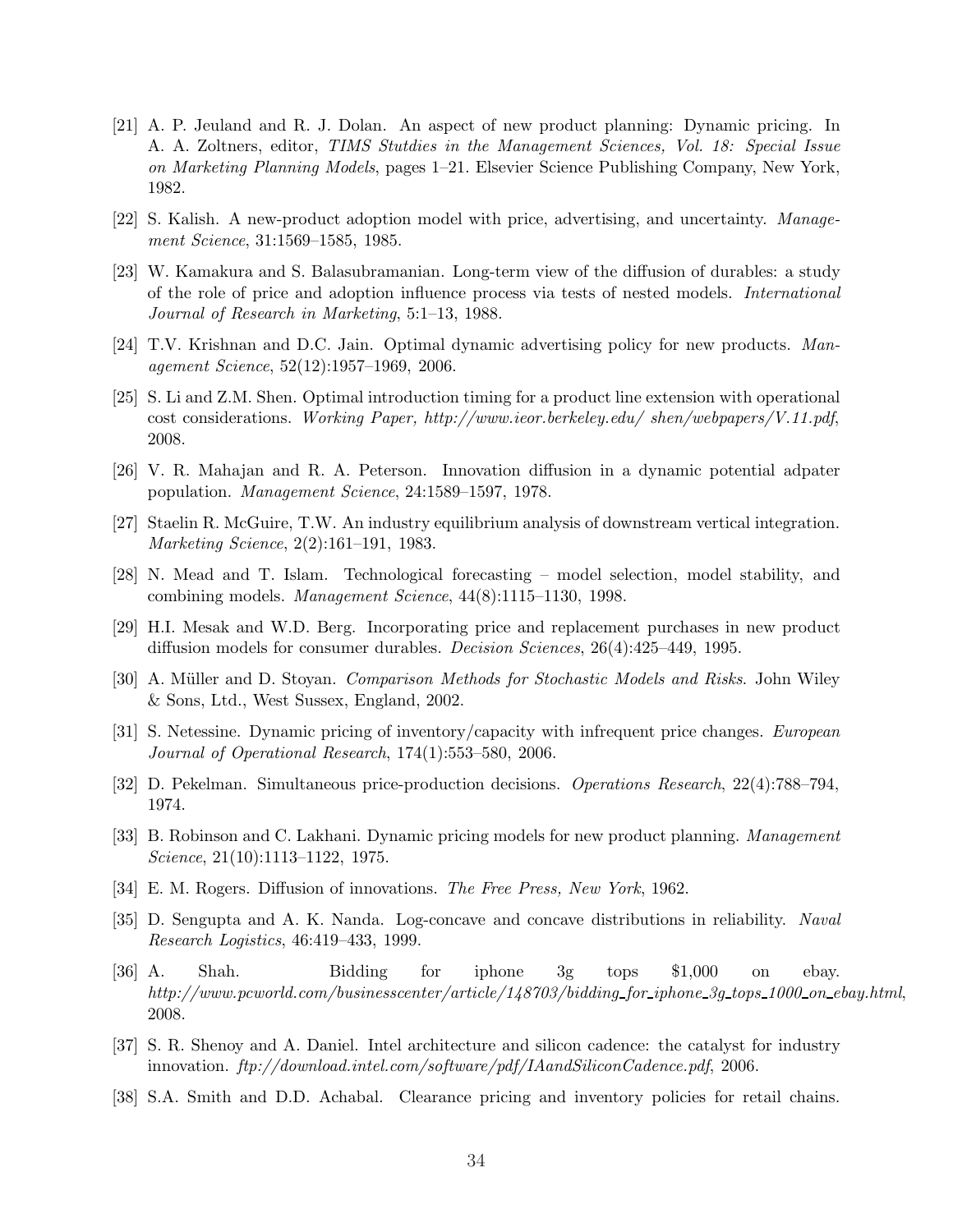*Management Science*, 44(3):285–300, 1998.

- [39] M. Speece and D. MacLachlan. Forecasting fluid milk package type with a multi-generation new-product diffusion model. *IEEE Transactions on Engineering Management*, 39:169–175, 1992.
- [40] E. Stapleton. The normal distribution as a model of technological substitution. *Technological Forecasting and Social Change*, 8:325–334, 1976.
- [41] N. Stokey. Intertemporal price discrimination. *Quarterly Journal of Economics*, 93(3):355–371, 1979.
- [42] R. Stone. Sigmoids. *Bulletin in Applied Statistics*, 7:59–119, 1980.
- [43] X. Su. Intertemporal pricing with strategic customer behavior. *Management Science*, 53(5): 726–741, 2007.
- [44] X. Su and F. Zhang. Strategic customer behavior, commitment, and supply chain performance. *Management Science*, 54(10):1759–1773, 2008.
- [45] J. C. Tanner. Long-term forecasting of vehicle ownership and road traffic. *J. Royal Statistical Society. Series A.*, 141:14–63, 1978.
- [46] X. Xu and W.J. Hopp. Customer heterogeneity and strategic behavior in revenue management: a martingale approach. *Working paper*, 2004.
- [47] W. Zhao and Y. Zheng. Optimal dynamic pricing for perishable assets with nonhomogeneous demand. *Management Science*, 46(3):375–388, 2000.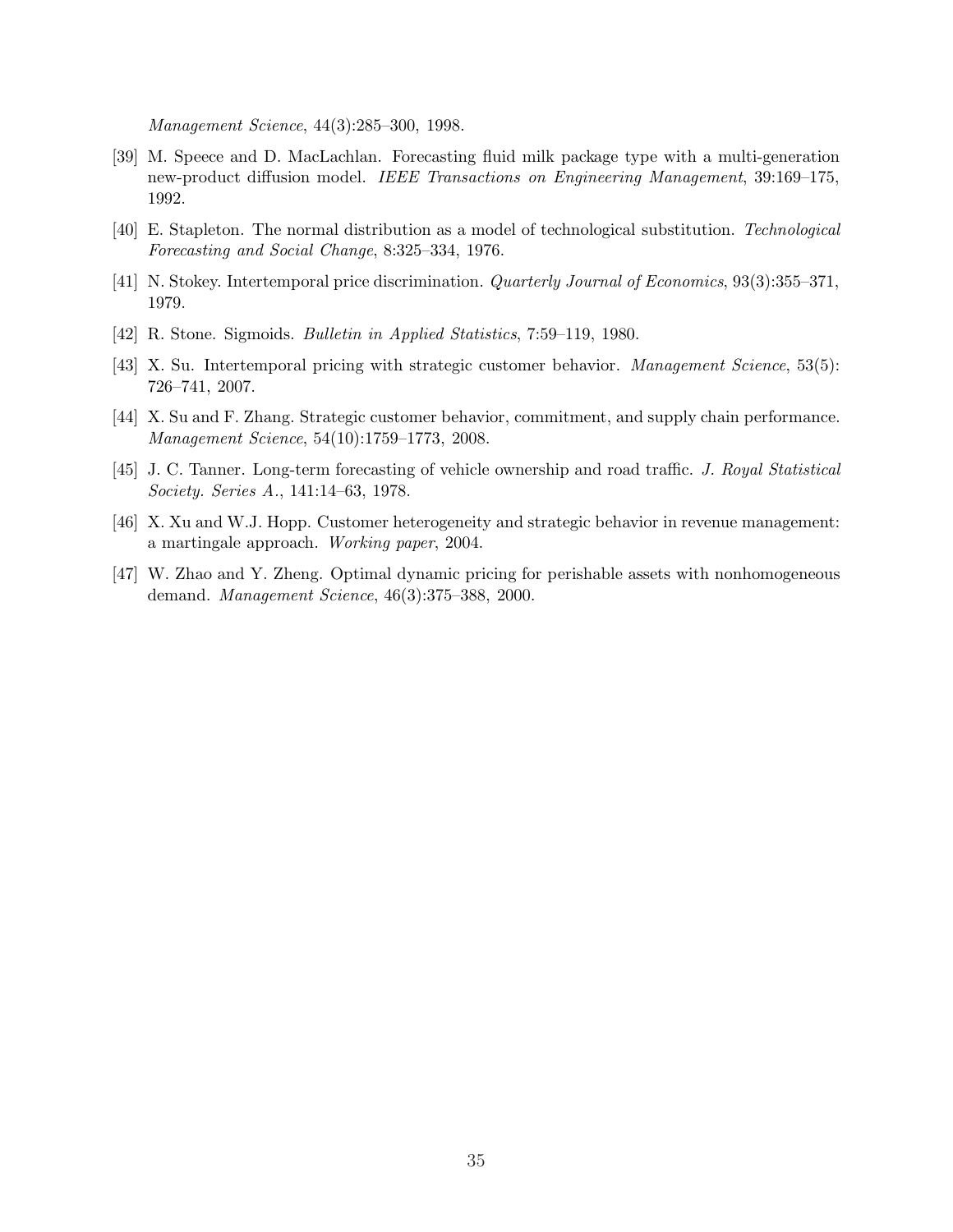### A Appendix

### $\mathbf{A.1}\quad \text{Monotonicity of}\ p^{*}(t_1, t_2)\ \text{in Section 2.2}$

We prove the following proposition.

 $\bf{Proposition~A.1.}$   $\it{Suppose~Assumption~1~holds.}$   $\it{For~any~pair~of~} (t_1, t_2)$   $\it{and~} (t'_1, t'_2)$   $\it{satisfying}$  $t_1 \leq t'_1$  and  $t_2 \leq t'_2$ ,

$$
p^*(t_1, t_2) \geq p^*(t'_1, t'_2) .
$$

*Proof.* We first state the following claim:  $p^*(s_1) \geq p^*(s_1, s_2) \geq p^*(s_2)$  for any  $s_1$  and  $s_2$  such that  $s_1 \leq s_2$ . To prove this, recall that

$$
p^*(s_1, s_2) = \arg \max_{p} R(p, s_1, s_2) \quad \text{where } R(p, s_1, s_2) = \int_{s_1}^{s_2} r(p, s) ds.
$$

For any  $s \in [s_1, s_2]$ , the fact that  $p^*(t)$  is decreasing in t implies that  $p^*(s_1) \ge p^*(s) \ge p^*(s_2)$ . Therefore, the concavity of  $r(p, t)$  in p implies that  $r(p, s)$  is increasing in p for any  $p < p^*(s_2)$ , and thus  $p^*(s_1, s_2)$  cannot be smaller than  $p^*(s_2)$ . Similarly,  $r(p, s)$  is decreasing in p for any  $p > p^*(s_1)$ , and thus  $p^*(s_1, s_2)$  cannot be bigger than  $p^*(s_1)$ . Therefore, we complete the proof of the claim.

Now, we consider the following two cases separately depending on whether  $t_2 \leq t_1'$  holds or not. Suppose  $t_2 \leq t_1'$ . Then, applying the above claim and the monotonicity of  $p^*(t)$ , we obtain

$$
p^*(t_1, t_2) \geq p^*(t_2) \geq p^*(t_1') \geq p^*(t_1', t_2') ,
$$

proving the required result.

Now, suppose  $t'_1 < t_2$ . Thus,  $t_1 \leq t'_1 < t_2 \leq t'_2$ . By the above claim,  $p^*(t'_1) \geq p^*(t'_1, t_2)$ . Thus, for any  $t \leq t_1'$ , we have  $p^*(t) \geq p^*(t_1', t_2)$ , which implies that  $r(p, t)$  is increasing in p at  $p^*(t'_1, t_2)$ . Therefore,  $R(p, t_1, t'_1) = \int_{t_1}^{t'_1} r(p, t) dt$  is also increasing in p at  $p^*(t'_1, t_2)$ . Also note that  $p^*(t'_1, t_2)$  is the maximizer of  $R(p, t'_1, t_2) = \int_{t'_1}^{t_2} r(p, t) dt$ . It follows that  $R(p, t_1, t_2) =$  $R(p, t_1, t_1') + R(p, t_1', t_2)$  is increasing in p at  $p^*(t_1', t_2)$ , and we conclude that  $p^*(t_1, t_2) \ge$  $p^*(t'_1, t_2)$ . By applying a similar argument, we can prove that  $p^*(t'_1, t_2) \geq p^*(t'_1, t'_2)$ . Thus, these two inequalities imply the required result.  $\Box$ 

#### A.2 Proof of Proposition 2.1

*Proof.* Since  $V(\tau_1, \ldots, \tau_{n-1}, p_1, \ldots, p_n)$  is a separable function in  $(p_1, \ldots, p_n)$ , maximizing  $V(\tau_1,\ldots,\tau_{n-1},p_1,\ldots,p_n)$  is equivalent to maximizing  $R(p_i,\tau_{i-1},\tau_i)$  over  $p_i$ , which is a concave function maximization problem. Since

$$
\int_{\tau_{i-1}}^{\tau_i} \frac{\partial}{\partial p_i} r(p_i, t) dt = \int_{\tau_{i-1}}^{\tau_i} \frac{\partial}{\partial p_i} [(a - b(t)p_i) \cdot p_i] h(t) dt = \int_{\tau_{i-1}}^{\tau_i} [a - 2b(t)p_i] h(t) dt,
$$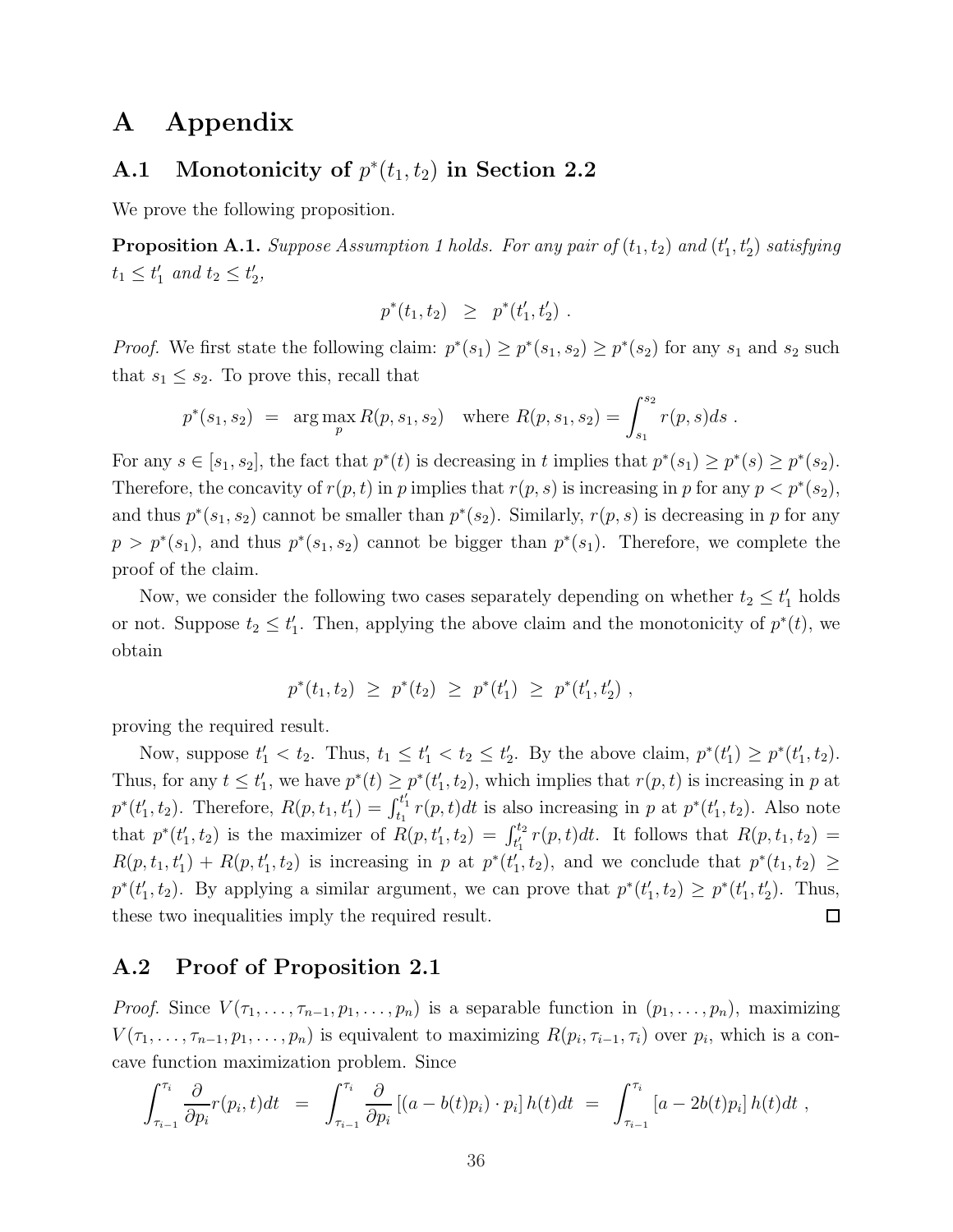the corresponding first-order condition  $\int_{\tau_{i-1}}^{\tau_i}$ ∂  $\frac{\partial}{\partial p_i}r(p_i, t)dt = 0$  implies (2.2).

$$
\frac{\partial}{\partial \tau_i} V(\tau_1, \dots, \tau_{n-1}, p_1, \dots, p_n) = \frac{\partial}{\partial \tau_i} \int_{\tau_{i-1}}^{\tau_i} r(p_1, t) dt + \frac{\partial}{\partial \tau_i} \int_{\tau_i}^{\tau_{i+1}} r(p_2, t) dt \n= r(p_i, \tau_i) - r(p_{i+1}, \tau_i) \n= h(\tau_i) [(a - b(\tau_i) \cdot p_i) \cdot p_i] - h(\tau_i) [(a - b(\tau_i) \cdot p_{i+1}) \cdot p_{i+1}] \n= h(\tau_i) \cdot (p_i^2 - p_{i+1}^2) \cdot \left[ -b(\tau_i) + \frac{a \cdot (p_i - p_{i+1})}{p_i^2 - p_{i+1}^2} \right] \n= h(\tau_i) \cdot (p_i^2 - p_{i+1}^2) \cdot \left[ -b(\tau_i) + \frac{a}{p_i + p_{i+1}} \right]. \tag{A.1}
$$

# A.3 Necessary Conditions for the Optimality of  $\tilde{V}(\tau_1, \ldots, \tau_{n-1})$

From the first-order and second-order necessary conditions for optimality, we obtain the following proposition.

**Proposition A.2.** *Under Assumption 1, suppose that*  $(\tau_1, \ldots, \tau_{n-1})$  *maximizes*  $\tilde{V}$ *, and suppose that*  $\tau_i \in (0, T)$  *where*  $i \in \{1, ..., n-1\}$ *. Then,*  $r(p^*(\tau_{i-1}, \tau_i), \tau_i) = r(p^*(\tau_i, \tau_{i+1}), \tau_i)$  *and* ∂  $\frac{\partial}{\partial \tau_i} r(p^*(\tau_{i-1}, \tau_i), \tau_i) \leq \frac{\partial}{\partial \tau_i}$  $\frac{\partial}{\partial \tau_i} r(p^*(\tau_i, \tau_{i+1}), \tau_i).$ 

*Proof.* For simplicity, we prove the result for  $n = 2$ . The case for  $n > 2$  is similar. Since  $n = 1$ , there is only one switching point  $\tau_1$ , which we denote simply by  $\tau$ . For the ease of notation, we use  $\nabla_i$  to denote the first order partial derivative with respect to the  $i_{th}$ argument. Suppose that  $\tau$  is an optimal solution for  $\tilde{V}$  such that  $\tau \in (0, T)$ . Then, we need to show that

$$
r(p^*(0,\tau),\tau) = r(p^*(\tau,T),\tau) , \text{ and } (A.2)
$$

$$
\nabla_2 r(p^*(0,\tau),\tau) \leq \nabla_2 r(p^*(\tau,T),\tau) . \tag{A.3}
$$

Recall

$$
\tilde{V}(\tau) = V(\tau, p^*(0, \tau), p^*(\tau, T)) = R(p^*(0, \tau), 0, \tau) + R(p^*(\tau, T), \tau, T).
$$

By taking the first derivative of  $\tilde{V}(\tau)$  with respect to  $\tau$ , we obtain

$$
\tilde{V}'(\tau) = \nabla_2 p^*(0, \tau) \int_0^{\tau} \nabla_1 r(p^*(0, \tau)), t) dt + r(p^*(0, \tau), \tau) \n+ \nabla_1 p^*(\tau, T) \int_{\tau}^T \nabla_1 r(p^*(\tau, T), t) dt - r(p^*(\tau, T), \tau) \n= r(p^*(0, \tau), \tau) - r(p^*(\tau, T), \tau) ,
$$
\n(A.4)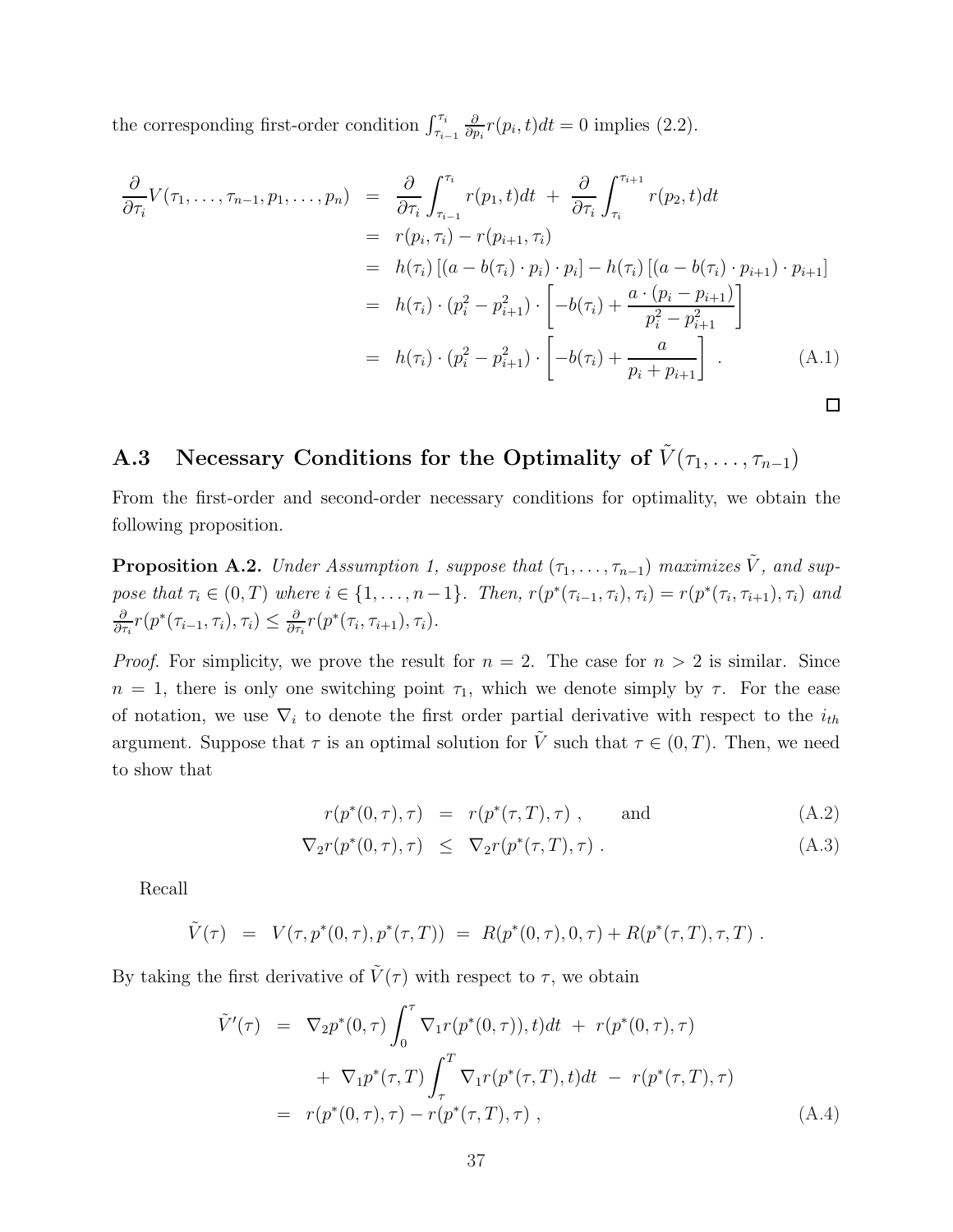where the last equality follows from the fact that the first and third terms are both zero by the first order condition of  $p^*(t_1, t_2)$ , i.e.,  $p = p^*(t_1, t_2)$  is a solution to

$$
\frac{\partial}{\partial p}R(p,t_1,t_2) = \int_{t_1}^{t_2} \frac{\partial}{\partial p}r(p,t)dt = 0.
$$

Thus, the first order condition for switching time  $\tau$  implies (A.2).

From  $(A.4)$ ,

$$
\tilde{V}''(\tau) = \nabla_2 r(p^*(0, \tau), \tau) + \nabla_1 r(p^*(0, \tau), \tau) \cdot \nabla_2 p^*(0, \tau) \n- \nabla_2 r(p^*(\tau, T), \tau) - \nabla_1 r(p^*(\tau, T), \tau) \cdot \nabla_1 p^*(\tau, T) .
$$

From Proposition A.1, we obtain  $p^*(0, \tau) \geq p^*(\tau)$ , and thus  $\nabla_1 r(p^*(0, \tau), \tau) \leq 0$ . Similarly, we obtain  $p^*(\tau,T) \geq p^*(\tau)$  and thus  $\nabla_1 r(p^*(\tau,T),\tau) \geq 0$ . Also from Proposition A.1,  $\nabla_2 p^*(0,\tau) \leq 0$  and  $\nabla_1 p^*(\tau,T) \leq 0$ . Therefore, the second and the fourth terms above are nonnegative. Thus, a necessary condition for  $\tilde{V}''(\tau) \leq 0$  is that the first and the third terms should sum up to at most 0, a condition stated in (A.3).  $\Box$ 

### Quasi-Concavity of  $\tilde{V}$  with Respect to  $\tau_i$

Under Assumption 1, the single-dimensional optimization of  $\tilde{V}$  may not be quasi-concave. In this section, we identify the sufficient condition for the quasi-convexity of  $\tilde{V}$  with respect to  $\tau_i$  where  $i \in \{1, \ldots, n-1\}.$ 

Suppose that we vary  $\tau_i$  in  $\tilde{V}(\tau_1,\ldots,\tau_{n-1})$  given in (2.4) while fixing all the other  $\tau_j$ values, where  $j \neq i$ . For any  $\tau_i \in [\tau_{i-1}, \tau_{i+1}]$ , since b is an increasing function, it follows from (2.2) that  $b(\tau_i)$  can be written as a convex combination of  $b(\tau_{i-1}, \tau_i)$  and  $b(\tau_i, \tau_{i+1})$ . Define  $\gamma(\tau_i)$  implicitly such that

$$
b(\tau_i) = (1 - \gamma(\tau_i)) \cdot \overline{b}(\tau_{i-1}, \tau_i) + \gamma(\tau_i) \cdot \overline{b}(\tau_i, \tau_{i+1}).
$$

As  $\tau_i$  increases in the interval  $[\tau_{i-1}, \tau_{i+1}]$ , the value of  $\gamma(\tau_i)$  changes from initially 0 to eventually 1. Also, define  $\rho(\tau_i)$  such that

$$
\rho(\tau_i) = \frac{b(\tau_{i-1}, \tau_i)}{\overline{b}(\tau_{i-1}, \tau_i) + \overline{b}(\tau_i, \tau_{i+1})}.
$$

Note that  $\rho(\tau_i)$  is bounded below by  $b(\tau_{i-1})/[2 \cdot b(\tau_{i+1})] > 0$ , and bounded above by 1/2. Therefore,  $\rho(\tau_i) - \gamma(\tau_i)$  is positive when  $\tau_i = \tau_{i-1}$ , and it is negative when  $\tau_i = \tau_{i+1}$ . The necessary and sufficient condition that we identify in the following proposition is the singlecrossing property of  $\rho(\tau_i) - \gamma(\tau_i)$ .

**Proposition A.3.** *Suppose Assumption 1 holds. Fix*  $i \in \{1, \ldots, n-1\}$ *, and*  $(\tau_1, \ldots, \tau_{i-1}, \tau_{i+1}, \ldots, \tau_{n-1})$ *. Then,*  $\tilde{V}(\tau_1, \ldots, \tau_{n-1})$  *is quasi-concave in*  $\tau_i \in [\tau_{i-1}, \tau_{i+1}]$  *if and only if*  $\rho(\tau_i) - \gamma(\tau_i)$  *crosses zero exactly once.*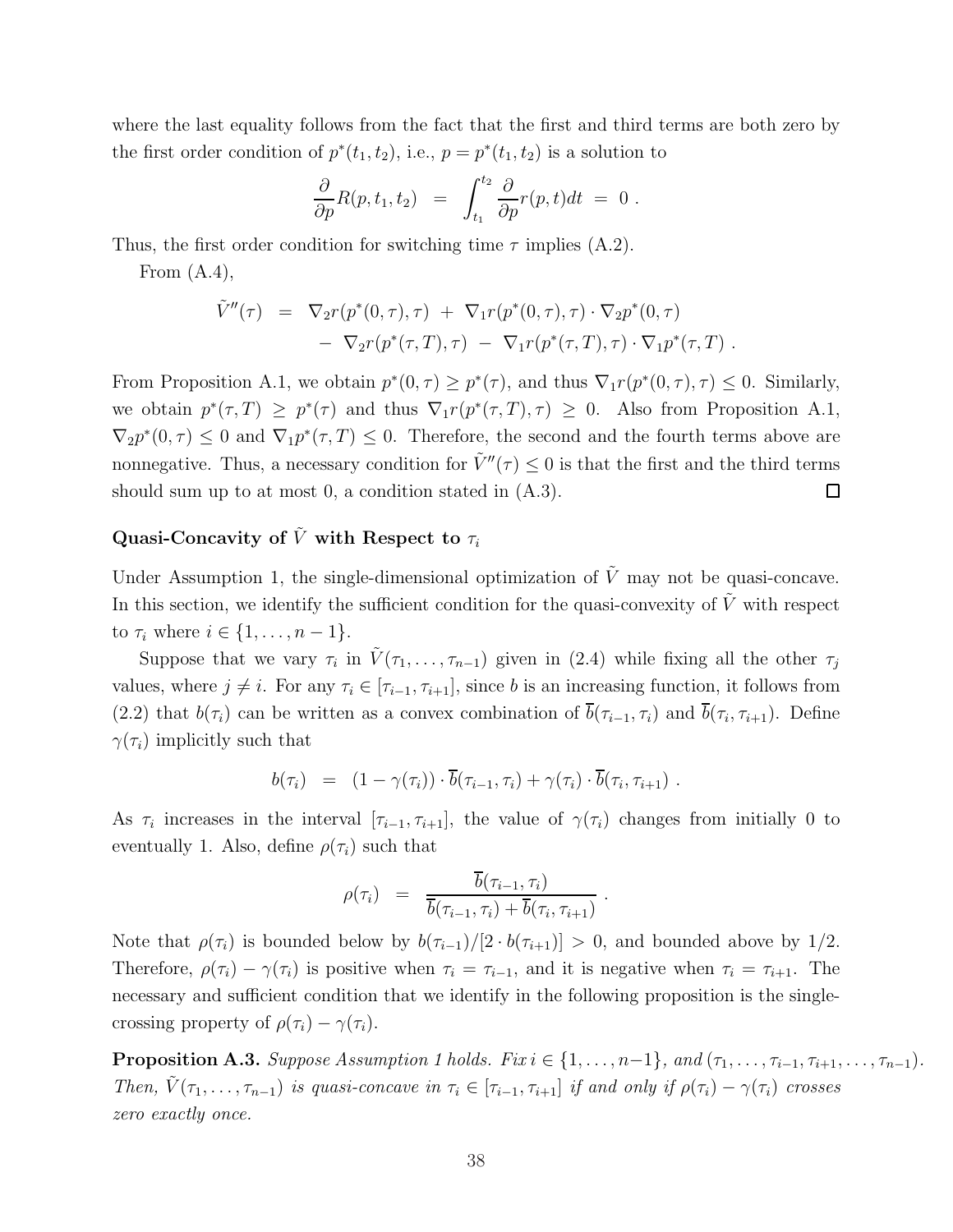*Proof.* We provide the proof for the two price case. The case for the *n* price model is similar. Recall  $r(p, t) = p \cdot (a - b(t)p) \cdot h(t)$ . Recall from (2.2),

.

$$
p^*(0, \tau) = \frac{a}{2\overline{b}(0, \tau)}
$$
 and  $p^*(\tau, T) = \frac{a}{2\overline{b}(\tau, T)}$ 

From  $(A.4)$  and  $(2.2)$ ,

$$
\tilde{V}'(\tau) = r(p^*(0, \tau), \tau) - r(p^*(\tau, T), \tau) \n= \frac{a}{2\overline{b}(0, \tau)} \cdot \left[ a - b(\tau) \cdot \frac{a}{2\overline{b}(0, \tau)} \right] \cdot h(\tau) - \frac{a}{2\overline{b}(\tau, T)} \cdot \left[ a - b(\tau) \cdot \frac{a}{2\overline{b}(\tau, T)} \right] \cdot h(\tau) .
$$

Thus, the following statements are "if and only if" statements:

$$
\tilde{V}'(\tau) \geq 0
$$
\n
$$
\frac{a}{2\overline{b}(0,\tau)} \cdot \left[ a - b(\tau) \cdot \frac{a}{2\overline{b}(0,\tau)} \right] \cdot h(\tau) \geq \frac{a}{2\overline{b}(\tau,T)} \cdot \left[ a - b(\tau) \cdot \frac{a}{2\overline{b}(\tau,T)} \right] \cdot h(\tau)
$$
\n
$$
\overline{b}(\tau,T) \cdot \left[ 1 - \frac{b(\tau)}{2\overline{b}(0,\tau)} \right] \geq \overline{b}(0,\tau) \cdot \left[ 1 - \frac{b(\tau)}{2\overline{b}(\tau,T)} \right]
$$
\n
$$
\overline{b}(\tau,T) - \overline{b}(0,\tau) \geq \frac{1}{2} \cdot \frac{\overline{b}(\tau,T)^2 - \overline{b}(0,\tau)^2}{\overline{b}(0,\tau) \cdot \overline{b}(\tau,T)} \cdot b(\tau)
$$
\n
$$
\overline{b}(0,\tau) \cdot \overline{b}(\tau,T) \geq \frac{1}{2} \cdot \frac{\overline{b}(\tau,T)^2 - \overline{b}(0,\tau)^2}{\overline{b}(\tau,T) - \overline{b}(0,\tau)} \cdot b(\tau)
$$
\n
$$
\frac{\overline{b}(0,\tau)}{\overline{b}(0,\tau) + \overline{b}(\tau,T)} \cdot \frac{\overline{b}(\tau,T)}{\overline{b}(0,\tau) + \overline{b}(\tau,T)} \geq \frac{1}{2} \cdot \frac{b(\tau)}{\overline{b}(0,\tau) + \overline{b}(\tau,T)}.
$$

Since  $\rho(\tau) = \overline{b}(0, \tau) / [\overline{b}(0, \tau) + \overline{b}(\tau, T)]$  and  $b(\tau) = (1 - \gamma(\tau)) \cdot \overline{b}(0, \tau) + \gamma(\tau) \cdot \overline{b}(\tau, T)$ , the above condition is equivalent to

$$
\rho(\tau) \cdot (1 - \rho(\tau)) \geq \frac{1}{2} [(1 - \gamma(\tau))\rho(\tau) + \gamma(\tau)(1 - \rho(\tau))] .
$$

Since  $\rho(\tau) \leq 1/2$  for any  $\tau \in [0, T]$ , the above inequality holds with equality if  $\gamma(\tau) = \rho(\tau)$ . In fact, we can show that the above inequality holds if and only if  $\gamma(\tau) \leq \rho(\tau)$ . Since  $\rho(0) - \gamma(0) \geq 0$  and  $\rho(T) - \gamma(T) < 0$ , we can easily verify that the single-crossing property of  $\rho(\theta) - \gamma(\theta)$  is sufficient and necessary to show the existence of  $\hat{\tau} \in [\tau_{i-1}, \tau_{i+1}]$  such that  $\tilde{V}'(\tau)$  is nonnegative in the interval  $(0, \hat{\tau})$  and negative in  $(\hat{\tau}, T)$ .  $\Box$ 

The single-crossing property in Proposition A.3 is observed in most of the numerical examples that we have examined. If  $h(t)$  is constant and  $b(t)$  is a linear function of t, then the single-crossing condition in Proposition A.3 is satisfied, and we prove the following corollary.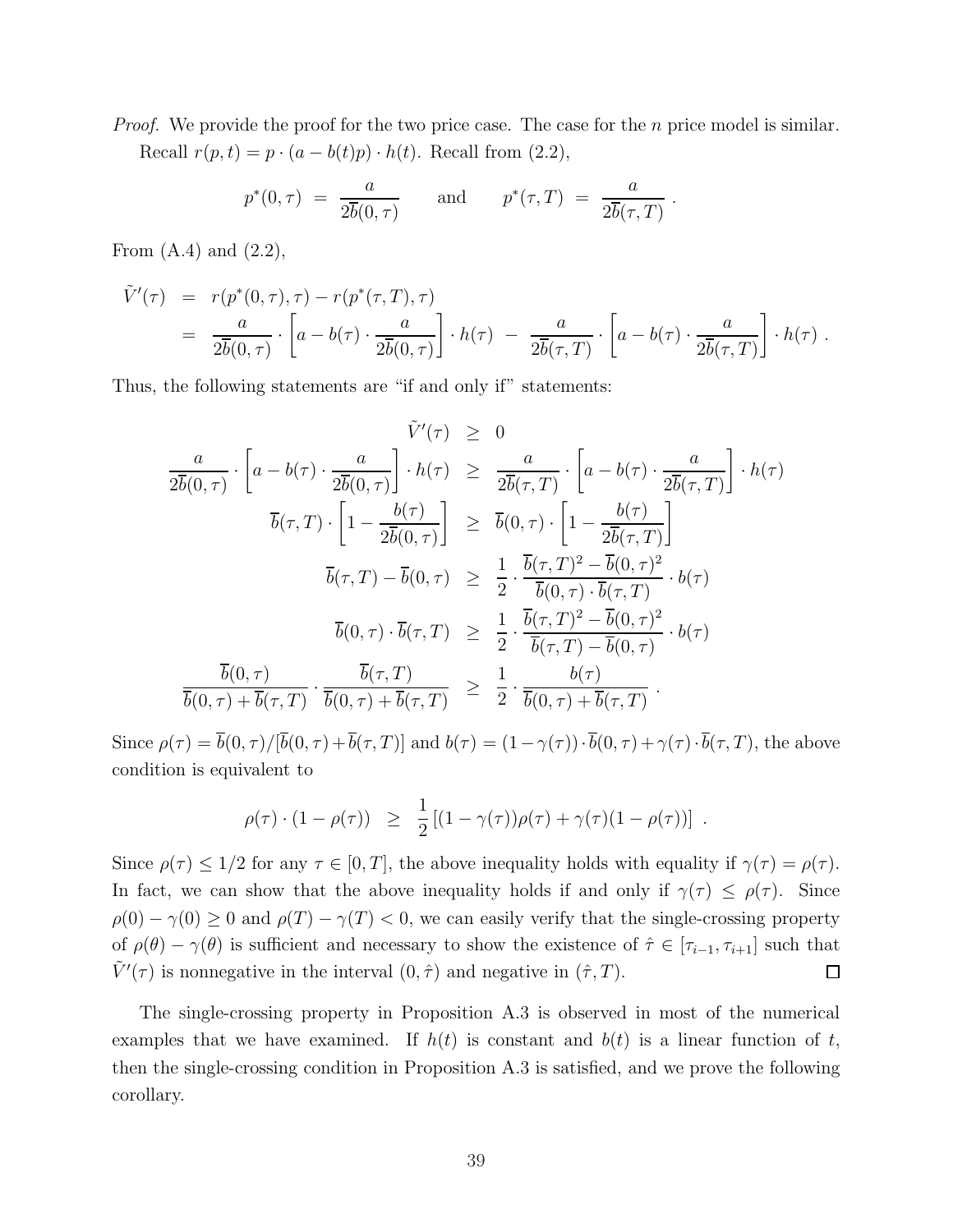Corollary A.4. *Suppose Assumption 1 holds, and that* h(t) *is constant and* b(t) *is linear in t.* Then, for each  $i \in \{1, ..., n-1\}$ ,  $\tilde{V}(\tau_1, ..., \tau_{n-1})$  is quasi-concave in  $\tau_i \in [\tau_{i-1}, \tau_{i+1}]$ .

*Proof.* Without loss of generality, suppose that  $h(t) = 1$  for  $t \in [0, T]$ , and  $b(t) = \beta_0 + \beta_1 t$ for nonnegative numbers  $\beta_0$  and  $\beta_1$ . We provide the proof for the two-price case, i.e.,  $n = 2$ ; the generalization to any  $n \geq 2$  follows a similar argument. Since  $b(\tau) = \beta_0 + \beta_1 \tau$ , it can be shown easily that

$$
\overline{b}(0,\tau) = \beta_0 + \frac{\beta_1 \tau}{2}
$$
  

$$
\overline{b}(\tau,T) = \beta_0 + \frac{\beta_1 T}{2} + \frac{\beta_1 \tau}{2}
$$

.

Thus, from the definition of  $\gamma(\tau)$ , we obtain

$$
\beta_0 + \beta_1 \tau = b(\tau)
$$
  
=  $(1 - \gamma(\tau)) \cdot \overline{b}(0, \tau) + \gamma(\tau) \cdot \overline{b}(\tau, T)$   
=  $(1 - \gamma(\tau)) \cdot \left[ \beta_0 + \frac{\beta_1 \tau}{2} \right] + \gamma(\tau) \cdot \left[ \beta_0 + \frac{\beta_1 T}{2} + \frac{\beta_1 \tau}{2} \right],$ 

which is simplified to

$$
\gamma(\tau) = \frac{\tau}{T} .
$$

Note that  $\gamma(\tau)$  is a linear function with slope of 1/T. Also, from the definition of  $\rho(\tau)$ ,

$$
\rho(\tau) = \frac{\overline{b}(0,\tau)}{\overline{b}(0,\tau) + \overline{b}(\tau,T)} = \frac{\beta_0 + \frac{\beta_1 \tau}{2}}{2\beta_0 + \beta_1 \tau + \frac{\beta_1 T}{2}} = \frac{1}{2} - \frac{\frac{\beta_1 T}{4}}{2\beta_0 + \beta_1 \tau + \frac{\beta_1 T}{2}},
$$

which is a concave increasing function of  $\tau$ . Therefore, the maximum slope occurs at  $\tau = 0$ , at which

$$
\rho'(\tau)|_{\tau=0} = \frac{\frac{\beta_1 T}{4} \cdot \beta_1}{\left[2\beta_0 + \frac{\beta_1 T}{2}\right]^2} \le \frac{\frac{\beta_1 T}{4} \cdot \beta_1}{\left[\frac{\beta_1 T}{2}\right]^2} = \frac{1}{T}.
$$

Therefore,  $\rho(\tau) - \gamma(\tau)$  satisfies the single-crossing property. By Proposition A.3,  $\tilde{V}(\tau_1, \ldots, \tau_{n-1})$ is quasi-concave in  $\tau_i$ . 口

#### A.4 Proof of Proposition 2.2

We first state and prove the following result.

**Proposition A.5.** *Fix*  $(p_1, \ldots, p_n)$ *. Under Assumption 1, the value of*  $(\tau_1, \ldots, \tau_{n-1})$  *maximizing*  $V(\tau_1, \ldots, \tau_{n-1}, p_1, \ldots, p_n)$  *is given by* 

$$
b(\tau_i) = \frac{a}{p_i + p_{i+1}} \tag{A.5}
$$

*for each*  $i \in \{1, ..., n-1\}$ *.*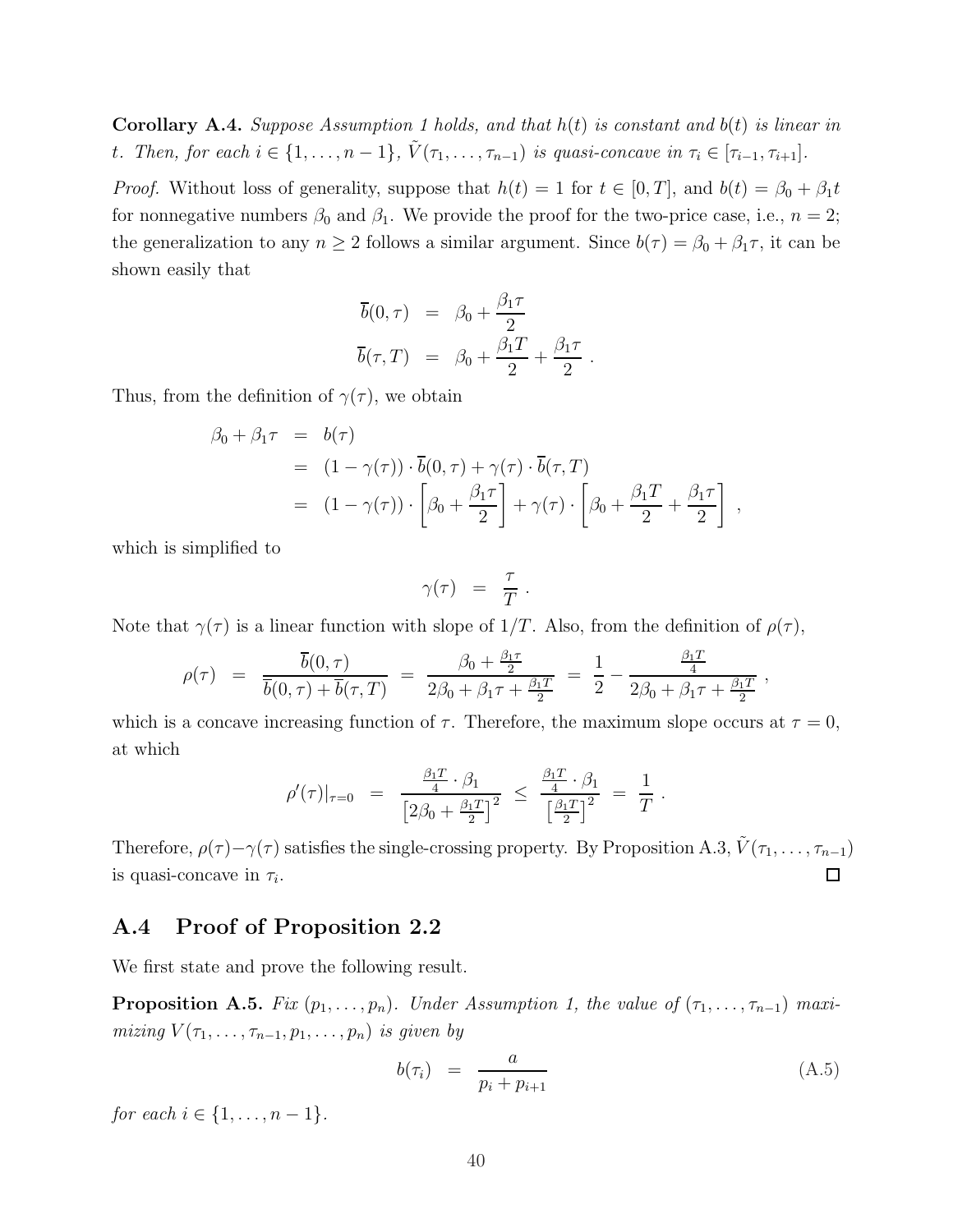*Proof.* Consider the problem of maximizing V over  $\tau_i$  while keeping all the other variables fixed. We obtain

$$
\frac{\partial}{\partial \tau_i} V(\tau_1, \dots, \tau_{n-1}, p_1, \dots, p_n) = \frac{\partial}{\partial \tau_i} \int_{\tau_{i-1}}^{\tau_i} r(p_1, t) dt + \frac{\partial}{\partial \tau_i} \int_{\tau_i}^{\tau_{i+1}} r(p_2, t) dt \n= r(p_i, \tau_i) - r(p_{i+1}, \tau_i) \n= h(\tau_i) [(a - b(\tau_i) \cdot p_i) \cdot p_i] - h(\tau_i) [(a - b(\tau_i) \cdot p_{i+1}) \cdot p_{i+1}] \n= h(\tau_i) \cdot (p_i^2 - p_{i+1}^2) \cdot \left[ -b(\tau_i) + \frac{a \cdot (p_i - p_{i+1})}{p_i^2 - p_{i+1}^2} \right] \n= h(\tau_i) \cdot (p_i^2 - p_{i+1}^2) \cdot \left[ -b(\tau_i) + \frac{a}{p_i + p_{i+1}} \right]. \tag{A.6}
$$

Since b is an increasing function, V is quasi-concave in  $\tau_i$ , and the optimal value of  $\tau_i$  is given by  $(A.5)$ .  $\Box$ 

*Proof of Proposition 2.2.* Let  $p_i$  and  $p_{i+1}$  be as given in (2.2). Then, from (A.5) of Proposition A.5,

$$
\frac{b(\tau_i)}{\overline{b}(\tau_{i-1}, \tau_i)} + \frac{b(\tau_i)}{\overline{b}(\tau_i, \tau_{i+1})} = \frac{a}{p_i + p_{i+1}} \cdot \frac{2 \cdot p_i}{a} + \frac{a}{p_i + p_{i+1}} \cdot \frac{2 \cdot p_{i+1}}{a} ,
$$

which simplifies to 2.

# A.5 Graphical Representation of Constructing  $(\hat{\tau}_1(\theta), \ldots, \hat{\tau}_{n-1}(\theta))$

The method for constructing  $(\hat{\tau}_1(\theta), \ldots, \hat{\tau}_{n-1}(\theta))$  can be illustrated graphically. We adopt a slightly different but still equivalent way of explaining this method. Let  $\bar{t}_{i-1,i}$  be a proxy for  $\bar{t}(\hat{\tau}_{i-1}(\theta), \hat{\tau}_i(\theta)).$  In this method, we alternate the following two operations.

• In the first operation, we find  $\hat{\tau}_i$  for given values of  $\hat{\tau}_{i-1}$  and  $\overline{t}_{i-1,i}$ . We accomplish this by applying (2.2) such that the choice of  $\hat{\tau}_i$  ensures that  $\overline{t}_{i-1,i}$  is the analytic center of the interval  $[\hat{\tau}_{i-1}, \hat{\tau}_i]$ :

$$
b(\bar{t}_{i-1,i}) = \frac{\int_{\hat{\tau}_{i-1}}^{\hat{\tau}_{i}} b(t)h(t)dt}{\int_{\hat{\tau}_{i-1}}^{\hat{\tau}_{i}} h(t)dt}
$$

.

 $\Box$ 

• In the second operation, we find  $\overline{t}_{i,i+1}$  for given values of  $\overline{t}_{i-1,i}$  and  $\hat{\tau}_i$ . Recall (2.5), which is equivalent to

$$
Z(\overline{t}_{i-1,i}) - Z(\hat{\tau}_i) = Z(\hat{\tau}_i) - Z(\overline{t}_{i,i+1}),
$$

where we define  $Z(t) = 1/b(t)$ . Note that the left side of the above expression is independent of  $\bar{t}_{i,i+1}$  while the right side is increasing in  $\bar{t}_{i,i+1}$ . This shows that the choice of  $\bar{t}_{i,i+1}$  ensures that the difference in the Z function between  $\bar{t}_{i-1,i}$  and  $\hat{\tau}_i$  is the the same as the corresponding quantity between  $\hat{\tau}_i$  and  $\overline{t}_{i,i+1}$ .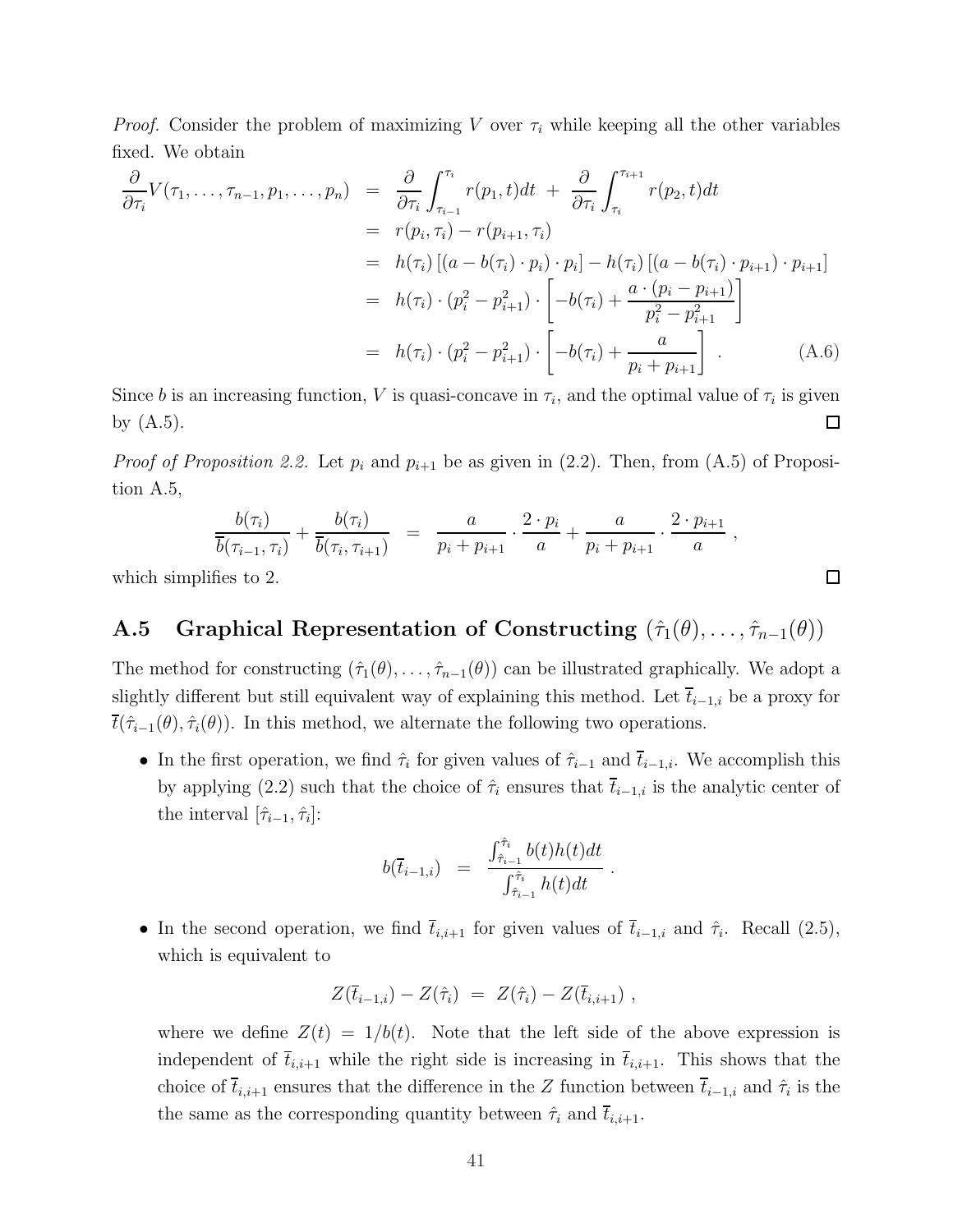Figure 7 illustrates the procedure. We are interested in the values of  $\theta$  such that  $\hat{\tau}_n = T$ since this guarantees that the associated solution satisfies the set of first-order conditions for the optimality of V. Note that we can determine such values of  $\theta$  by performing a search over a *single* dimension regardless of n.



Figure 7: Iterative Algorithm for Finding  $(\hat{\tau}_1(\theta), \ldots, \hat{\tau}_{n-1}(\theta)).$ 

#### A.6 Proof of Proposition 3.1

The proof of Proposition 3.1 is based on the following results.

Lemma A.6. *Under the conditions of Theorem 3.1, the optimal switching times under the n*-price model,  $(\tau_1, \ldots, \tau_{n-1})$ *, satisfy the following property: there exists c such that* 

$$
\frac{1 + 0.5m(\tau_{i-1} + \tau_i)}{\tau_i - \tau_{i-1}} = c, \quad \text{for each } i = 1, 2, \dots, n.
$$

*Proof.* Since  $b(\tau_{i-1}, \tau_i) = \beta_0 + \beta_1(\tau_{i-1} + \tau_i)/2$  and  $b(\tau_i, \tau_{i+1}) = \beta_0 + \beta_1(\tau_i + \tau_{i+1})/2$ , Proposition 2.2 implies

$$
\frac{\beta_0 + \beta_1 \tau_i}{\beta_0 + \beta_1 (\tau_{i-1} + \tau_i)/2} + \frac{\beta_0 + \beta_1 \tau_i}{\beta_0 + \beta_1 (\tau_i + \tau_{i+1})/2} = 2
$$
\n
$$
\frac{\beta_0 + \beta_1 \tau_i}{\beta_0 + \beta_1 (\tau_{i-1} + \tau_i)/2} - 1 = 1 - \frac{\beta_0 + \beta_1 \tau_i}{\beta_0 + \beta_1 (\tau_i + \tau_{i+1})/2}
$$
\n
$$
\frac{\beta_1 (\tau_i - \tau_{i-1})/2}{\beta_0 + \beta_1 (\tau_{i-1} + \tau_i)/2} = \frac{\beta_1 (\tau_{i+1} - \tau_i)/2}{\beta_0 + \beta_1 (\tau_i + \tau_{i+1})/2}
$$
\n
$$
\frac{(\tau_i - \tau_{i-1})}{1 + (\beta_1/\beta_0) \cdot (\tau_{i-1} + \tau_i)/2} = \frac{(\tau_{i+1} - \tau_i)}{1 + (\beta_1/\beta_0) \cdot (\tau_i + \tau_{i+1})/2}.
$$

Thus, we obtain the required result.

42

 $\Box$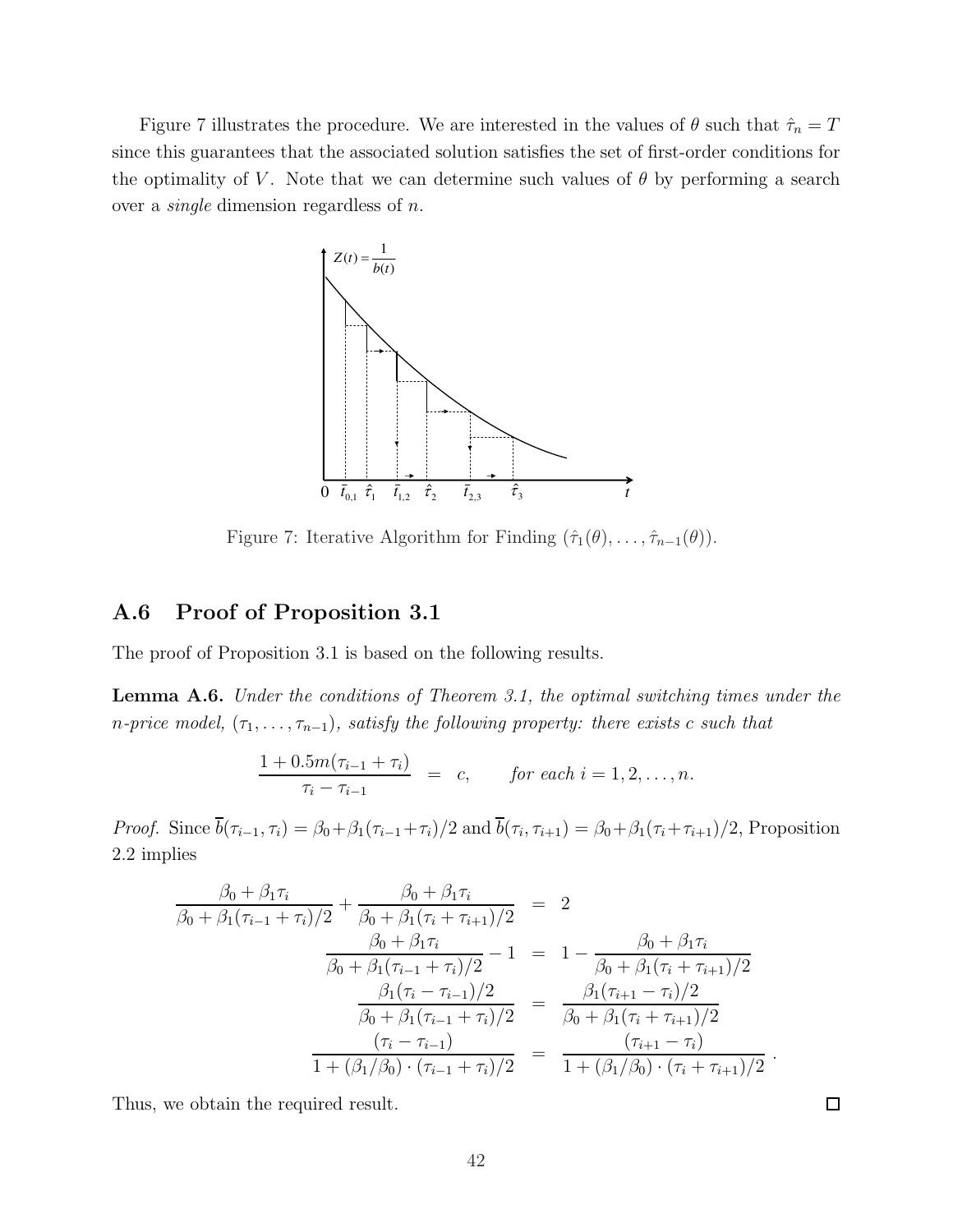Lemma A.7. *Under the conditions of Lemma A.6,*

$$
\tau_i = \left[ \left( \frac{c + 0.5m}{c - 0.5m} \right)^i - 1 \right] / m \tag{A.7}
$$

 $for i = 1, \ldots, n$ *. Furthermore, the value of c satisfies* 

$$
c = \frac{m}{2} \cdot \frac{\sqrt[n]{1 + mT} + 1}{\sqrt[n]{1 + mT} - 1} \,. \tag{A.8}
$$

*Proof.* Define  $z_i = m\tau_i + 1$ . For the first result, we will prove the following result by induction:

$$
z_i = \left(\frac{c + 0.5m}{c - 0.5m}\right)^i.
$$
\n(A.9)

Clearly, this induction hypothesis implies (A.7). Since  $\tau_0 = 0$  and  $z_0 = 1$ , the base case of (A.9) holds, and we proceed by assuming that the induction hypothesis holds for  $\tau_{i-1}$ . From Lemma A.6,

$$
\frac{c}{m} = \frac{\frac{1}{2}[(m\tau_{i-1}+1)+(m\tau_i+1)]}{m\tau_i-m\tau_{i-1}} = \frac{\frac{1}{2}[z_{i-1}+z_i]}{z_i-z_{i-1}}
$$
\n
$$
\frac{c}{m} \cdot z_i - \frac{c}{m} \cdot z_{i-1} = \frac{z_{i-1}}{2} + \frac{z_i}{2}.
$$

Thus, we obtain

$$
z_i = \left(\frac{c + 0.5m}{c - 0.5m}\right) \cdot z_{i-1} = \left(\frac{c + 0.5m}{c - 0.5m}\right)^i,
$$

where the last equality follows from induction hypothesis. Thus, we complete the induction step and finish the proof of (A.7).

Now, since the the optimal value of  $\tau_n$  must satisfy  $\tau_n = T$ , we set it to T the right side of  $(A.7)$ , where  $i = n$ ; thus,

$$
1 + mT = \left(\frac{c + 0.5m}{c - 0.5m}\right)^n
$$
 (A.10)

for  $i = 1, \ldots, n$ . Then, we solve for c to obtain  $(A.8)$ .

*Proof of Proposition 3.1.* For  $i = 1, \ldots, n$ , (A.9) and (A.10) imply

$$
z_i = \left(\frac{c + 0.5m}{c - 0.5m}\right)^i = (1 + mT)^{i/n},
$$

where  $z_i = m\tau_i + 1$ . By rearranging it for  $\tau_i$ , we obtain the required expression for  $\tau_i$ . From (2.2),

$$
p_i = \frac{a}{2} \cdot \frac{1}{\beta_0 + \frac{\beta_1}{2}(\tau_{i-1} + \tau_i)} = \frac{a}{2} \cdot \frac{1}{\beta_0 + \frac{\beta_1}{2}(z_{i-1} + z_i - 2)} = \frac{a/\beta_1}{z_{i-1} + z_i}
$$

where the last equality follows from  $m = \beta_1/\beta_0$ . Now, substituting the above expression for  $\Box$  $z_{i-1}$  and  $z_i$ , we complete the proof.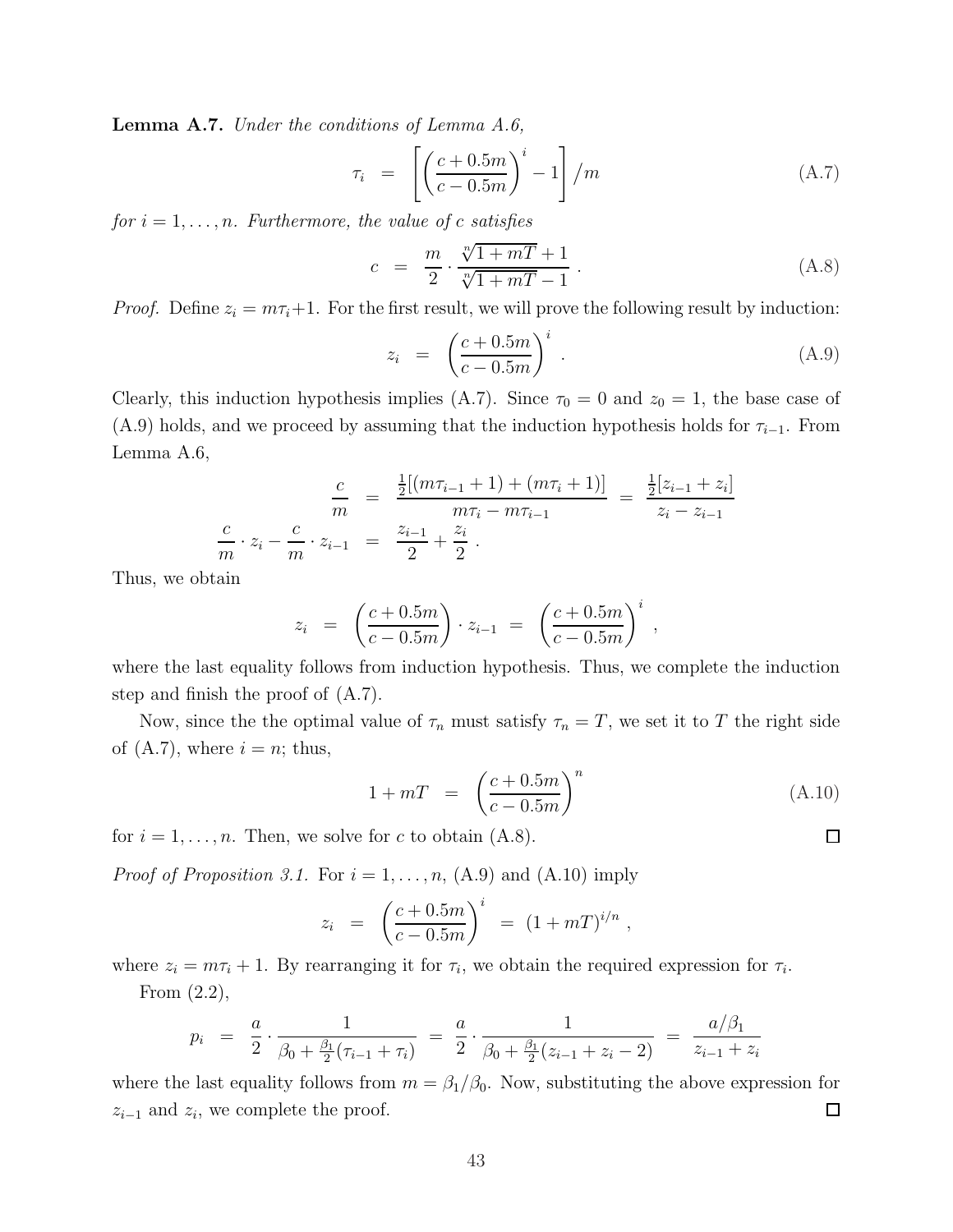### A.7 Proof of Equations (3.2) and (3.3)

Equation (3.2) follows directly from Proposition 3.1. Also, algebraic manipulation shows that the optimal switching times for the *n*-price model satisfy (3.3) for each  $i \in \{0, \ldots, n-1\}$ .

#### A.8 Proof of Equation (3.4)

Since  $b(t) = \beta_0 + \beta_1 t$  and  $m = \beta_1/\beta_0$ , the left-side expression of equation (3.3) can be written as

$$
\log(1 + m\tau_{i+1}) - \log(1 + m\tau_i) = \log\left[\frac{b(\tau_{i+1})}{\beta_0}\right] - \log\left[\frac{b(\tau_i)}{\beta_0}\right] \n= \log\left[\frac{b(\tau_{i+1})}{b(\tau_i)}\right] = \log\left[1 + \frac{b(\tau_{i+1}) - b(\tau_i)}{b(\tau_i)}\right].
$$
 (A.11)

From  $(3.3)$  and  $(A.11)$ , we obtain

$$
\frac{b(\tau_{i+1}) - b(\tau_i)}{b(\tau_i)} = [1 + mT]^{1/n} - 1 = \left[\frac{b(T)}{\beta_0}\right]^{1/n} - 1,
$$

which is  $(3.4)$ .

#### A.9 Proof of Equation (3.9)

*Proof.* From Proposition 2.2 and equation (2.3) along with the assumption that  $b(t)$  =  $\beta_0 + \beta_1 t$ , the optimal switching time  $\tau$  in the two-price model satisfies  $\frac{1+m\tau}{1+m\overline{t}(0,\tau)} + \frac{1+m\tau}{1+m\overline{t}(\tau,T)} = 2$ . Let  $\Delta_L(\tau) = \tau - \overline{t}(0, \tau)$  and  $\Delta_R(\tau) = \overline{t}(\tau, T) - \tau$ , and rewrite the above equation as

$$
\frac{1 + m\tau}{1 + m(\tau - \Delta_L(\tau))} + \frac{1 + m\tau}{1 + m(\tau + \Delta_R(\tau))} = 2,
$$

which is equivalent to

$$
\frac{1}{\Delta_L(\tau)} - \frac{1}{\Delta_R(\tau)} = \frac{2m}{1 + m\tau} .
$$

Clearly, the nonnegativity of the above expression implies that  $\Delta_L(\tau) \leq \Delta_R(\tau)$ . Furthermore, by the symmetry of  $h(t)$  centered at  $T/2$  and the linearity of  $b(t)$ , it can be verified from equations (2.2) and (2.3) that  $\Delta_L(\tau) = \Delta_R(\tau)$  at  $\tau = T/2$ .

For  $t \in [0, T]$ , define  $\tilde{h}(t) = h(t)/[\int_0^T h(s)ds]$ . Since  $h(t)$  log-concave,  $\tilde{h}(t)$  is also logconcave. Define

$$
\delta(\tau) \;\; = \;\; \tau - \frac{\int_0^\tau s \tilde{h}(s) ds}{\int_0^\tau \tilde{h}(s) ds} \; ,
$$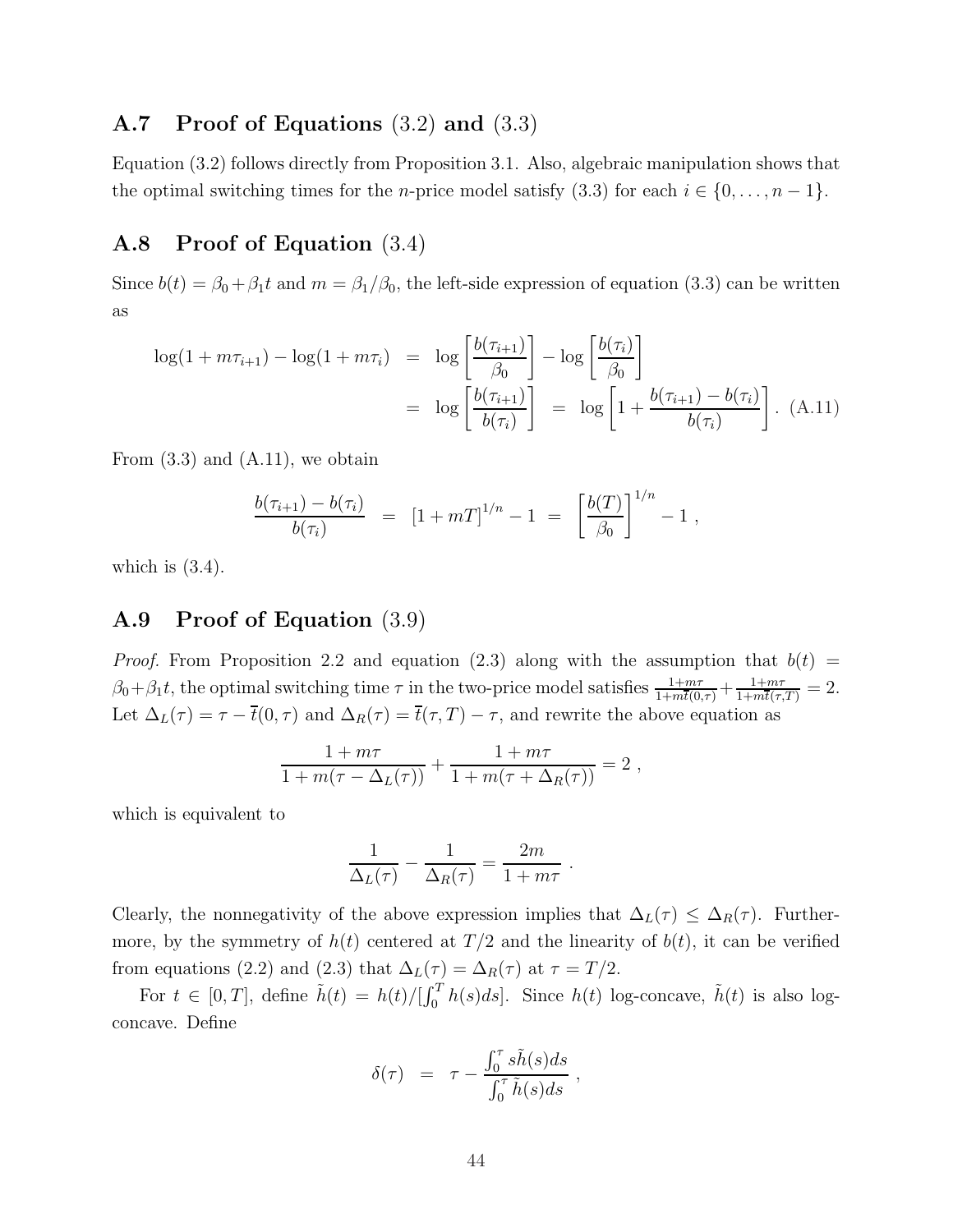which is known in the literature as the *mean-advantage-over-inferiors* function. Since  $h(t)$ is log-concave, it follows from Theorem 5 of Bagnoli and Bergstrom (2005) that  $\delta(\tau)$  is an increasing function. From

$$
\beta_0 + \beta_1 \cdot \overline{t}(\tau', \tau'') = b(\overline{t}(\tau', \tau'')) = \overline{b}(\tau', \tau'') = \frac{\int_{\tau'}^{\tau''} b(s)h(s)dt}{\int_{\tau'}^{\tau''} h(s)ds}
$$

$$
= \frac{\int_{\tau'}^{\tau''} [\beta_0 + \beta_1 s]h(s)ds}{\int_{\tau'}^{\tau''} h(s)ds} = \beta_0 + \beta_1 \cdot \frac{\int_{\tau'}^{\tau''} s\tilde{h}(s)ds}{\int_{\tau'}^{\tau''} \tilde{h}(s)ds}
$$

we obtain  $\overline{t}(\tau', \tau'') = \int_{\tau'}^{\tau''}$  $\int_{\tau'}^{\tau''}\frac{\tilde{\delta h}(s)ds}{\int_{\tau'}^{\tau''}}$  $\tau''$ ,  $\tilde{h}(s)ds$ , and conclude that  $\Delta_L(\tau) = \tau - \overline{t}(0, \tau) = \delta(\tau)$  is an increasing function. By symmetry, we can also show that  $\Delta_R(\tau)$  is a decreasing function.

These monotonicity properties, along with the fact that  $\Delta_L(\tau) \leq \Delta_R(\tau)$  and  $\Delta_L(T/2) =$  $\Delta_R(T/2)$ , imply that the optimal choice of  $\tau$  should satisfy  $\tau \leq T/2$ .  $\Box$ 

### A.10 Normal Demand Pattern  $h(t)$ : Proof of  $(3.10)$

Suppose that  $h(t)$  is given by the probability density function  $N(\mu, \sigma^2)$ , a normal distribution with mean  $\mu$  and standard deviation  $\sigma$ . From (2.2) and (2.3),

$$
\overline{t}(\tau', \tau'') = \mu - \sigma^2 \cdot \frac{f(\tau'') - f(\tau')}{F(\tau'') - F(\tau')} , \qquad (A.12)
$$

,

where  $f$  and  $F$  denote the probability density function and the cumulative density function of the normal distribution  $N(\mu, \sigma)$ . (The proof of (A.12) appears at the end of this section.) Thus, (2.5) for the two-price case would become

$$
2 = \frac{b(\tau)}{\overline{b}(0,\tau)} + \frac{b(\tau)}{\overline{b}(\tau,T)} = \frac{1+m\tau}{1+m\left[\mu+\sigma^2\frac{f(\tau)-f(0)}{F(\tau)-F(0)}\right]} + \frac{1+m\tau}{1+m\left[\mu+\sigma^2\frac{f(T)-f(\tau)}{F(T)-F(\tau)}\right]}.
$$

Recall  $\mu = T/2$  and  $\sigma = T/6$ . Then, as we vary  $[b(T) - b(0)]/b(0) = \beta_1 T/\beta_0$ , we obtain the optimal switching times given in (3.10).

*Proof of Equation* (A.12) *.* For fixed  $\mu$  and  $\sigma$ , let f and F be the probability density function and the cumulative density function of  $N(\mu, \sigma^2)$ , respectively. Let  $\phi$  and  $\Phi$  be the probability density function and the cumulative density function of the standard normal distribution. It has been well known that  $\int_c^{\infty} t \phi(t) dt = \phi(c)$ . Therefore,

$$
\int_{s}^{\infty} t f(t) dt = \int_{s}^{\infty} \left[ t \cdot \phi \left( \frac{t - \mu}{\sigma} \right) \cdot \frac{1}{\sigma} \right] dt = \int_{\frac{s - \mu}{\sigma}}^{\infty} \left[ (x \sigma + \mu) \cdot \phi(x) \right] dx
$$

$$
= \sigma \int_{\frac{s - \mu}{\sigma}}^{\infty} x \phi(x) dx + \mu \int_{\frac{s - \mu}{\sigma}}^{\infty} \phi(x) dx = \sigma \cdot \phi \left( \frac{s - \mu}{\sigma} \right) + \mu \cdot \left[ 1 - \Phi \left( \frac{s - \mu}{\sigma} \right) \right]
$$

$$
= \sigma^{2} \cdot f(s) + \mu \cdot [1 - F(s)].
$$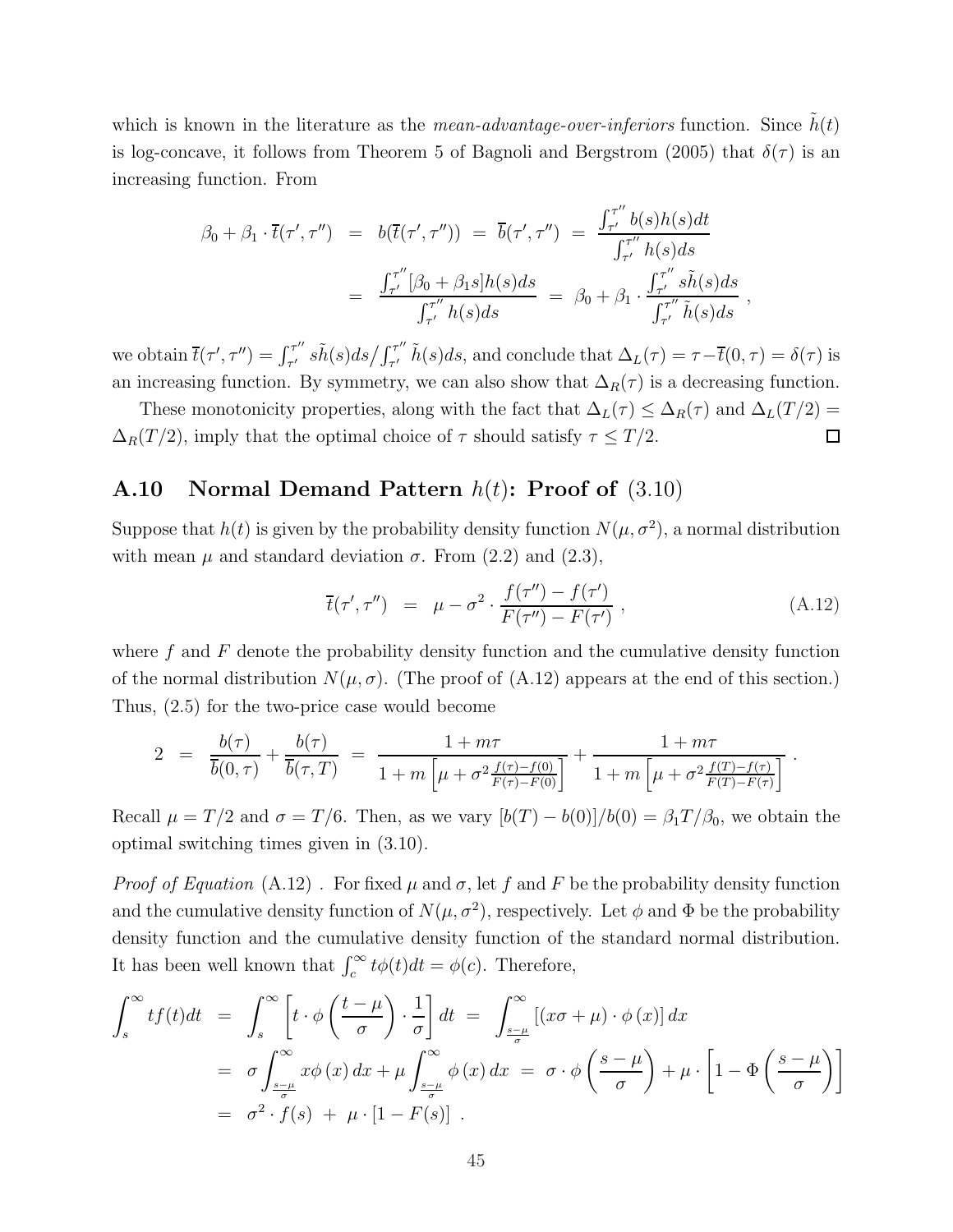Since h is the probability density function of  $N(\mu, \sigma^2)$  and  $b(t) = \beta_0 + \beta_1 t$ , we obtain

$$
\int_{\tau'}^{\tau''} b(t)h(t)dt = \beta_0 \cdot [F(\tau'') - F(\tau')] + \beta_1 \int_{\tau'}^{\tau''} tf(t)dt \n= \beta_0 \cdot [F(\tau'') - F(\tau')] + \beta_1 \cdot [\mu \cdot [F(\tau'') - F(\tau')] - \sigma^2 \cdot (f(\tau'') - f(\tau'))] .
$$

Equation (2.2) and the fact  $\int_{\tau'}^{\tau''}$  $\tau'_{\tau'} h(t)dt = F(\tau'') - F(\tau')$  together imply that

$$
\overline{b}(\tau', \tau'') = \frac{\int_{\tau'}^{\tau''} b(t)h(t)dt}{\int_{\tau'}^{\tau''} h(t)dt} = \beta_0 + \beta_1 \cdot \left[ \mu - \sigma^2 \cdot \frac{f(\tau'') - f(\tau')}{F(\tau'') - F(\tau')} \right]
$$

Since the definition of  $\bar{t}$  in (2.3) is given by  $b(\tau', \tau'') = b(\bar{t}(\tau', \tau''))$ , we obtain (A.12), as  $\Box$ required.

#### A.11 Proof of Theorem 3.2

*Proof.* (a) Note that

$$
\frac{p_{i+1}}{p_i} = \frac{\overline{b}(\tau_{i-1}, \tau_i)}{\overline{b}(\tau_i, \tau_{i+1})} = 2 \cdot \frac{\overline{b}(\tau_{i-1}, \tau_i)}{b(\tau_i)} - 1 = 2 \cdot \frac{1 + m\overline{t}_{i-1,i}}{1 + m\tau_i} - 1 ,
$$
\n(A.13)

.

where the first equality follows from equation  $(2.2)$  of Proposition 2.1; the second equality follows from equation (2.5) of Proposition 2.2; and the third equality follows from the linearity assumption on  $b(t) = \beta_0 + \beta_1 t$ , the definition of  $m = \beta_1/\beta_0$ , and the fact that  $\bar{t}_{i-1,i}$  is the analytic center of the interval  $[\tau_{i-1}, \tau_i]$ .

Suppose  $\tau_i \leq \hat{t}$ . Since  $h(t)$  is increasing in  $t \in [0, \hat{t}]$ , the average of  $\tau_{i-1}$  and  $\tau_i$  should be smaller than the analytic center  $\bar{t}_{i-1,i}$  (see equation (2.2)), i.e.,  $(\tau_{i-1} + \tau_i)/2 \leq \bar{t}_{i-1,i}$ . This inequality is equivalent to the below inequality:

$$
\frac{1 + m\tau_i}{1 + m\overline{t}_{i-1,i}} \ \leq \ 2 - \frac{1 + m\tau_{i-1}}{1 + m\overline{t}_{i-1,i}} \ = \ \frac{1 + m\tau_{i-1}}{1 + m\overline{t}_{i-2,i-1}} \ ,
$$

where the equality follows from equation (2.5). From (A.13), it implies  $p_{i+1}/p_i \geq p_i/p_{i-1}$ .

If  $\tau_{i-1} \geq \hat{t}$ , a similar argument shows  $p_{i+1}/p_i \leq p_i/p_{i-1}$ , as required.

(b) From equation (A.5) in Proposition A.5, we obtain, for each  $i = 1, 2, \ldots, n - 2$ ,

$$
\frac{b(\tau_{i+1})}{b(\tau_i)} = \frac{p_i + p_{i+1}}{p_{i+1} + p_{i+2}}.
$$

Thus

$$
\begin{aligned}\n\{\log[b(\tau_{i+1})] - \log[b(\tau_i)]\} - \{\log[b(\tau_i)] - \log[b(\tau_{i-1})]\} \\
= \log \frac{b(\tau_{i-1})b(\tau_{i+1})}{b(\tau_i)^2} = \log \frac{(p_i + p_{i+1})(p_i + p_{i+1})}{(p_{i+1} + p_{i+2})(p_{i-1} + p_i)} \\
= \log \frac{(1 + p_{i+1}/p_i)(1 + p_i/p_{i+1})}{(1 + p_{i+2}/p_{i+1})(1 + p_{i-1}/p_i)} = \log \left\{ \left[ \frac{1 + p_{i+1}/p_i}{1 + p_{i+2}/p_{i+1}} \right] \left[ \frac{1 + p_i/p_{i+1}}{1 + p_{i-1}/p_i} \right] \right\} .\n\end{aligned}
$$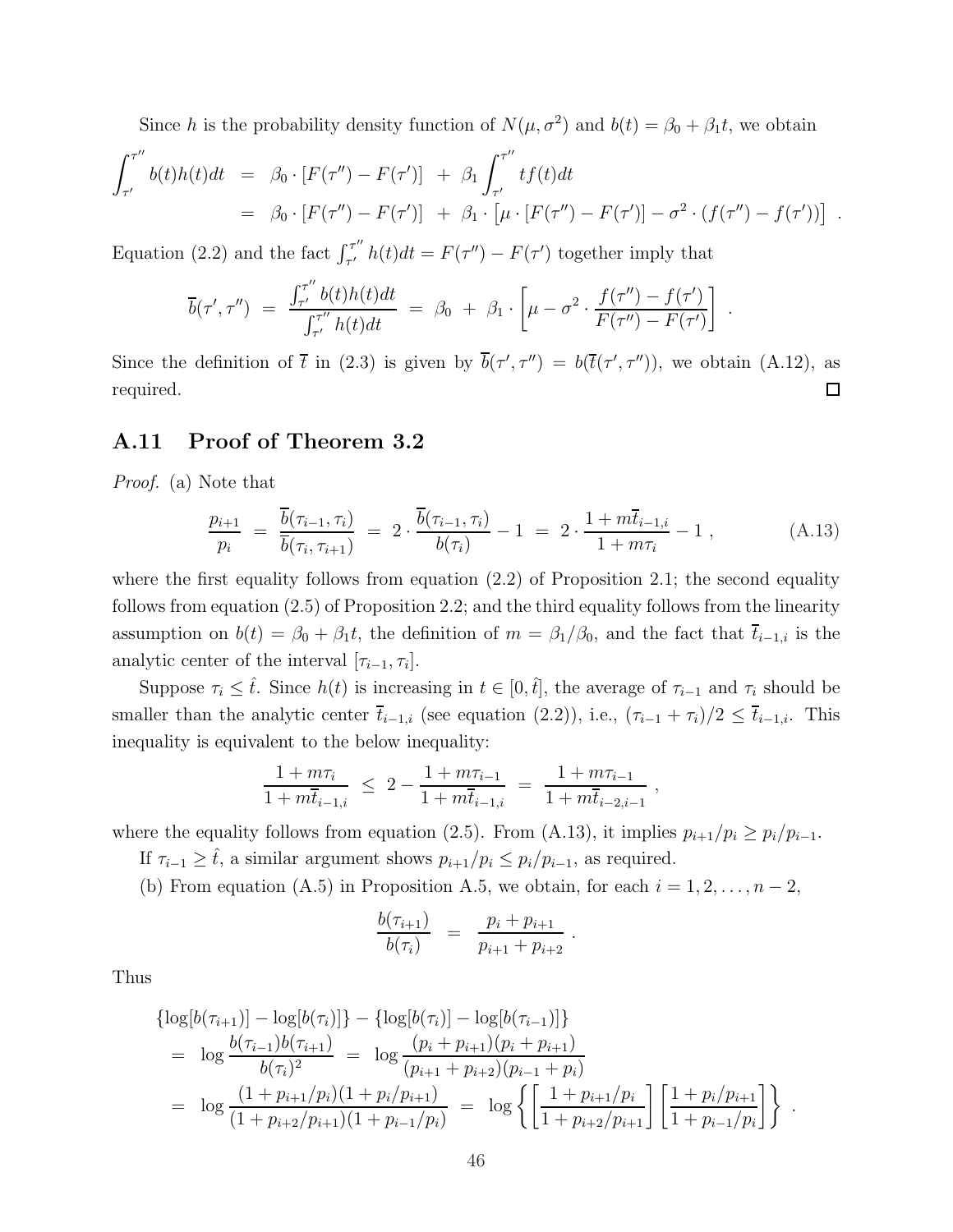If  $\frac{p_i}{p_{i-1}} \leq \frac{p_{i+1}}{p_i}$  $\frac{i+1}{p_i} \leq \frac{p_{i+2}}{p_{i+1}}$  $\frac{p_{i+2}}{p_{i+1}}$ , then we obtain  $\frac{1+p_{i+1}/p_i}{1+p_{i+2}/p_{i+1}} < 1$  and  $\frac{1+p_i/p_{i+1}}{1+p_{i-1}/p_i} < 1$ , which imply that the above expression is non-positive, i.e.,  $\log[b(\tau_{i+1})] - \log[b(\tau_i)] \leq \log[b(\tau_i)] - \log[b(\tau_{i-1})]$ . We obtain an analogous result if  $\frac{p_i}{p_{i-1}} \ge \frac{p_{i+1}}{p_i}$  $\frac{i+1}{p_i} \geq \frac{p_{i+2}}{p_{i+1}}$  $\frac{p_{i+2}}{p_{i+1}}$  holds instead.

The proof follows from the fact that  $\log(1+m\tau_i) = \log(b(\tau_i)/\beta_0) = \log(b(\tau_i)) - \log \beta_0$ .  $\Box$ 

### A.12 Proofs of Proposition 4.1 and Corollary 4.2

Recall, from  $(2.2)$ ,  $\overline{b}(\tau', \tau'') = \int_{\tau'}^{\tau''}$  $\int_{\tau'}^{\tau''} b(t)h(t)dt / \int_{\tau'}^{\tau''}$  $\int_{\tau'}^{\tau} h(t) dt$ .

**Lemma A.8.** *Under Assumption 1, the optimal prices*  $(p_1, \ldots, p_n)$  *satisfy* 

$$
\frac{1}{1 + p_{i+1}/p_i} - \frac{1}{1 + p_i/p_{i-1}} = \frac{b(\tau_i) + b(\tau_{i-1})}{2\overline{b}(\tau_{i-1}, \tau_i)} - 1.
$$
\n(A.14)

.

.

*Furthermore,*

$$
\begin{cases} p_i/p_{i-1} \leq p_{i+1}/p_i & \text{if } [b(\tau_{i-1}) + b(\tau_i)]/2 \leq \overline{b}(\tau_{i-1}, \tau_i) \\ p_i/p_{i-1} \geq p_{i+1}/p_i & \text{if } [b(\tau_{i-1}) + b(\tau_i)]/2 \geq \overline{b}(\tau_{i-1}, \tau_i). \end{cases}
$$

*Proof.* Note that  $(A.13)$  is valid without the assumption on the linearity of  $b(t)$ . Thus,

$$
1 + \frac{p_{i+1}}{p_i} = 2 \cdot \frac{\overline{b}(\tau_{i-1}, \tau_i)}{b(\tau_i)} \quad \text{and} \quad 1 + \frac{p_i}{p_{i-1}} = 2 \cdot \frac{\overline{b}(\tau_{i-2}, \tau_{i-1})}{b(\tau_{i-1})}
$$

Therefore,

$$
\frac{1}{1 + p_{i+1}/p_i} - \frac{1}{1 + p_i/p_{i-1}} = \frac{1}{2} \cdot \left[ \frac{b(\tau_i)}{\overline{b}(\tau_{i-1}, \tau_i)} - \frac{b(\tau_{i-1})}{\overline{b}(\tau_{i-2}, \tau_{i-1})} \right]
$$

Since Proposition (A.5) implies  $b(\tau_{i-1})/\overline{b}(\tau_{i-2}, \tau_{i-1}) = 2 - b(\tau_{i-1})/\overline{b}(\tau_{i-1}, \tau_i)$ , we get (A.14) as required.

Now, if  $[b(\tau_{i-1}) + b(\tau_i)]/2 \leq \overline{b}(\tau_{i-1}, \tau_i)$ , then the expression in (A.14) is at most 0, and it follows that  $p_i/p_{i-1} \leq p_{i+1}/p_i$ . Similarly,  $[b(\tau_{i-1}) + b(\tau_i)]/2 \geq b(\tau_{i-1}, \tau_i)$  implies  $p_i/p_{i-1} \geq$  $\Box$  $p_{i+1}/p_i$ .

Lemma A.8 states that the percentage reduction in price, given by  $(1-p_{i+1}/p_i)$ , increases or decreases in  $i$  depending on the relationship between the arithmetic mean of the price sensitivities at the two adjacent switching times,  $[b(\tau_i) + b(\tau_{i-1})]/2$ , and the analytic mean  $\overline{b}(\tau_{i-1}, \tau_i)$ . Suppose  $h(t) = 1$ . Then, from  $(2.2)$ ,  $\overline{b}(\tau', \tau'') = \int_{\tau'}^{\tau''}$  $\int_{\tau'}^{\tau} b(t)dt/(\tau''-\tau').$ 

If  $b(t)$  is concave in t, then it can be shown that, for any  $t \in [\tau', \tau'']$ ,

$$
b(t) \ \geq \ \frac{\tau'' - t}{\tau'' - \tau'} \cdot b(\tau') + \frac{t - \tau'}{\tau'' - \tau'} \cdot b(\tau'').
$$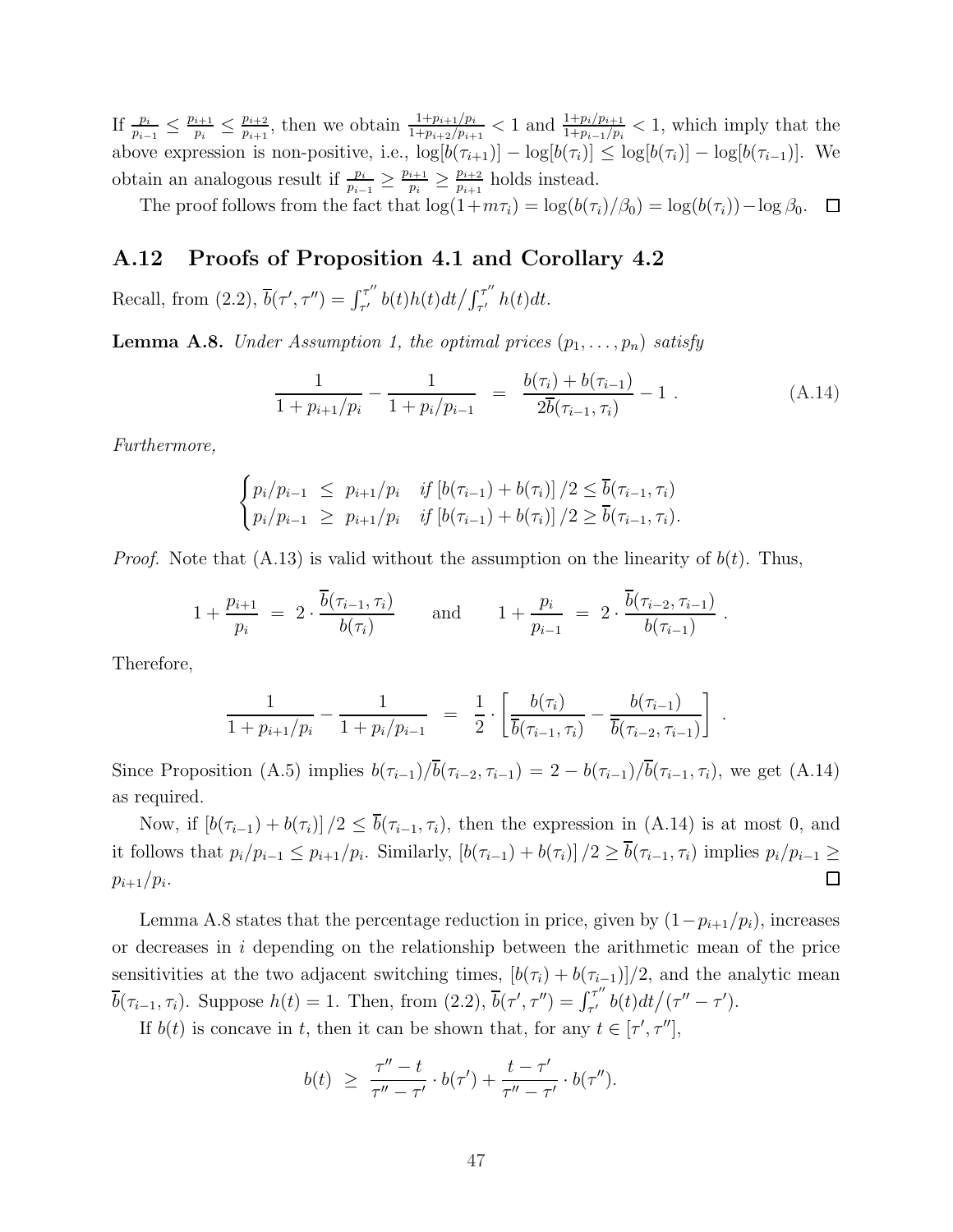Since  $\int_{\tau'}^{\tau''}$  $\tau''(\tau'' - t)dt = [\tau''t - t^2/2]_{t=0}^{\tau''}$  $(t'' - t)dt = [\tau''t - t^2/2]_{t=\tau'}^{\tau''} = [\tau''^2 - \tau''^2/2] - [\tau'\tau'' - \tau'/2] = (\tau'' - \tau')^2/2$  and similarly  $\int_{\tau'}^{\tau''}(t-\tau')dt = (\tau'' - \tau')^2/2$ , the above inequality implies

$$
\frac{\int_{\tau'}^{\tau''} b(t)dt}{\tau'' - \tau'} \ge \int_{\tau'}^{\tau''} \frac{\tau'' - t}{(\tau'' - \tau')^2} \cdot b(\tau')dt + \int_{\tau'}^{\tau''} \frac{t - \tau'}{(\tau'' - \tau')^2} \cdot b(\tau'')dt = \frac{b(\tau')}{2} + \frac{b(\tau'')}{2}.
$$
 (A.15)

Thus,  $b(\tau_{i-1}, \tau_i) \geq [b(\tau_{i-1}) + b(\tau_i)]/2$  holds. By Lemma A.8, it follows that  $p_i/p_{i-1} \leq p_{i+1}/p_i$ . Now, the following lemma shows that  $\{\log b(\tau_i) - \log b(\tau_{i-1})\}$  is decreasing in *i*.

**Lemma A.9.** *Under Assumption 1, the optimal switching times*  $(\tau_1, \ldots, \tau_{n-1})$  *satisfy the following properties.*

(a) If 
$$
\frac{p_i}{p_{i-1}} \leq \frac{p_{i+1}}{p_i} \leq \frac{p_{i+2}}{p_{i+1}}
$$
, then  $\log[b(\tau_i)] - \log[b(\tau_{i-1})] \geq \log[b(\tau_{i+1})] - \log[b(\tau_i)]$ .  
(b) If  $\frac{p_i}{p_{i-1}} \geq \frac{p_{i+1}}{p_i} \geq \frac{p_{i+2}}{p_{i+1}}$ , then  $\log[b(\tau_i)] - \log[b(\tau_{i-1})] \leq \log[b(\tau_{i+1})] - \log[b(\tau_i)]$ .

*Proof.* It follows the same argument as in the proof of Theorem 3.2(b).

If  $b(t)$  is convex in t, we can similarly show from Lemmas A.8 and A.9 that  $p_i/p_{i-1} \geq$  $p_{i+1}/p_i$  and  $\{\log b(\tau_i) - \log b(\tau_{i-1})\}$  is increasing in i. This completes the proof of Proposition 4.1.

To prove Corollary 4.2, first suppose that  $h(t)$  is increasing and  $b(t)$  is concave and increasing in  $t$ . We first prove the following claim:

$$
\int_{\tau_{i-1}}^{\tau_i} b(t) \cdot \frac{h(t)}{\int_{\tau_{i-1}}^{\tau_i} h(t)dt} dt \geq \int_{\tau_{i-1}}^{\tau_i} b(t) \cdot \frac{1}{\tau_i - \tau_{i-1}} dt.
$$

Suppose that  $X_1$  and  $X_2$  are random variables defined on the interval  $[\tau_{i-1}, \tau_i]$  with densities given by  $h(t)/\int_{\tau_{i-1}}^{\tau_i} h(t)dt$  and  $1/(\tau_i - \tau_{i-1})$ , respectively. Then, since  $h(t)$  is increasing, we can show, for any  $t'$  and  $s \geq 0$ ,

$$
P[X_1 > s+t' | X_1 > t'] \ge P[X_2 > s+t' | X_2 > t'] ,
$$

i.e.,  $X_2$  is smaller than  $X_1$  with respect to the hazard rate order. Since  $b(\cdot)$  is an increasing function, by Theorem 1.3.8 and Theorem 1.2.8 of Müller and Stoyan  $[30]$ , we obtain  $E[b(X_1)] \ge E[b(X_2)]$ , which proves the above claim.

Now, from the definition of  $b(\tau_{i-1}, \tau_i)$  given in (2.2) and inequality (A.15), we can show from the above claim that  $(p_i - p_{i-1})/p_{i-1}$  is decreasing in i. Furthermore, by Lemma A.9,  $\{\log b(\tau_i) - \log b(\tau_{i-1})\}$  is also decreasing in i, and we establish part (a) of Corollary 4.2. By similar reasoning, we can establish part (b) also.

#### A.13 Proof of Footnote 3

**Proposition A.10.** *Assume*  $h(t) = 1$  *and*  $b(t) = \beta_0 + \beta_1 t = \beta_0(1 + mt)$ *. In addition, assume*  $d(p, t) = \lambda(b(t)p)$ , where the function  $\lambda(\cdot)$  satisfies the conditions (i)  $\lambda(x)$  is decreasing in x,

□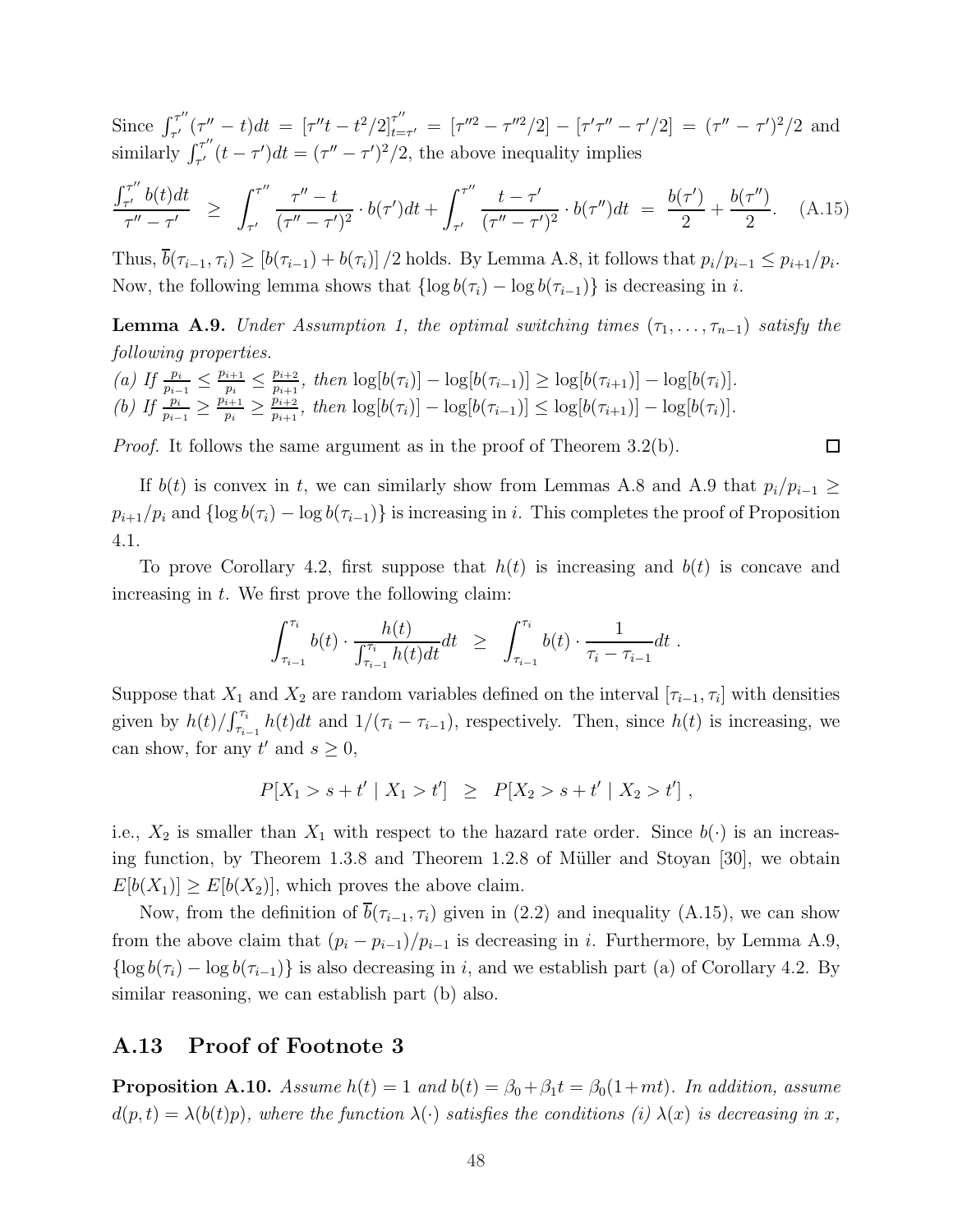*and (ii)*  $\frac{x\lambda'(x)}{\lambda(x)}$  $\lambda(x)$ *is decreasing in* x. For the two-price model, the optimal switching times  $\tau$  *is given by*

$$
\tau^* = [(1 + mT)^{1/2} - 1]/m.
$$

We note that conditions (i) and (ii) imply concavity of  $x\lambda(x)$  and are satisfied by many common price-demand relationships including the linear and the exponential demand functions.

*Proof.* Let  $p_1$  and  $p_2$  be the prices in the first and second period, respectively. The revenues during  $[0, \tau]$  and during  $[\tau, T]$  are given by

$$
R_1(p_1, \tau) = \int_0^{\tau} p_1 \lambda(b(t)p_1) dt \text{ and } (A.16)
$$

$$
R_2(p_2, \tau) = \int_{\tau}^{T} p_2 \lambda(b(t)p_2) dt . \qquad (A.17)
$$

Taking first order derivative of equation  $(A.16)$  with respect to  $p_1$  yields:

$$
\frac{\partial R_1}{\partial p_1} = \int_0^{\tau} \left[ \lambda(b(t)p_1) + p_1 \frac{d\lambda}{d(b(t)p_1)} b(t) \right] dt
$$
  
\n
$$
= \int_0^{\tau} \lambda(b(t)p_1) dt + \int_0^{\tau} \frac{b(t)}{\beta_0 m} \left[ p_1 \frac{d\lambda}{d(b(t)p_1)} \frac{db(t)}{dt} \right] dt
$$
  
\n
$$
= \int_0^{\tau} \lambda(b(t)p_1) dt + \frac{1}{\beta_0 m} \int_0^{\tau} b(t) d\lambda(b(t)p_1)
$$
  
\n
$$
= \int_0^{\tau} \lambda(b(t)p_1) dt + \frac{1}{\beta_0 m} \left[ b(t) \lambda(b(t)p_1) \right]_0^{\tau} - \int_0^{\tau} \lambda(b(t)p_1) db(t)
$$
  
\n
$$
= \int_0^{\tau} \lambda(b(t)p_1) dt + \frac{1}{\beta_0 m} b(t) \lambda(b(t)p_1) \Big|_0^{\tau} - \int_0^{\tau} \lambda(b(t)p_1) dt
$$
  
\n
$$
= \frac{1}{\beta_0 m} b(t) \lambda(b(t)p_1) \Big|_0^{\tau},
$$

where the second and fifth equalities are due to  $\frac{db(t)}{dt}$  $\frac{\partial(u)}{\partial t} = \beta_0 m$ . The third equality is due to  $d\lambda(b(t)p_1)$  $\frac{d}{dt} = p_1$  $d\lambda$  $d(b(t)p_1)$  $db(t)$  $\frac{d}{dt}$ .

Suppose that  $p_1^*(\tau)$  satisfies  $\frac{\partial R_1(p_1,\tau)}{\partial p_1} = 0$ . Using the above equality and condition (ii), we can verify that  $\frac{\partial^2 R_1(p_1,\tau)}{\partial p_1^2}$  $\frac{\partial^2 [D_1, \tau)}{\partial p_1^2}|_{p_1=p_1^*(\tau)} \leq 0$  (the details are skipped for brevity). Hence  $R_1$  is unimodal in  $p_1$  for a given switching time  $\tau$ . Therefore, by setting the rightmost expression to zero, the optimal first-period price  $p_1^*(\tau)$  should satisfy:

$$
b(\tau)\lambda(b(\tau)p_1^*(\tau)) = b(0)\lambda(b(0)p_1^*(\tau)) . \tag{A.18}
$$